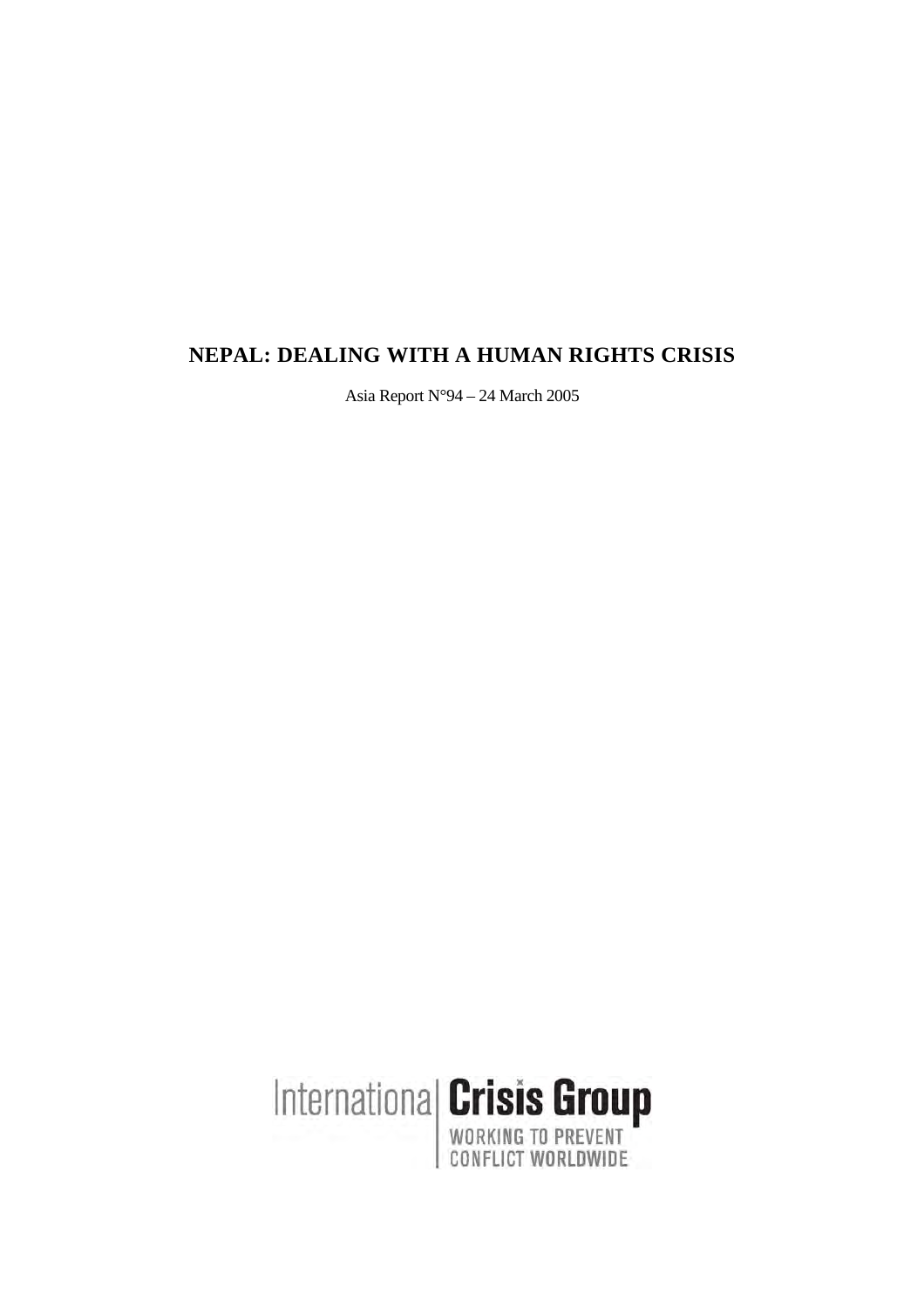# **TABLE OF CONTENTS**

| I.                |                 |                                                                    |  |  |  |
|-------------------|-----------------|--------------------------------------------------------------------|--|--|--|
| II.               |                 |                                                                    |  |  |  |
|                   | А.              |                                                                    |  |  |  |
|                   | <b>B.</b>       |                                                                    |  |  |  |
|                   | $\mathcal{C}$ . |                                                                    |  |  |  |
|                   |                 | 1.                                                                 |  |  |  |
|                   |                 | 2.                                                                 |  |  |  |
|                   |                 | 3.                                                                 |  |  |  |
|                   | D.              |                                                                    |  |  |  |
| III.              |                 |                                                                    |  |  |  |
|                   | A.              |                                                                    |  |  |  |
|                   | <b>B.</b>       |                                                                    |  |  |  |
|                   | $\mathcal{C}$ . |                                                                    |  |  |  |
|                   | D.              |                                                                    |  |  |  |
| IV.               |                 |                                                                    |  |  |  |
|                   | A.              |                                                                    |  |  |  |
|                   | <b>B.</b>       |                                                                    |  |  |  |
|                   | $\mathcal{C}$ . |                                                                    |  |  |  |
|                   | D.              | TOOTHLESS CHAIR STATEMENT AT THE 2004 COMMISSION ON HUMAN RIGHTS13 |  |  |  |
| $V_{\bullet}$     |                 |                                                                    |  |  |  |
|                   | A.              |                                                                    |  |  |  |
|                   | <b>B.</b>       |                                                                    |  |  |  |
|                   | $\mathcal{C}$ . |                                                                    |  |  |  |
|                   | D.              |                                                                    |  |  |  |
| VI.               |                 |                                                                    |  |  |  |
|                   | A.              |                                                                    |  |  |  |
|                   | <b>B.</b>       |                                                                    |  |  |  |
|                   |                 | 1.                                                                 |  |  |  |
|                   |                 | 2.                                                                 |  |  |  |
|                   |                 | 3.                                                                 |  |  |  |
|                   |                 |                                                                    |  |  |  |
| <b>APPENDICES</b> |                 |                                                                    |  |  |  |
|                   | A.              |                                                                    |  |  |  |
|                   | <b>B.</b>       |                                                                    |  |  |  |
|                   | $C$ .           |                                                                    |  |  |  |
|                   | D.              |                                                                    |  |  |  |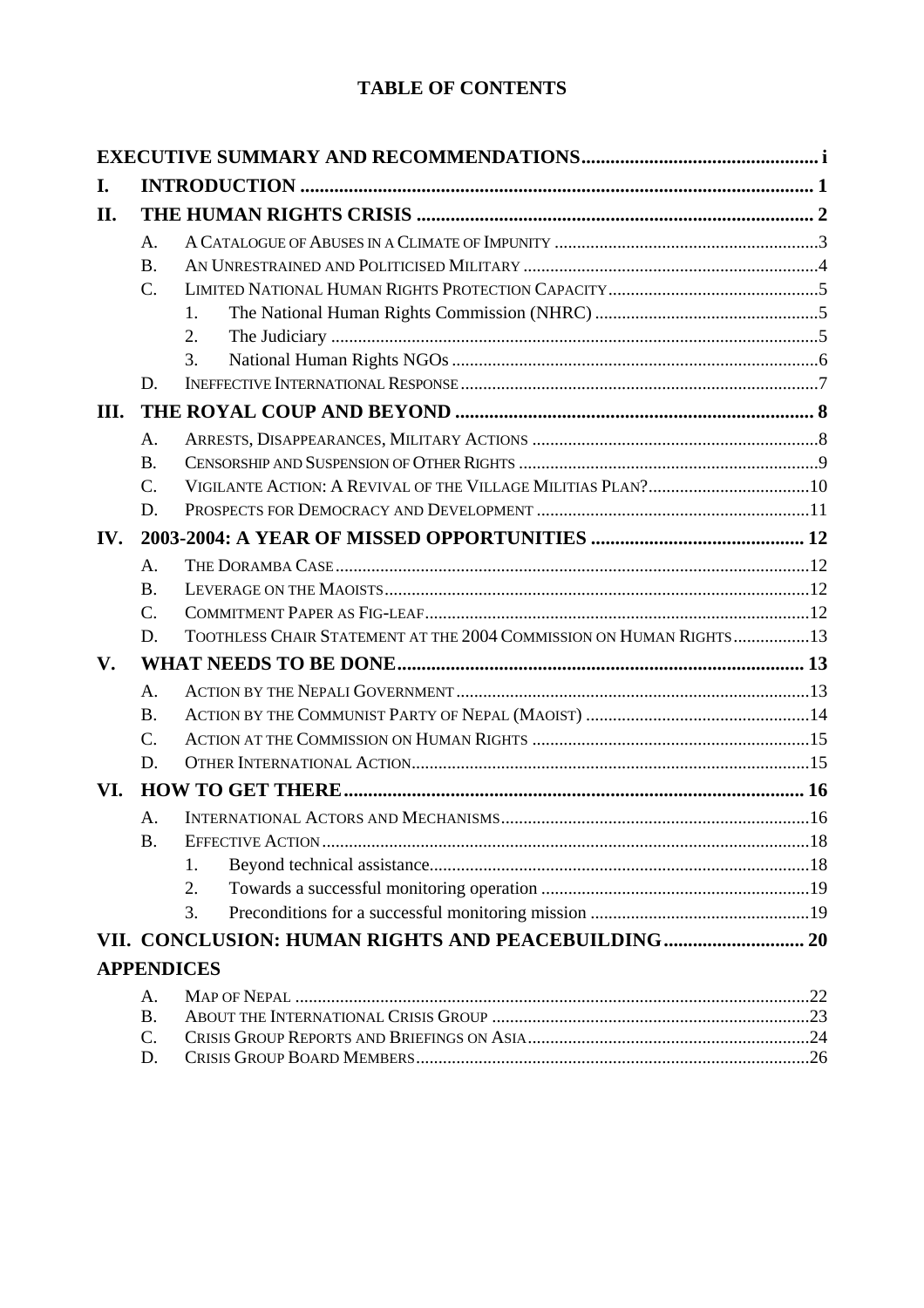**Asia Report N°94 24 March 2005** 

# Internationa **Crisis Group**

**NEPAL: DEALING WITH A HUMAN RIGHTS CRISIS** 

**EXECUTIVE SUMMARY AND RECOMMENDATIONS** 

Human rights issues have assumed an increased significance, as one of the few available avenues through which the international community might be able to influence the resumption of the peace process. In this context the  $61<sup>st</sup>$  Commission on Human Rights, meeting from 14 March to 22 April 2005, has a particularly important role.

The priorities are to:

- □ secure a strong resolution calling for restoration of basic freedoms and guaranteed protection;
- $\Box$  ensure that the resolution has robust enforcement mechanisms, and compliance is measurable against clearly defined benchmarks;
- put in place an effective UN human rights monitoring mission to complement and strengthen national efforts;
- $\Box$  call for both the government and the Maoists to sign a Human Rights Accord (HRA) as a first confidence-building measure towards a resumed peace process;
- $\Box$  ensure that any military assistance to the government, as well as new Royal Nepalese Army (RNA) participation in UN peacekeeping operations, is tied to concrete improvements in human rights;
- $\Box$  use effective human rights monitoring as a means of engaging and exerting leverage on the Maoists; and
- $\Box$  link human rights efforts to a wider, coordinated international push for peace, with a contact group of key powers and the UN supported by donors working on the development and rights tracks.

This report describes the current human rights crisis, offers practical policy recommendations for tackling it by all relevant players, and explains how such measures would contribute to the longer-term conflict resolution effort.

In the wake of the royal coup of 1 February 2005, Nepal's human rights crisis is spiralling out of control. A year after the international community first formally expressed concern at the 2004 Commission on Human Rights, the Maoists continue to operate outside the law while state security forces act with impunity and without civilian control. The 61<sup>st</sup> Commission on Human Rights now underway gives Nepal's friends their best opportunity to begin to reverse the trends by establishing a strong UN human rights monitoring mission that could form the core of action towards peace.

Using extortion and coercion, the Maoists are imposing an authoritarian regime on steadily increasing swathes of rural Nepal. State forces are engaged in well documented, systematic violations from extra-judicial executions to illegal detentions, "disappearances" and torture.

By its willingness in recent years to give the royal government the benefit of the doubt and sidestep serious criticism and remedial action, the international community finds itself confronted today with what it fears the most: a no-party state that has decimated democracy, kills people at will in the countryside, forbids freedom of expression or dissent and demands unquestioning support for its unelected leader. It now recognises the gravity of the situation. A joint statement by bilateral donors and the UN in Nepal has warned that "insecurity, armed activity and CPN/M [Maoist] blockades are pushing Nepal toward the abyss of a humanitarian crisis".

The repeated gentle urgings of the past have done nothing to prevent the dismantling of democracy. Apart from the assault on fundamental rights, the royal coup and the royal government's subsequent actions have emboldened the Maoists and made any resolution of the conflict all the more distant. As Crisis Group has warned before, the Maoists are the only party in Nepal's complex conflict with a clear strategy. The king's seizure of absolute power has not brought with it any new strategy that can hope to address the challenge of the insurgency.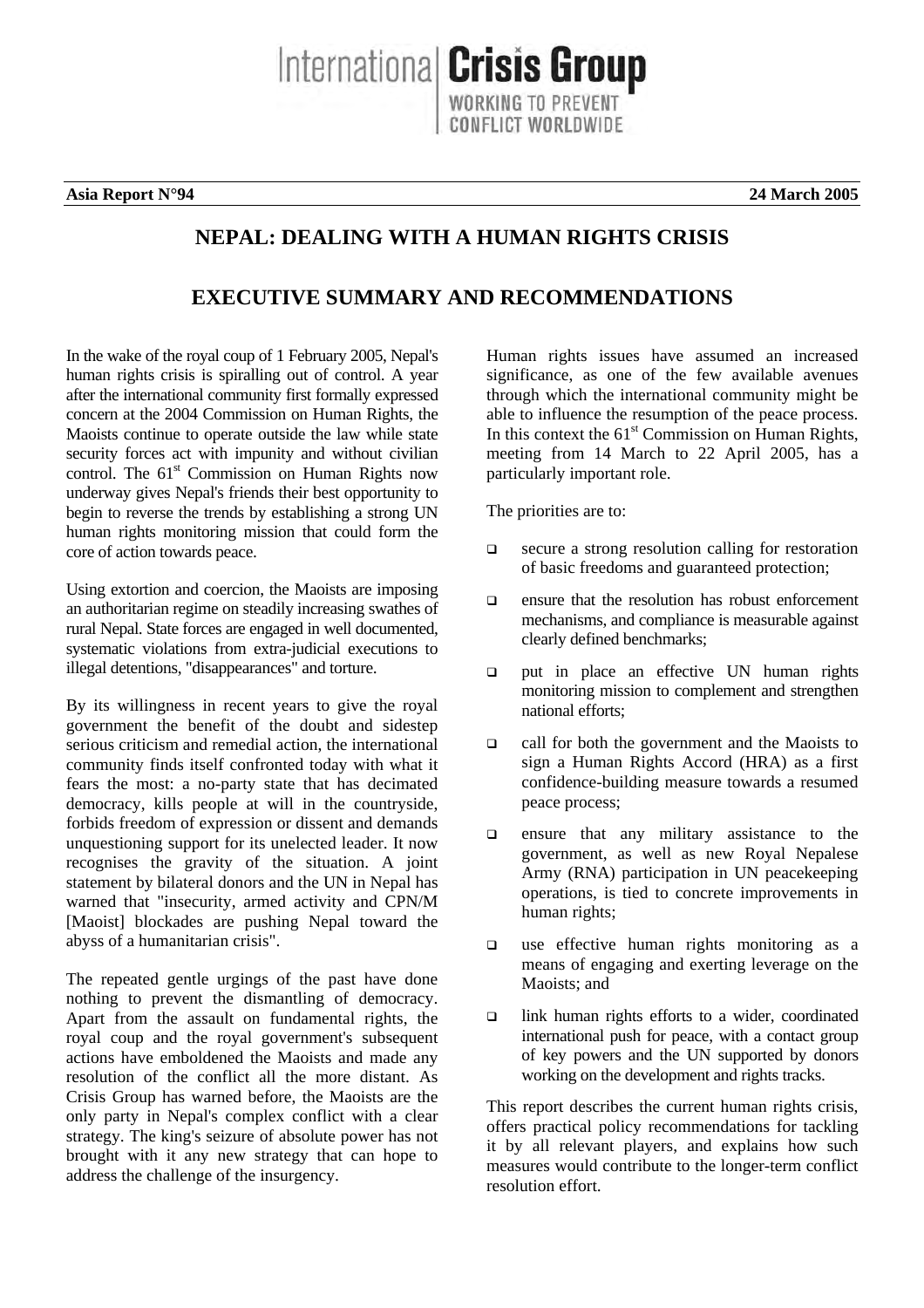## **RECOMMENDATIONS**

#### **To the Nepali Government:**

- 1. End the suspension of constitutional rights imposed since 1 February 2005 and:
	- (a) release politicians, human rights defenders, journalists and others from preventive detention;
	- (b) lift the state of emergency; and
	- (c) remove media censorship to allow the reporting of human rights violations and honest war coverage.
- 2. End the practice of enforced disappearances by security forces, investigate all disappearance cases and prosecute perpetrators.
- 3. Renounce the use of vigilante groups, village militias and other extrajudicial means to contest the Maoists.
- 4. Cooperate with the international community to tackle the human rights crisis by:
	- (a) accepting a strong UN-led international human rights monitoring mission;
	- (b) accepting appointment of a Special Rapporteur and issuing a standing invitation to the thematic mechanisms of the UN Commission on Human Rights to visit Nepal;
	- (c) allowing the International Committee of the Red Cross (ICRC) to fulfil its mandate; and
	- (d) encouraging the National Human Rights Commission (NHRC) to accept standing offers of technical assistance from the international community.
- 5. Take immediate steps to demonstrate concrete commitment to ending the culture of impunity towards human rights abusers by:
	- (a) guaranteeing the independence of the judiciary and ensuring security forces' full cooperation with the courts;
	- (b) prosecuting those responsible for the Doramba killings as demanded by the Office of the UN High Commissioner for Human Rights (OHCHR) in September 2003;
	- (c) investigating and prosecuting in the civilian courts other cases of alleged rights abuses, including gender-based violence;
- (d) issuing clear instructions to all security forces that any use of torture or other human rights violations will be punished; and
- (e) recognising that its National Human Rights Action Plan is an insufficient and inappropriate response to the current situation and urgently developing effective measures to address the human rights protection crisis.
- 6. Strengthen the legal framework for human rights and international humanitarian law by:
	- (a) signing the National Human Rights Commission's Human Rights Accord (HRA);
	- (b) repealing or amending the Public Security Act and Terrorism and Destructive Activities Ordinance;
	- (c) ensuring full compliance with existing commitments under domestic and international law;
	- (d) signing the Additional Protocols to the Geneva Conventions; and
	- (e) signing the Rome Statute on the International Criminal Court.
- 7. Strengthen the capacity of the National Human Rights Commission by:
	- (a) extending the term of the current Commissioners;
	- (b) ensuring that the Commissioners and other NHRC officers are free to travel and fulfil their mandate;
	- (c) respecting the physical integrity of its offices in Kathmandu, Biratnagar and Nepalgunj so it can protect sensitive information on victims and their relatives; and
	- (d) ensuring that other agencies such as the Human Rights Promotion Centre and the security forces' human rights cells are not used to undermine its work.

#### **To the Communist Party of Nepal (Maoist):**

- 8. Cease human rights violations and adhere in full to international humanitarian law, in particular by:
	- (a) respecting the rights of the civilian population and hors de combat security forces;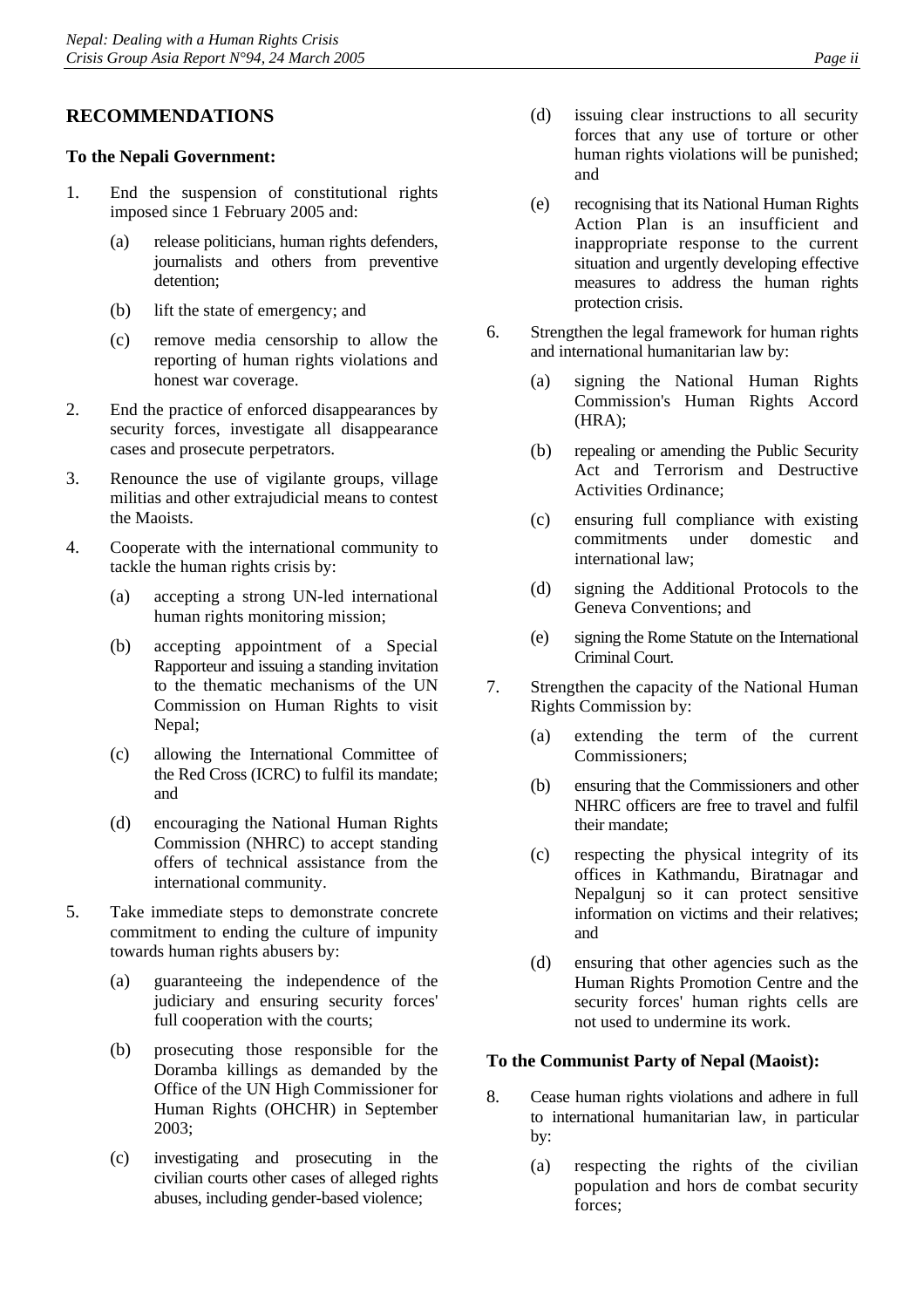- (b) releasing political detainees immediately;
- (c) halting the intimidation, torture and killing of political workers, journalists, activists and others; and
- (d) giving and enforcing clear instructions to all cadres on human rights and international humanitarian law.
- 9. Build confidence and work towards the rapid resumption of the peace process by:
	- (a) signing the Human Rights Accord;
	- (b) cooperating with national and international human rights monitors; and
	- (c) developing transparent methods for dealing with rights abuses, including gender-based violence.

#### **To the Member States of the United Nations Commission on Human Rights (CHR):**

- 10. Use the 61st CHR to address Nepal's human rights crisis by:
	- (a) establishing an effective international human rights monitoring presence in the country through deployment of a clearly mandated mission of the Office of the High Commissioner for Human Rights (OHCHR) staffed by international monitors and national support staff sufficient to work across Nepal's difficult terrain and led by a head of mission of sufficient UN rank and ability to collate, evaluate and act on the information gathered by monitors;
	- (b) appointing a Special Rapporteur; and
	- (c) encouraging the royal government to issue a standing invitation to the thematic mechanisms of the Commission to visit Nepal.

#### **To the Wider International Community, including CHR Member States, Diplomatic Missions to Nepal, and Bilateral and Multilateral Donors:**

- 11. Use available leverage to end the culture of impunity by:
	- (a) preparing to suspend the Royal Nepalese Army from UN peacekeeping operations if it does not improve its record;
	- (b) making human rights protection a condition of military and other assistance; and
- (c) demonstrating that it is prepared, through the UN Security Council, to authorise the International Criminal Court to exercise jurisdiction over exceptionally serious violations of international humanitarian law by either the state or the Maoists unless such violations cease and/or are submitted to fair and impartial domestic investigation and prosecution.
- 12. Support Nepal's National Human Rights Commission by:
	- (a) demanding that the royal government respect its statute in both letter and spirit so it can fulfil its mandate;
	- (b) insisting on the extension of the current Commissioners' terms; and
	- (c) planning, funding and implementing (most probably through the UN) all appropriate assistance it requests.
- 13. Help build non-governmental human rights capacity by:
	- (a) defending and strengthening national human rights NGOs, including women's organisations, and relevant professional associations, such as the Nepal Bar Association and the Federation of Nepali Journalists; and
	- (b) developing practical programs for protecting human rights defenders.

## **Kathmandu/Brussels, 24 March 2005**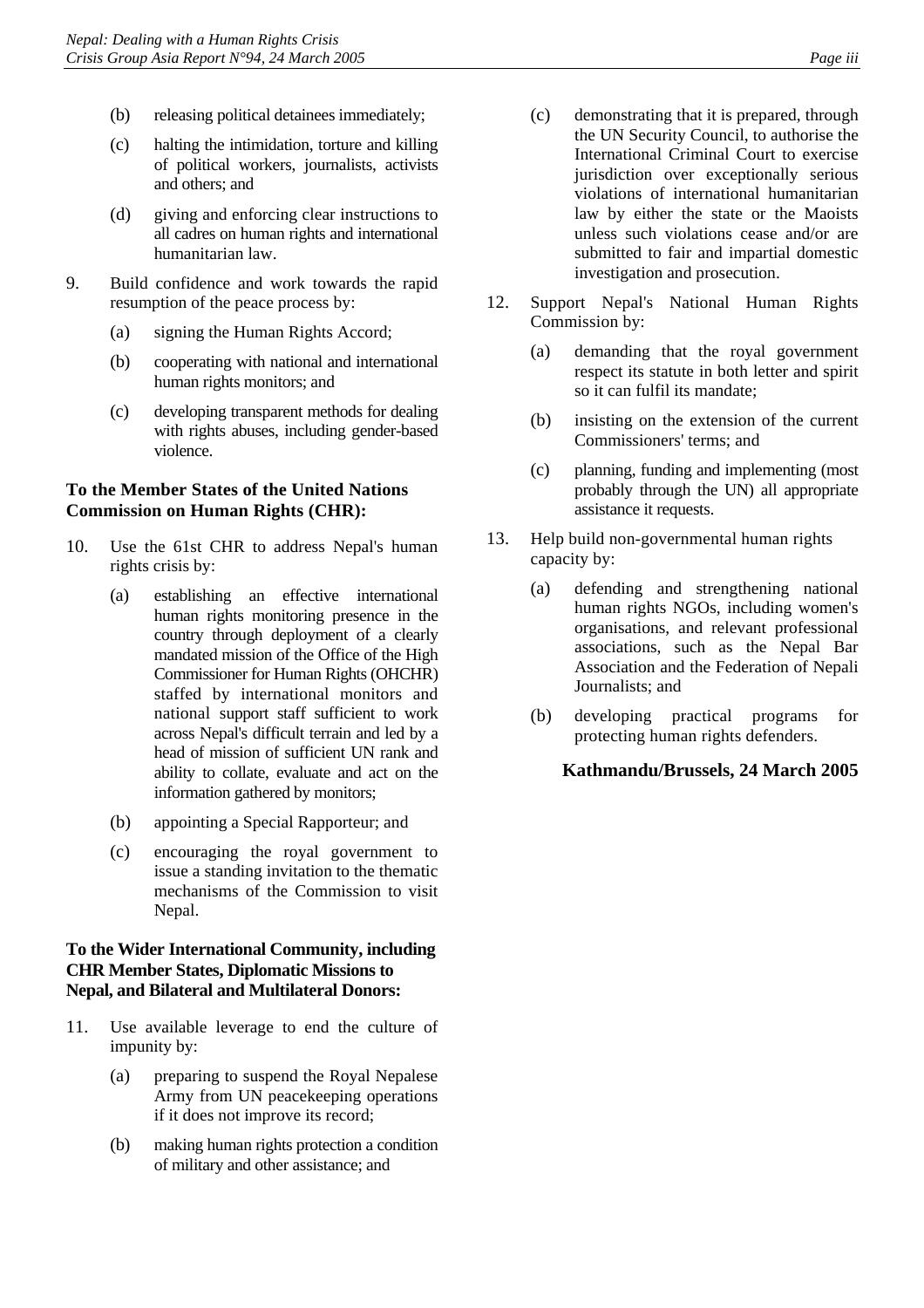<span id="page-5-0"></span>**Asia Report N°94 24 March 2005** 

# **NEPAL: DEALING WITH A HUMAN RIGHTS CRISIS**

Internationa **Crisis Group** 

## **I. INTRODUCTION**

Nepal is suffering a worsening human rights crisis as the nine-year-old Maoist (Communist Party of Nepal/ Maoist, CPN/M) insurgency intensifies. The royal coup of 1 February 2005, which imposed a state of emergency, hasexacerbated an already dire situation.<sup>1</sup> The weeks since 1 February have seen the arrest of hundreds of politicians, human rights defenders, journalists and others; an increase in clashes between rebels and state security forces; blockades by the Maoists<sup>[2](#page-5-2)</sup> and the continuation of their practices of abductions and extortion; severe press censorship and restrictions on monitoring efforts by the National Human Rights Commission (NHRC); and worrying signs of statesponsored vigilante action resulting in lynchings, the burning of villages and brutal Maoist retribution. An 18 March 2005 statement by bilateral donors and the UN in Nepal has warned that "insecurity, armed activity and CPN/M blockades are pushing Nepal toward the abyss of a humanitarian crisis".[3](#page-5-3)

As Crisis Group reporting has warned, the king's actions have made any resolution of the conflict much less likely. This analysis is shared by most of Nepal's powerful internationalfriends.<sup>4</sup> The increasing cycle of rights violations has undermined both sides' efforts to win popular support, and systemic abuses have sabotaged the Royal Nepalese Army's attempts at a "hearts and minds" campaign. Global concern at the deteriorating situation is virtually unanimous. Governments, multilateral bodies and international non-governmental organisations (NGOs) have amplified the grave worries articulated by Nepali civil society groups and activists.<sup>5</sup> [P](#page-5-5)ast failures to address the human rights crisis have not only allowed a culture of impunity for state security forces but also deprived the international community of potentially the most effective means of exerting serious pressure on the Maoists.

The royal coup has, however, brought opportunities for fresh efforts to develop an effective, coordinated international response to the conflict. Well planned international pressure and assistance could both address the immediate political challenges and build toward a sustainable peace process. Steps to deal with the human rights crisis would also be confidencebuilding measures -- the essential precursor to a

democratic institutions under a constitutional monarchy", U.S. State Department Spokesman Richard Boucher, State Department daily briefing 25 February, Washington D.C. "The developments in Nepal constitute a serious setback to democracy and bring the monarchy and mainstream political parties in direct confrontation with each other. This can only benefit the forces that not only wish to undermine democracy in Nepal but the institution of democracy as well", Indian Minister of External Affairs K Natwar Singh in a statement to the upper house of parliament, New Delhi, 4 March 2005. "We continue to urge the king to restore representative government and democratic freedoms. These are essential steps towards a sustainable peace process", UK Secretary of State Jack Straw, quoted by Bloomberg News, 23 February 2005.

<span id="page-5-5"></span>5 "Continued assistance will depend on demonstrated commitment and capacity to implement reforms", Wold Bank press statement, Washington D.C., 8 March 2005. The Bank suspended a \$70 million loan for a poverty reduction scheme. "…Nepal is descending into an abyss of violence from which there will be no easy return. The rule of law, democracy and human rights: all of these are now stuff of mythology in Nepal", statement by Asian Human Rights Commission, 9 March 2005, [http://www.ahrchk.net/statements/mainfile.php/](http://www.ahrchk.net/statements/mainfile.php/2005statements/273)  [2005statements/273](http://www.ahrchk.net/statements/mainfile.php/2005statements/273). Figures denoted in dollars (\$) in this report refer to U.S. dollars.

<span id="page-5-1"></span><sup>&</sup>lt;sup>1</sup> See Crisis Group Asia Report N°91, *Nepal: Making a Bad Situation Worse*, 9 February 2005, and Asia Briefing N°36, *Nepal: Responding to the Royal Coup*, 24 February 2005.

<span id="page-5-2"></span>The Communist Party of Nepal (Maoist) is for brevity referred to in this report as "the Maoists".

<span id="page-5-3"></span><sup>&</sup>lt;sup>3</sup> Statement by bilateral donors and the United Nations in Nepal, 18 March 2005. The statement was signed by the Canadian International Development Agency (CIDA), Denmark, the Department for International Development (DfID, UK), the European Commission, GTZ (Germany), SNV (Netherlands), SDC (Switzerland), the U.S. Agency for International Development (USAID), Finland, Norway, and the UN. See also "Nepal 'near humanitarian abyss'", BBC News, http://news.bbc.co.uk/2/hi/south\_asia/4360019

<span id="page-5-4"></span><sup>.</sup>stm. 4 "We think that the king needs to move quickly to reinstate and protect civil and human rights, to release those who are detained under the state of emergency, and to begin a dialogue with the political parties intended to restore multi-party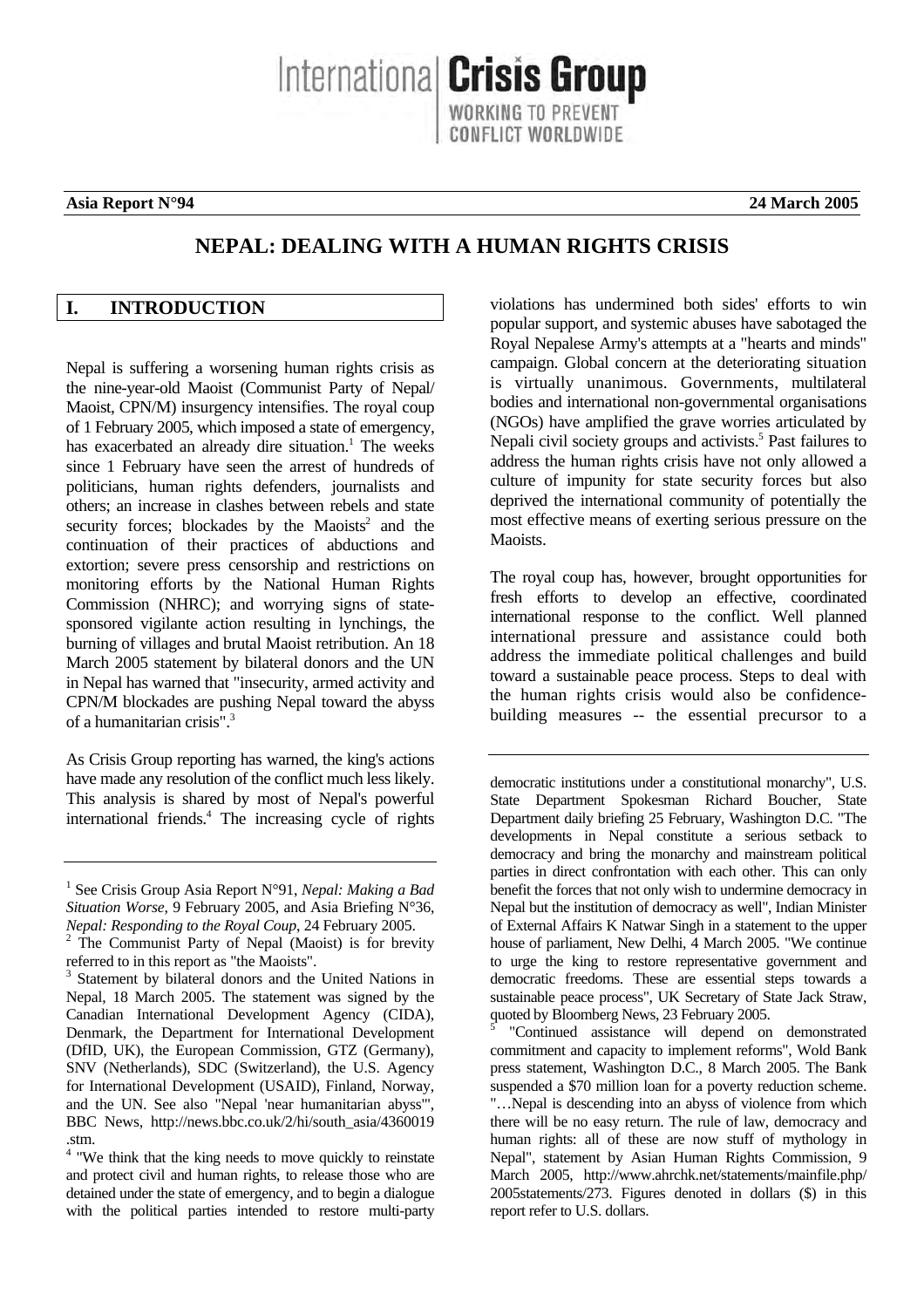<span id="page-6-0"></span>negotiated settlement. The  $61<sup>st</sup>$  Commission on Human Rights (CHR), meeting from 14 March to 22 April 2005, should capitalise on these opportunities.

This policy report outlines the broader political context of human rights in the conflict and details both the steps that should be taken, focusing particularly but not solely on the current CHR meeting, and their place in the peace process. It aims to complement the large body of published reporting by specialist human rights agencies and NGOs. The robust international response to the royal coup has demonstrated that there is a widely shared consensus on the need to help Nepal resolve its conflict. United political will can be effective. The challenge now is to build on the short-term consensus with forward-looking measures directed towards a negotiated long-term settlement.

#### **II. THE HUMAN RIGHTS CRISIS**

The human rights situation has deteriorated dramatically since the end of the last ceasefire in August 2003. It is characterised by:

- $\Box$  serious rights violations committed by both sides, Maoist and state, including for both 2003 and 2004 the highest number of newly reported disappearances in any country;<sup>6</sup>
- $\Box$  an atmosphere of impunity on both sides, with few restraints on combatants and extremely limited willingness to enforce military discipline in order to achieve observance of international humanitarian law;
- $\Box$  an increasingly politicised military, which has exerted a stranglehold on peace talks without delivering security from Maoist attacks;
- weak domestic capacity for monitoring and addressing rights violations; and,
- $\Box$  an ineffective international response.

The human rights crisis is, like other effects of the conflict, hitting the civilian population hardest. Disregard for human rights has also damaged the credibility and support base of both sides.

The Maoists have targeted teachers, journalists and political workers and have used an array of violent and coercive tactics to intimidate and exploit the civilian population. Their atrocities -- many publicised by the journalists, activists and politicians detained following the royal coup -- have dented what public support the insurgents had. The Maoists may calculate that brutality serves them well at this stage of guerrilla warfare but it undermines their chances of ever earning mainstream acceptability and widespread support. Louise Arbour, UN High Commissioner for Human Rights (UNHCHR), pointed this out during her January 2005 visit to Nepal: "I would warn the leaders of the insurgency not to misread developments in the wider world nor to believe that they can operate outside of the law".[7](#page-6-2)

<span id="page-6-1"></span><sup>&</sup>lt;sup>6</sup> "Nepali security forces have established themselves as one of the world's worst perpetrators of enforced disappearances … According to [the] United Nations Working Group on Enforced and Involuntary Disappearances, in 2003 and 2004 Nepal recorded the highest number of new cases of 'disappearances' in the world", statement by Human Rights Watch, New York, 1 March 2005.

<span id="page-6-2"></span><sup>7</sup> Press statement on the occasion of the visit to Kathmandu (23-26 January 2005) by Ms. Louise Arbour, High Commissioner for Human Rights.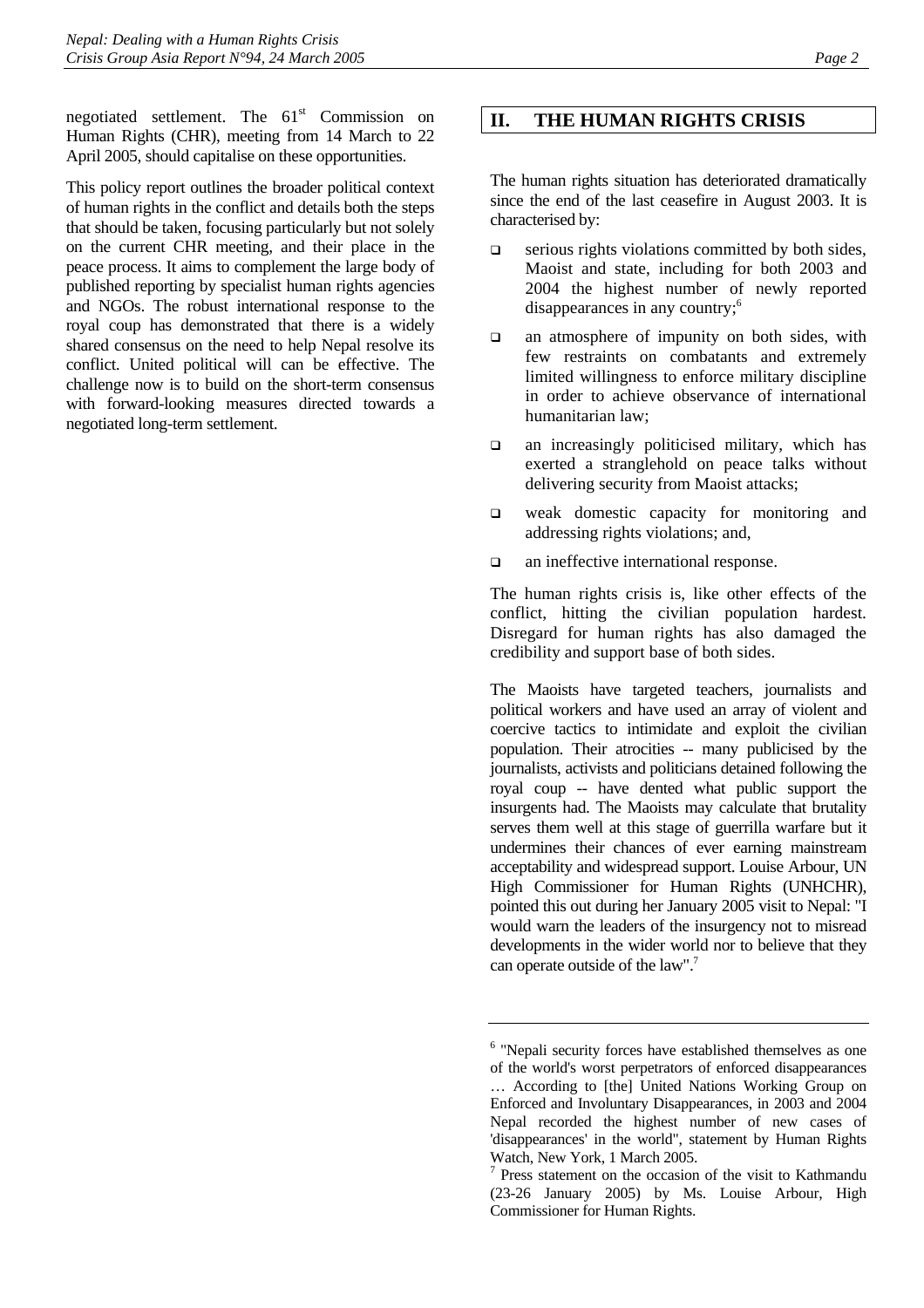<span id="page-7-0"></span>The state, especially if it is to deliver on the repeated promise of a "hearts and minds" campaign, does not have the luxury, legally or strategically, of disregarding its domestic and international responsibilities. Respect for human rights, as many military advisors have sought to remind the RNA, must lie at the core of any effort to restore faith in the state and government. State abuses, ever since the brutality of the police operations in Rolpa which preceded the insurgency, have fuelled popular resentment and played into the hands of the Maoists. There is increasing evidence that many of the several thousand people so far killed by the state, most in the period since the army's deployment in November 2001, were not Maoists or were executed in cold blood.

Widespread detentions and intimidation of democratic politicians and human rights defenders have followed the proclamation on 1 February 2005 with which the King formalised his de facto assumption of absolute power. Censorship, restrictions on communication and movement and other measures mean that the full impact of the military takeover is unknown, even in the Kathmandu valley. Information from the 75 districts, many of which are practically cut off from the capital, may not be available for months. The full impact of the period immediately following 1 February will only become clear when measures have been taken to establish accurate monitoring of the situation.

The donor community has repeatedly criticised the government's human rights record, calling for it and the Maoists to sign an HRA as recently as 9 September 2004. That statement, from the major European donors, the European Commission delegation, the U.S. embassy and the Canadian mission to Nepal, asserted that "both sides to the conflict continue to be responsible for gruesome and continuing human rights violations". The European Union (EU) Troika which visited Nepal in December 2004 recalled, "the international community's appeals to both sides of the conflict to urgently sign the human rights accord as a first step towards curtailing the indiscriminate and arbitrary violation of rights".<sup>8</sup> Unfortunately, there has been little practical pressure for implementation of these appeals. Recent high-level visits, culminating in the UNHCHR's, have emphasised the gravity of the situation. Louise Arbour spoke of the "grave human rights crisis" afflicting Nepal and the "rampant abuse of basic human rights" brought about by the armed conflict.<sup>[9](#page-7-2)</sup>

## **A. A CATALOGUE OF ABUSES IN A CLIMATE OF IMPUNITY**

The main violations of human rights are widespread "disappearances", torture, extrajudicial killings, rapes, illegal and arbitrary detention and severe restrictions on freedom of assembly, speech, association and movement. Many have been thoroughly documented in reports by the major international human rights organisations.<sup>10</sup> [The](#page-7-3) judicial system is dysfunctional. The RNA, which has never been under effective civilian control or oversight, frequently ignores the Supreme Court habeas corpus orders, and there are many documented cases of re-arrest of those released by judicial order.

The U.S. State Department's report on human rights practices emphasised that impunity on both sides remained a problem throughout 2004.<sup>11</sup> According to Human Rights Watch, "Both parties have engaged in systematic human rights abuses and violations of international humanitarian law with impunity[".12](#page-7-5) Placing Nepal at the top of the list of priorities for the CHR,

<span id="page-7-3"></span>10 Amnesty International's recent reports and statements on Nepal include: "Human rights defenders at risk", 18 November 2004, ACT 30/020/2004; "Nepal: Human rights defenders under threat -- enhanced international protection urgently needed", 19 December 2004, ASA 31/190/2004; "Open letter condemning attacks on civilians, particularly those who criticise Communist Party of Nepal (CPN) (Maoist)", 10 January 2005, ASA 31/003/2005; "Nepal: Killing with impunity", 20 January 2005, ASA 31/001/2005; "Nepal: State of emergency deepens human rights crisis", 1 February 2005, ASA 31/008/2005; "Nepal: A long ignored human rights crisis now on the brink of catastrophe", 18 February 2005, ASA 31/022/2005. All are available at [www.amnesty.org](http://www.amnesty.org/). Human Rights Watch reporting includes: "Nepal: Human Rights Concerns for the 61st Session of the U.N. Commission on Human Rights", 10 March 2005; "Clear Culpability: 'Disappearances' by Security Forces in Nepal", 1 March 2005; "Nepal: Civil War Atrocities Follow Royal Takeover", 24 February 2005; "Between a Rock and a Hard Place: Civilians Struggle to Survive in Nepal's Civil War", 7 October 2004. All are available at [www.hrw.org](http://www.hrw.org/). International Commission of Jurists reports, including "Nepal: The Rule of Law Abandoned", 17 March 2005, are available at [www.icj.org.](http://www.icj.org/) Asian Human Rights Commission reports are available at [www.achrweb.org.](http://www.achrweb.org/) For a recent detailed account of human rights abuses, including gender-based violence, especially since 1 February 2005, see, "Situation Update: Human Rights in Nepal", Nepal Coalition of Human Rights Defenders, 22 March 2005.

<span id="page-7-1"></span><sup>8</sup> EU Troika press release, Kathmandu, 15 December 2004.

<span id="page-7-2"></span><sup>&</sup>lt;sup>9</sup> Press statement, op. cit.

<span id="page-7-4"></span><sup>&</sup>lt;sup>11</sup> U.S. State Department, "Country Reports on Human Rights Practices 2004: Nepal", 28 February 2005, available at http://www.state.gov/g/drl/rls/hrrpt/2004/41742.htm.

<span id="page-7-5"></span><sup>&</sup>lt;sup>12</sup> "Nepal: Human Rights Concerns for the 61st Session of the U.N. Commission on Human Rights", Human Rights Watch, op. cit.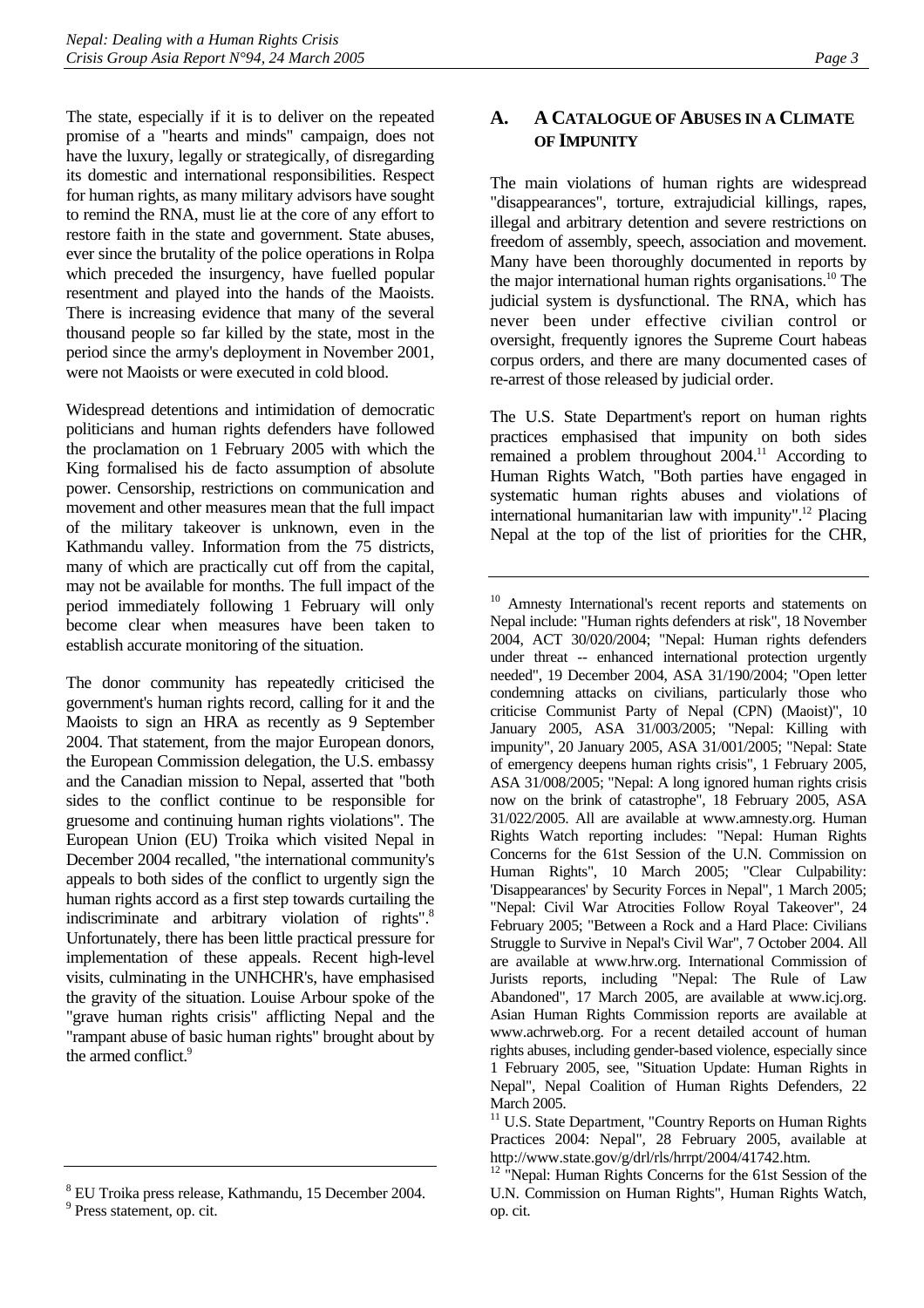<span id="page-8-0"></span>Amnesty International's representative at the UN in Geneva, Peter Splinter, reiterated that "Nepal is on the verge of a human rights catastrophe -- basic human rights have been suspended; impunity is rampant. The international community must take immediate and decisive action to pull Nepal back from the verge".<sup>13</sup> Louise Arbour made the point most effectively:

> Regrettably, there is an alarming, and growing, number of cases in which the fundamental rights of the people of Nepal have been abused by agents of the state and in which victims have been unable to obtain redress. A climate of impunity prevails in this country as a result of which the rule of law, the fundamental glue of any society, is being worryingly eroded.<sup>[14](#page-8-2)</sup>

This intervention in particular stung the military and led to an indignant rebuttal:

> [The] Royal Nepalese Army (RNA) has strongly objected to the term "impunity" used by various human rights organisations including UN High Commissioner for Human Rights Louis Arbour while associating the RNA with the deteriorating human rights situation in the country. RNA Spokesman Brigadier General Deepak Gurung during a regular press briefing in Kathmandu Friday [28 January] claimed that [the] RNA as a constitutional body is "very much conscious of human rights and has never gone beyond the limits of legal boundaries" to carry out its function in defence of the Monarchy, country and the people. "The word impunity is a loosely used word by various sources at various times to tarnish the image of the RNA", added Gurung[.15](#page-8-3)

The best documented and most significant illustration of RNA impunity is the case of the killing of 21 people in the village of Doramba, Ramechhap district, on 17 August 2003, the very day that the third round of peace talks got underway after a three-month hiatus. The NHRC set up a high-level enquiry team, which included a leading forensic doctor, two former Supreme Court judges and a prominent publisher, to look into the incident which the RNA had tried to portray as two Maoist ambushes. The enquiry found that the 21, most of whom were Maoists or sympathisers, had been detained for several hours before they were marched a further two hours, then executed, most with shots to the head from close range while their hands were bound.<sup>[16](#page-8-4)</sup>

The RNA reluctantly reopened its investigation and on 31 January 2005, hours before the royal coup, announced that the major in charge of the operation would be removed from the army and imprisoned for two years for "excessive use of force".<sup>17</sup> While this is a historic decision -- the first clear case of an RNA officer punished for a human rights violation -- the inadequate sentence, lack of transparency of the military trial and timing make the process very unsatisfactory.

#### **B. AN UNRESTRAINED AND POLITICISED MILITARY**

The army will now be under considerable pressure to make good its oft repeated promise that it will defeat the Maoists within six months. Given its clear inability over three years to hurt the ever more powerful Maoist forces, there is a great danger civilians will continue to bear the brunt of government military operations. The RNA fully controls both the national police and the paramilitary Armed Police Force and in effect rules the 75 district headquarters, which have become increasingly militarised, with local military commanders holding sway over the nominal civilian local power, Chief District Officers.

The military's arbitrary detentions have been "legalised" by the Terrorist and Destructive Activities Ordinance (TADO), signed by the government of Prime Minister Deuba in October 2004. Intensified conflict is now to be expected, and the probable result is an increasingly polarised society. Many civilians who are trying to stay out of the conflict will be forced by the security forces into the arms of the Maoists. This will make the search for peace more difficult and the civilian population increasingly vulnerable to violations of their rights.

In mid-2004, the RNA made public its wish to set up a military bank.<sup>18</sup> The army's senior officers already control a sizeable welfare fund based on earnings from UN peacekeeping duties. It runs petrol pumps as a

<span id="page-8-1"></span><sup>&</sup>lt;sup>13</sup> "2005 UN Commission on Human Rights: An important opportunity to address human rights violations whenever and wherever they occur", Amnesty International press release, 10 March 2005.

<span id="page-8-2"></span><sup>&</sup>lt;sup>14</sup> Press statement, op. cit.

<span id="page-8-3"></span><sup>&</sup>lt;sup>15</sup> "RNA strongly objects to use of 'impunity' against it", [www.kantipuronline.com,](http://www.kantipuronline.com/) 28 January 2005.

<span id="page-8-4"></span><sup>&</sup>lt;sup>16</sup> The NHRC report on Doramba is available at http://insn.org/index.php?p=303.

<span id="page-8-5"></span> $17$  The dismissal was confirmed on 13 February 2005. "Army major sacked over Doramba case", *The Rising Nepal,* 14 February 2005, available at http://www.gorkhapatra.org.np/ pageloader.php?file=2005/02/14//topstories/main7.<br><sup>18</sup> Though 4.

<span id="page-8-6"></span>Though the news was reported in the press in August 2004, Minister for Information and Communication Mohammed Mohsin later denied that the government had given permission to the RNA to open a bank. "None of their business", *Nepali Times*, 20 August 2004.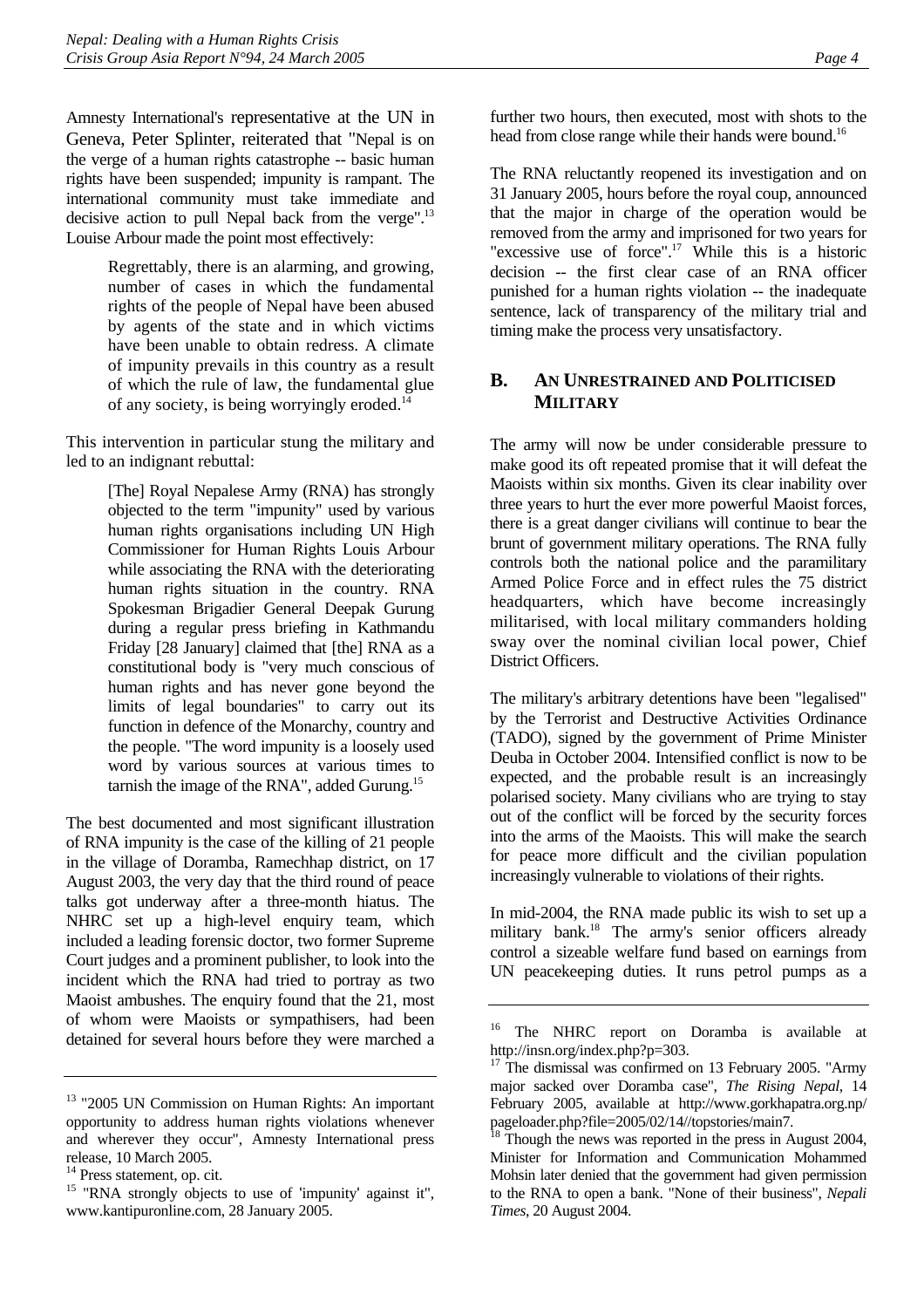<span id="page-9-0"></span>commercial enterprise but its accounts and other activities remain murky, and the army has resisted public scrutiny[.19 T](#page-9-1)he army also has its own schools and hospitals while hundreds, if not thousands, of rank and file soldiers are used as domestic servants by both serving and retired senior officers.<sup>20</sup> The international community has largely turned a blind eye to RNA efforts to increase its economic independence. But further moves toward entrenching the military as a state within a state are deeply disturbing, as the experiences of Pakistan and Indonesia indicate.<sup>[21](#page-9-3)</sup>

## **C. LIMITED NATIONAL HUMAN RIGHTS PROTECTION CAPACITY**

State mechanisms for human rights protection are at best dysfunctional and at worst actually designed to fail. Outside of government mechanisms, the human rights movement has been severely weakened by measures since the 1 February coup. Press restrictions and curbs on expression have made it almost impossible to do effective human rights monitoring.

The statutory body for protection of human rights, the National Human Rights Commission (NHRC), is a relatively weak institution that has not received government support since its creation in 2000. It and the International Committee of the Red Cross (ICRC) have been regularly refused unhindered access to detainees, particularly those the RNA holds with dubious legality. The population outside Kathmandu has increasingly turned its back on the judicial system. Measures suspending basic constitutional rights and empowering the security forces in effect make it impossible for Nepalis to carry out human rights defence activities without unacceptable risk.

#### **1. The National Human Rights Commission (NHRC)**

The NHRC is the main institutional defender of human rights. Its recent successes in documenting violations, notably the Doramba massacre, have made it the target of official ire, and commissioners have been under considerable pressure. Over the previous eighteen months, the credibility and capacity of the NHRC had been significantly improved through technical assistance, training and advice on monitoring techniques. However, the limitations imposed since 1 February have severely weakened its capacity to carry out its mandate. It remains, nonetheless, a key partner for donors and any UN monitoring mission. The mandate of the current commissioners expires on 25 May 2005. The international community must ensure that the commissioner appointment process follows the spirit and letter of the founding statute, but without a parliament, there is no legal way for new commissioners to be nominated. Ironically, the NHRC has become a severe irritant to the RNA since the U.S. Congress passed legislation late in 2004 which makes Washington's military aid to Nepal contingent on the army's cooperation with the NHRC.<sup>22</sup> [Th](#page-9-4)e temptation for the regime to end NHRC independence, therefore, is considerable.

## **2. The Judiciary**

While the NHRC is constrained by the government, the judiciary has remained ineffective due partly to its own shortcomings.<sup>23</sup> Even before the royal coup, the RNA routinely ignored writs.<sup>24</sup> When they were accepted, as in a few habeas corpus petitions, detainees released by the courts were promptly re-arrested, sometimes within the court compound.<sup>25</sup> Given this, it is unsurprising that the courts have been meek about pushing the legal boundaries in the present emergency. A case in point is the Supreme Court's refusal to register cases even under constitutional provisions not suspended by the emergency.<sup>26</sup>

<span id="page-9-1"></span><sup>19</sup> In August 2003, ex-RNA soldiers held a press conference in Kathmandu claiming massive misuse of the welfare fund by senior officers. "Ex-servicemen accuse RNA of welfare

<span id="page-9-3"></span><span id="page-9-2"></span>fund misuse", *The Kathmandu Post*, 22 August 2003. 20 Called *pipas*, these RNA personnel are usually recruited from the untouchable castes and assigned as domestic servants and other support staff of RNA officers. They have nominal rights and are rarely promoted through the conventional ranks. See, for example, Crisis Group Asia Report  $N°40$ , *Pakistan: Transition to Democracy*, 3 October 2002.

<span id="page-9-4"></span><sup>&</sup>lt;sup>22</sup> The amendment to the Foreign Operations Appropriations bill sponsored by Senator Patrick Leahy restricts military aid to Nepal unless the Secretary of State certifies that it is cooperating with the NHRC to resolve all disappearance cases; granting the NHRC unimpeded access to places of detention; and complying promptly with habeas corpus orders issued by Nepal's Supreme Court, including all outstanding orders.

<span id="page-9-5"></span><sup>&</sup>lt;sup>23</sup> For a comprehensive examination of the urgent legal and judicial challenges facing Nepal see "Nepal: The Rule of Law Abandoned", International Commission of Jurists, 17 March 2005.

<span id="page-9-6"></span><sup>24 &</sup>quot;Senadvara Sarvocchalai dhantiyo", *Kantipur*, 22 March 2004.

<span id="page-9-7"></span> $25$  "The police and army often refuse to accept court orders to produce detainees, and re-arrest detainees immediately after the courts order their release", "NHRC of Nepal amidst the ruins", Suhas Chakma, *Himal South Asian*, Kathmandu, March--April 2004, available at http://www.himalmag.com/ 2004/march\_april/report\_2.htm. Human Rights Watch, "Clear culpability: disappearances by security forces in Nepal", op. cit.

<span id="page-9-8"></span><sup>&</sup>lt;sup>26</sup> The Supreme Court is currently considering writ that raises the question whether it can take up cases under non-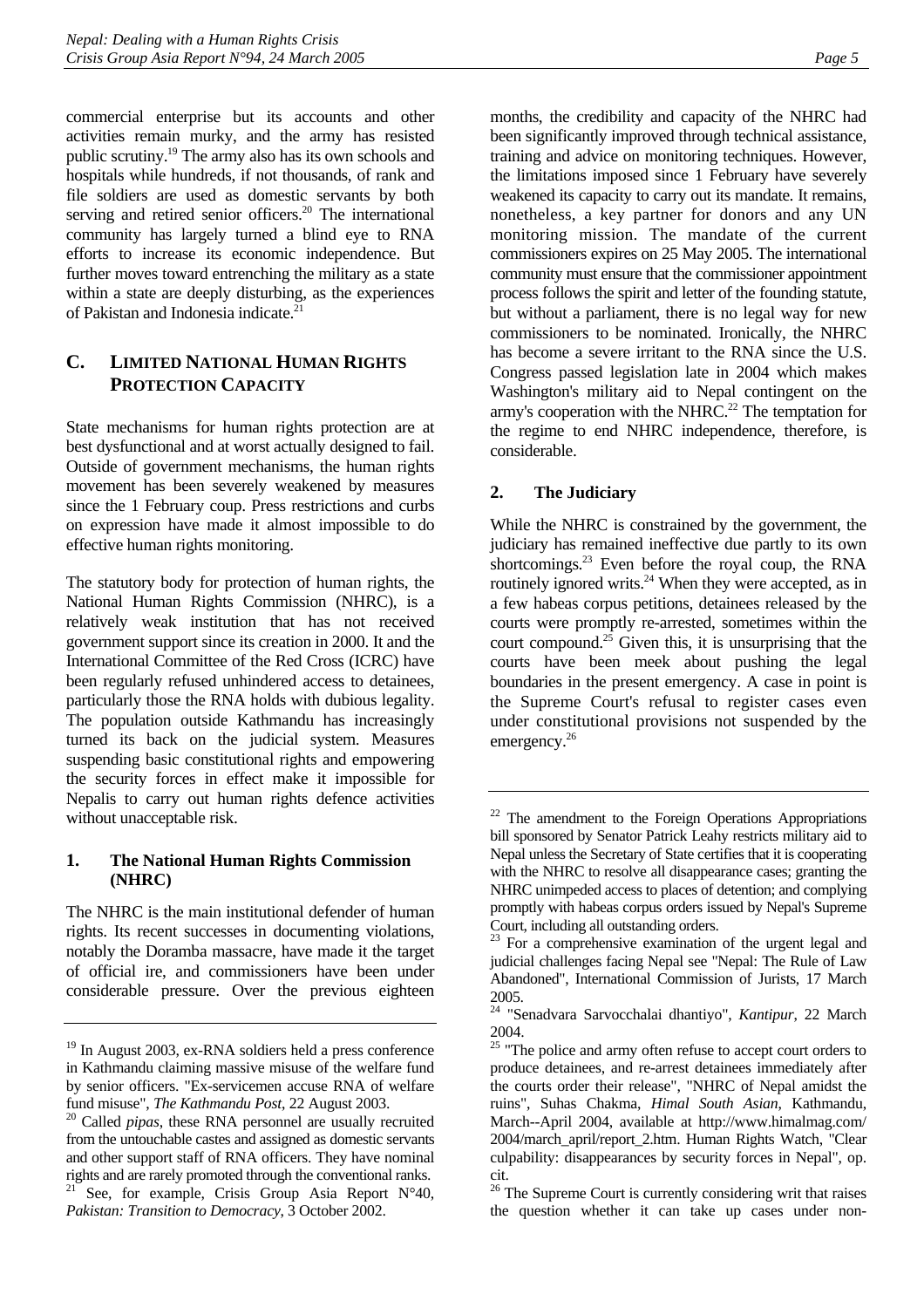<span id="page-10-0"></span>Nepal's judiciary has always been constrained by royal prerogative. Nevertheless, during the partyless Panchayat system from 1960 to 1990, the judiciary won a certain reputation for taking up cases of political detainees and often ruling in their favour. Ironically, the democracy years since 1990 did much to damage the independence of the courts. The seminal case of the period, the dissolution of parliament by a communist prime minister in 1995, led to verdicts that institutionalised horse-trading in parliament and general political instability[.27 I](#page-10-1)t also led to the politicisation of the courts. Certain judges were openly seen as tilting towards a particular political party.

Since then, the slide has been relentless. The first emergency rule, imposed in November 2001, allowed the security forces to seize initiative from the judiciary. An RNA official complained in early 2004, "We arrested the Maoists but the courts released them due to lack of proof or other reasons. So what were we to do? We arrested them again from the court compounds".<sup>28</sup> The courts have not faced up to the RNA challenge. While Supreme Court justices have reprimanded the RNA a few times, they have rarely followed up with action. In the current climate, there is even less reason to hope that the courts will dare order the RNA to behave.

Much of the reason for this is the judiciary's traditional deference towards the monarchy. Nepal's 1990 constitution bars any cases against the royal family, a point zealously enforced by the courts. Another important reason is a selection method for justices and judges which gives the palace final say. Since the king has shown determination to push his own candidates in other constitutional bodies, $2^5$  his shadow looms large over the courts. Just how large is illustrated by another recent case. Before the February coup, the coalition government was in turmoil over the issue of calling

elections or reviving the dissolved House of Representatives[.30](#page-10-4) The Nepal Bar Association met Chief Justice Govinda Bahadur Shrestha in November 2004 to press for a speedy hearing on reviving parliament. He concurred with the need but nothing happened.<sup>31</sup> Shre[stha](#page-10-5) retired soon after, and the royal coup made the issue moot. A Bar member says, "the justices are just too afraid of going against the palace's wishes. There were clear indications from the palace not to hear the case".<sup>32</sup> In its present state, the judiciary simply lacks the will and wherewithal to protect human rights.

#### **3. National Human Rights NGOs**

National human rights NGOs in Nepal are active but relatively weak and inexperienced. Their lack of security awareness has made them particularly vulnerable to the measures adopted since the King's seizure of power. The fact that a number of key human rights defenders have either left the country or gone underground underlines the difficulty citizens have in documenting human rights cases and the need for international monitoring and a significantly expanded presence of the Office of the UN High Commissioner for Human Rights (OHCHR) in Nepal. Human rights defenders in Kathmandu, including journalists, lawyers and NGO workers, have clearly expressed their fears to diplomats and visiting delegations[.33](#page-10-7) Some leading human rights defenders have been detained on their return to Nepal and others turned back from the airport.<sup>34</sup>

Leaders of most mainstream parties remain under house arrest while hundreds of other party cadres and student activists were detained in an attempt to prevent protests at the royal takeover, suggesting that the main target of the new administration is less the Maoists than key politicians, human rights defenders, the media and the Kathmandu intelligentsia. The Deuba government presented no

suspended constitutional provisions. The writ was filed after the Court refused to entertain a petition under the nonsuspended article 88(2) of the constitution. It is expected to deliver a verdict on 31 March 2005. "Amicus Curiae concludes debate", *The Kathmandu Post*, 8 March 2005. 27 The Supreme Court verdict restored a dissolved parliament

<span id="page-10-1"></span>and stated that the legislature cannot be dissolved until all possibilities of forming an alternative government have been exhausted. The decision encouraged deal-making between parties and politicians seeking to lure rivals into supporting attempts to form a new government.

<span id="page-10-2"></span><sup>28</sup> Crisis Group interview, Kathmandu, February 2004.

<span id="page-10-3"></span><sup>&</sup>lt;sup>29</sup> King Gyanendra appointed Keshab Raj Rajbhandary as Chief Election Commissioner on 3 December 2003, www.nepalnews.com. The selection was made after the monarch asked for a shortlist of three names to choose from, not the usual one name. Crisis Group interview, December 2003.

<span id="page-10-4"></span><sup>&</sup>lt;sup>30</sup> The House, the elected lower chamber of parliament, was dissolved in May 2002 due to in-fighting within the ruling Nepali Congress party. Since then, Nepal has had no elections, even though the constitution mandates these within six months of dissolution of parliament.

<span id="page-10-5"></span><sup>31 &</sup>quot;CJ willing to hear plea on House revival", *The Himalayan Times*, 25 November 2004.<br><sup>32</sup> Crisis Group interview, Kathmandu, March 2005.

<span id="page-10-6"></span>

<span id="page-10-7"></span><sup>&</sup>lt;sup>33</sup> Federation of Nepalese Journalists president Taranath Dahal has said he fears for his safety in the current climate. Crisis Group interview, Kathmandu, March 2005.

<span id="page-10-8"></span><sup>&</sup>lt;sup>34</sup> The chairman of Child Workers in Nepal, Gauri Pradhan, a leading child rights advocate, was arrested at Kathmandu airport on 17 February 2005 upon his return from Europe. Political scientist and former ambassador to India, Professor Lok Raj Baral, was arrested upon returning from Delhi on 7 February. Prominent editor and publisher Kanak Mani Dixit was arrested on 7 March, two days after returning from India.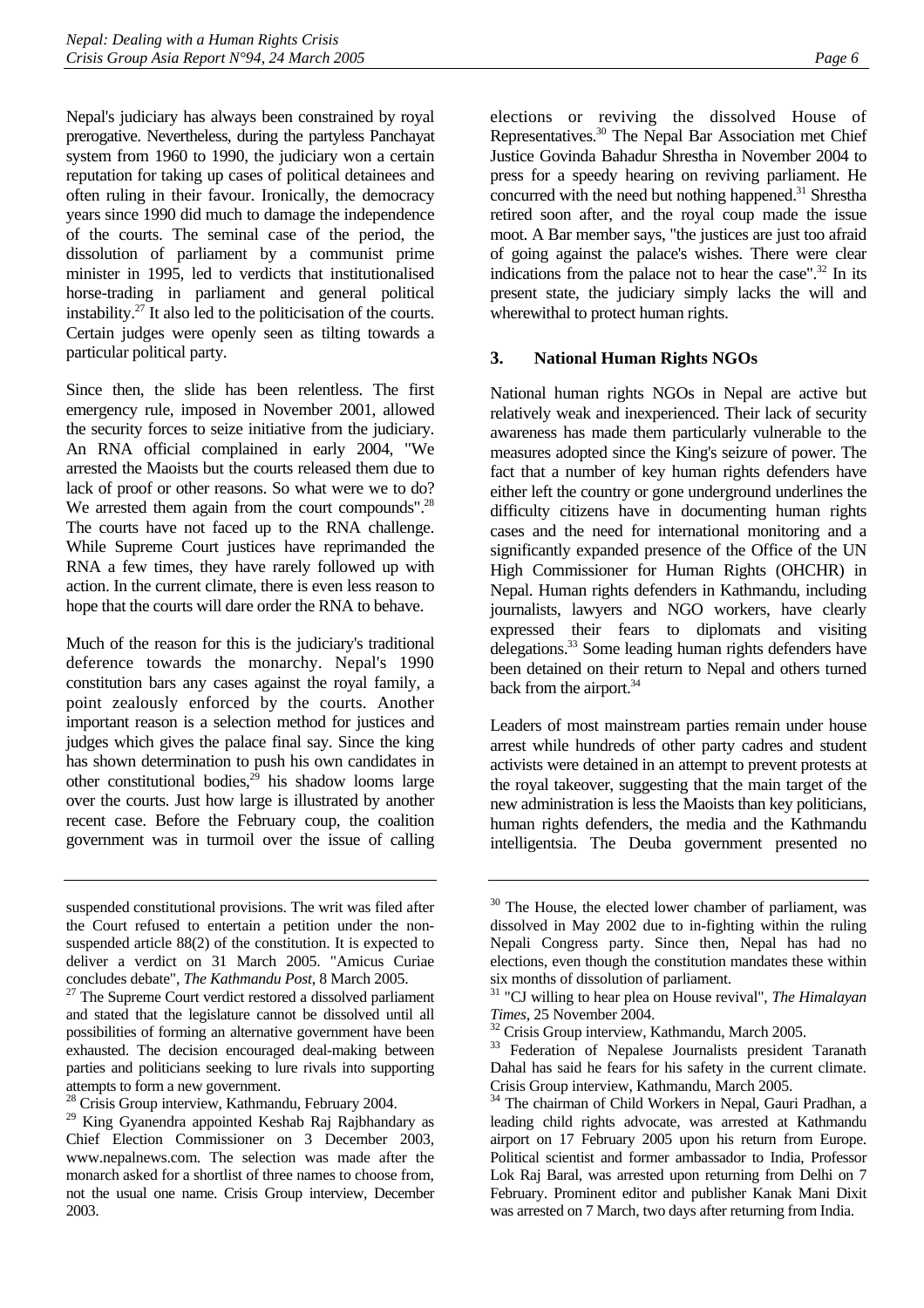<span id="page-11-0"></span>practical obstacle to the RNA's prosecution of the war against the Maoists. But the palace and army were angered by the growing international attention reflected in a marked increase in media coverage of human rights violations, a phenomenon they blamed on the media and human rights defenders.<sup>35</sup>

## **D. INEFFECTIVE INTERNATIONAL RESPONSE**

As in its approach to the conflict as a whole, the international community's policy on human rights in Nepal has failed. Neighbours and donors have always been soft on government human rights abuses because they felt the government was at least a lesser evil than the Maoists. This has left them poorly positioned to say much now that the government's approach is clearly out of control.

Indeed, the palace and military view their present actions as a logical extension of the practices which the international community largely ignored as the political crisis intensified over the last several years, starting with the first time the king dismissed Prime Minister Deuba and assumed executive control, in October 2002. If the Maoists had killed 21 soldiers in cold blood on the first day of the third round of the 2003 peace talks, international outcry would have been justified and likely. The turning of a blind eye to many state abuses and the gentle approach of offering training and technical assistance rather than demanding a change in policy from the top encouraged further deterioration of the situation.

The period since the breakdown of the ceasefire in August 2003, and in particular the twelve months since the 2004 Commission on Human Rights, has been one of missed opportunities.<sup>36</sup> International efforts have come too late and on a scale which has proved inadequate to make an impression on the impunity enjoyed by the RNA and the Maoists alike. The Maoists were not tested when they proclaimed themselves ready to accept international human rights monitoring; nor were they tested on their willingness to participate in peace talks with UN or other international facilitation. Similarly, the government's commitment paper of 26 March 2004 was welcomed by diplomats and used to justify keeping Nepal off the agenda at the 2004 CHR, but there was no effort to monitor and hold the government to its terms. $37$  [At](#page-11-3) this stage of an increasingly dirty war, it is not justifiable to take either side at its word.

International concern over the human rights situation had grown in the months prior to the royal coup. In December 2004, the UN Working Group on Enforced or Involuntary Disappearances visited and concluded that "the phenomenon of disappearances in Nepal today is widespread: its use by the Maoist insurgents and the Nepalese security forces is arbitrary".<sup>38</sup> This was followed by a statement on 24 December by UN Secretary General Kofi Annan calling on the government to protect human rights defenders after reports surfaced of an RNA "hit list", which included leading members of civil society.<sup>39</sup>

The international community needs to recognise that its previous stance was unsuccessful and adopt a much more realistic approach to the current situation. There is no need to change the frequently reiterated objectives of pressing and assisting both sides to abide by international humanitarian law and human rights norms. But the consistent failure to achieve any progress towards these objectives calls for a fresh start.

<span id="page-11-1"></span><sup>&</sup>lt;sup>35</sup> Crisis Group interviews February 2005. The royal government has also barred rights advocates from travelling outside Kathmandu. NHRC Commissioner Sushil Pyakurel was stopped from flying to Rupandehi on 5 March 2005 to investigate reports of vigilantism in Kapilvastu. Another NHRC commissioner, Kapil Shrestha, was barred from attending the opening of the NHRC's Biratnagar office on 7 February 2005. Former Speaker of Parliament Daman Nath Dhungana was turned back on 10 March 2005 from the airport while trying to board a flight to attend an academic seminar on Nepal in the United States, www.kantipuronline.com.

<span id="page-11-2"></span><sup>&</sup>lt;sup>36</sup> See Section IV below.

<span id="page-11-3"></span><sup>37 &</sup>quot;His Majesty's Government's commitment on the implementation of Human Rights and International Humanitarian Law" was produced during the 2004 CHR discussions. The five-page document contained 25 commitments, such as the guarantee that, "No-one shall be subjected to arbitrary arrest or detention. Measures will be undertaken to prevent illegal or arbitrary detention and forced disappearances".

<span id="page-11-4"></span><sup>&</sup>lt;sup>38</sup> Advanced edited version of the report of the UN Working Group on Enforced or Involuntary Disappearances visit to Nepal, 6-14 December 2004, paragraph 25, E/CN.4/2005/65/ Add.1, 28 January 2005.

<span id="page-11-5"></span><sup>&</sup>lt;sup>39</sup> The Secretary General's statement was cited in "Annan iterates concern and offer on Nepal", *The Himalayan Times*, 25 December 2004.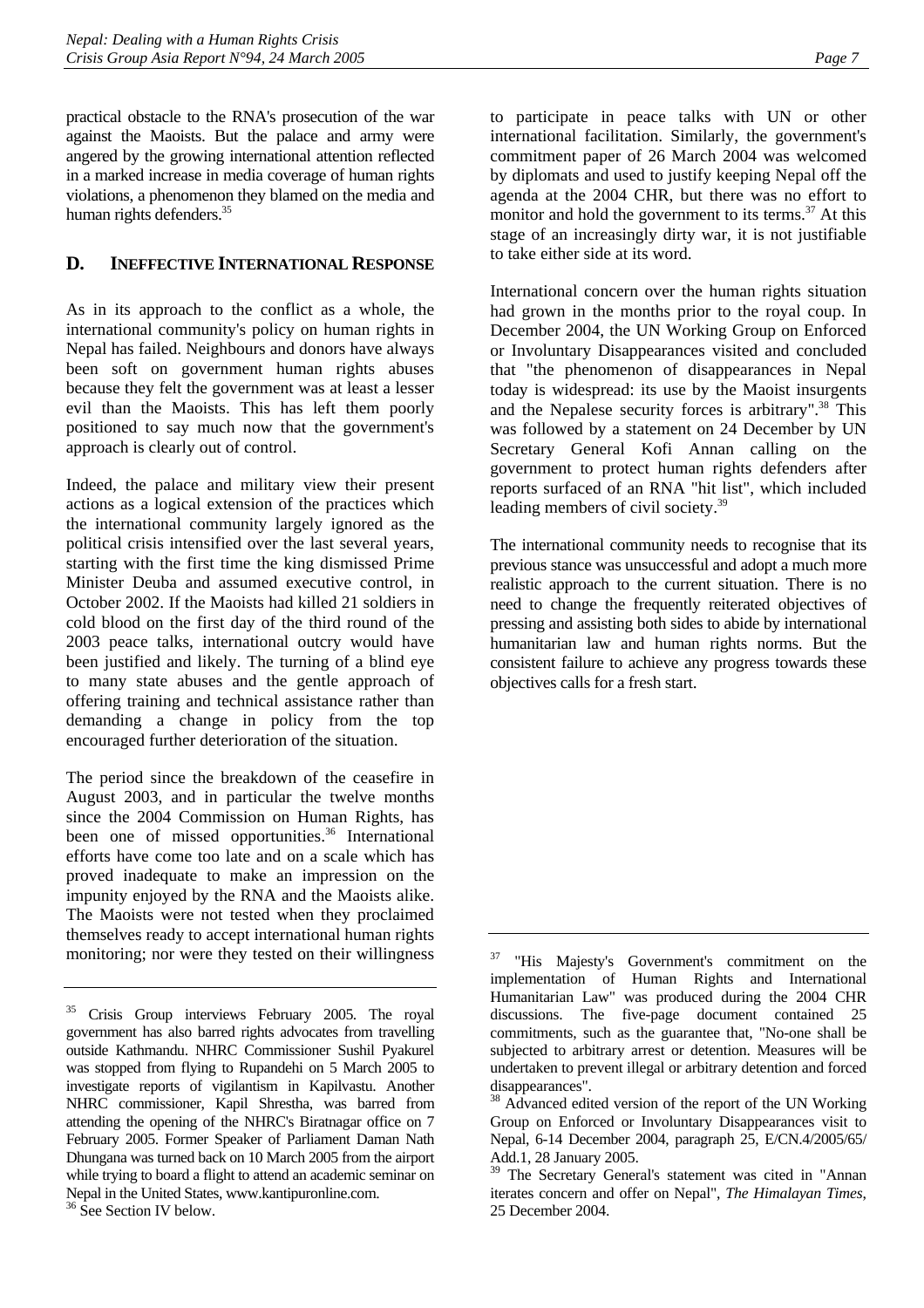#### <span id="page-12-0"></span>**III. THE ROYAL COUP AND BEYOND**

King Gyanendra's dismissal of a coalition government and seizure of complete power have been examined in earlier Crisis Group publications.<sup>40</sup> The situation remains tense and uncertain. The royal government has been fortunate that the mainstream political parties have not aligned themselves directly with the Maoists yet but many politicians warn that continued assault on political and civil liberties can only hasten that eventuality[.41 T](#page-12-2)here are already signs that the parties are increasingly sympathetic towards the Maoists' main demand of converting Nepal into a republic.[42](#page-12-3) The human rights crisis has further narrowed the democratic middle ground and escalated abuses and threatens to intensify the conflict. Vigilantism by government-backed militias in Kapilvastu district indicates willing disregard of the rule of law by the state. The Maoists have stepped up blockades, strikes and military attacks, while softening their tone towards the political parties and allowing their cadres to work in rural areas.

At the royal government's first press conference, on 17 March 2005, Vice Chairman Peter Giri<sup>43</sup> demanded the political parties "comply with the king's call to seek a political way out of the current situation". Toward the Maoists his language was stronger and clearer:

> As for the Maoists, Giri ruled out peace talks with them until they disarmed. "We are not in the mood to hold talks with them", he said. "Whatever you term them, they are terrorists". He, however, called on the Maoists to abandon violence and "terrorist" activities and join mainstream politics. "The situation in the country has changed", he said. "They will get no benefit by struggling from the jungles". He said that if they did not do so, the security forces were fully equipped and committed to wiping out the Maoists.<sup>[44](#page-12-5)</sup>

#### **A. ARRESTS, DISAPPEARANCES, MILITARY ACTIONS**

At the start of the king's coup on 1 February, security forces began arresting politicians, student leaders and human rights defenders. By the time King Gyanendra spoke over state radio and television, soldiers were guarding sensitive installations and government buildings. The minute the king finished, arrests were intensified. Hundreds of politicians were picked up in the first hours. Human rights defenders were harassed or put under surveillance. By the second day, when Gyanendra announced a council of ministers with himself at its head, it was clear the army was running the country, issuing orders ranging from news censorship to warnings against political protests. RNA headquarters was the centre of activity. "The cabinet is just a façade", said a journalist with close ties to the army.<sup>[45](#page-12-6)</sup>

In the days following, as the Maoists prepared to take advantage, the military was stretched on two fronts: not only conducting a badly-run counterinsurgency campaign but also doing police work, detaining politicians and protestors and keeping Kathmandu's streets free of opposition activity. The result was that the Maoist blockade of the capital beginning 13 February was effective despite RNA escorts of convoys. "Our convoy came under attack from the rebels even though there were RNA vehicles escorting us, foot patrols at every kilometre along the highway and military helicopters overhead", said a journalist who travelled from Gorkha to Kathmandu.<sup>46</sup>

Its military strategy a failure and international condemnation mounting, the RNA turned inwards. Though censorship has made it difficult to know the true extent of rights violations after 1 February, especially outside Kathmandu, a few cases have come to light. A reporter with a prominent publication was abducted in early March in what was first claimed to be a Maoist operation. It later transpired that the reporter was carried off by the security forces. $47$  Protestors in Jhapa were arrested by soldiers and severely tortured in the RNA barracks at Chaarali. In the most egregious violations since the coup, security forces have been implicated in vigilante killings and arson in Kapilvastu district during February. A foreign journalist who visited a few days later reported they had encouraged villagers to kill fellow

<span id="page-12-1"></span><sup>40</sup> See fn. 1 above.

<span id="page-12-2"></span><sup>&</sup>lt;sup>41</sup> Crisis Group interviews with Nepali politicians in exile, Delhi, February 2005.

<span id="page-12-3"></span><sup>&</sup>lt;sup>42</sup> "Nepal: Political parties compromise with Maoists, vow fight to end", Inter Press Service, Bangkok, 15 March 2005. 43 Veteran royalist politician Tulsi Giri took the name "Peter"

<span id="page-12-4"></span>when he converted from Hinduism to become a Jehova's Witness. <sup>44</sup> "Vice Chairman Giri extends olive branch to parties", 17

<span id="page-12-5"></span>March 2005, www.kantipuronline.com.

<span id="page-12-6"></span><sup>45</sup> Crisis Group interview, Kathmandu, 5 February 2005.

<span id="page-12-7"></span><sup>&</sup>lt;sup>46</sup> Crisis Group interview, Delhi, February 2005.

<span id="page-12-8"></span><sup>47</sup> *Himal Khabarpatrika* reporter J.B. Pun Magar was abducted in Lumbini on 10 March 2005. The magazine later said he was taken away not by Maoists but by security forces. Pun was released the following day after domestic and international criticism of his abduction.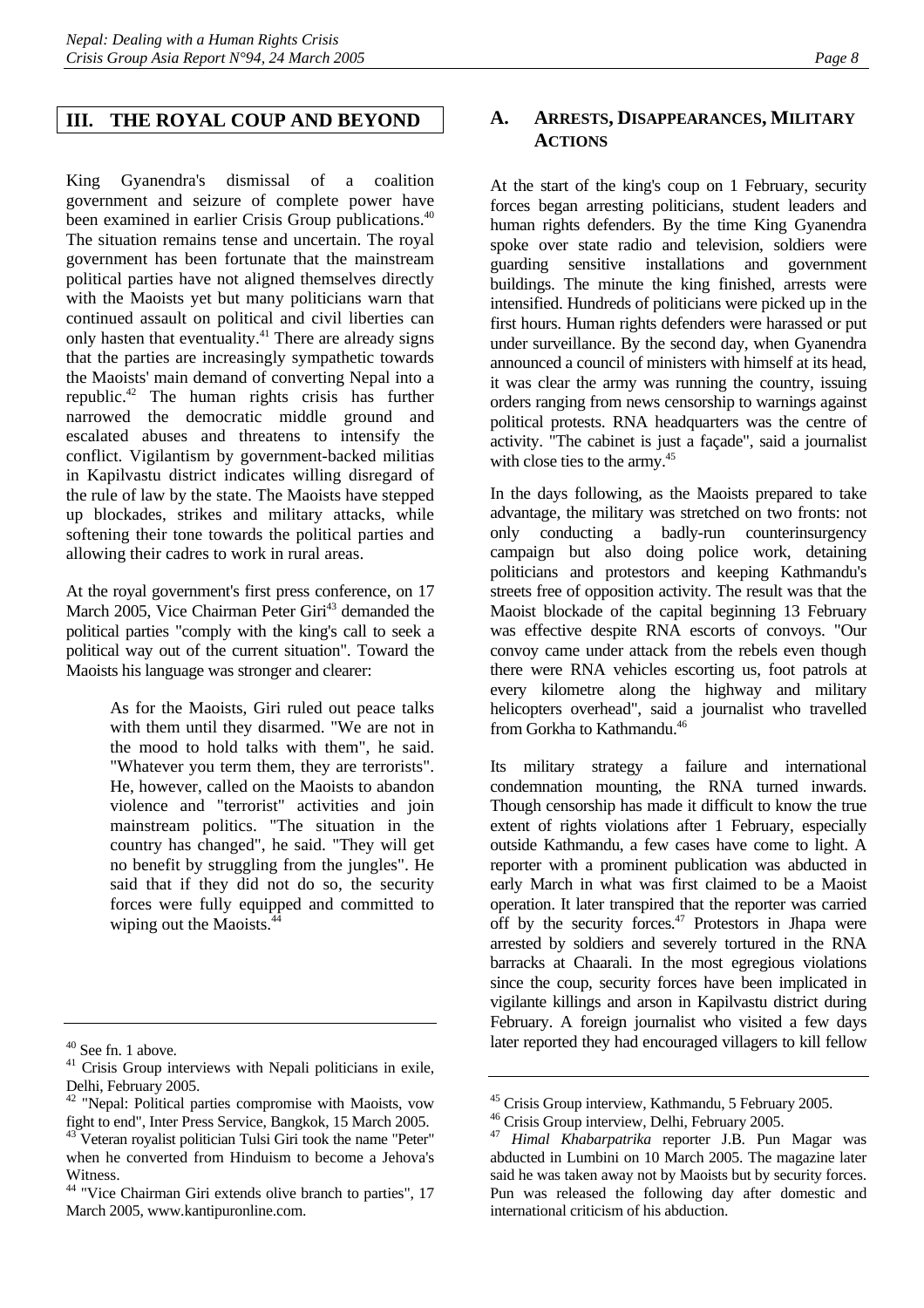<span id="page-13-0"></span>villagers and burn scores of houses of alleged Maoist sympathisers.<sup>[48](#page-13-1)</sup>

The royal government changed tack in early March after it became clear that no major donor country or institution supported its concerted assaults on democracy, civil liberties and human rights. In an effort to placate international opinion, it began releasing prominent detainees.[49](#page-13-2) But arbitrary arrests have continued, and there is concern that disappearances and torture are still employed as well.<sup>50</sup> Killings of purported Maoist activists have also continued, though in the absence of any independent confirmation the identities of those killed and the circumstances of their deaths cannot be established.<sup>[51](#page-13-4)</sup>

## **B. CENSORSHIP AND SUSPENSION OF OTHER RIGHTS**

Emergency rule since 1 February has ended press freedom. FM radio stations have been ordered to desist from broadcasting news altogether. $52$  Print outlets and television stations are monitored by government censors. Though military censors were withdrawn from news organisations after the first few days, stringent guidelines have been issued to discourage independent coverage of political and conflict issues. A senior journalist says, "We can't report anything about the

<span id="page-13-3"></span>50 "Government extends house arrest of leaders", *The Kathmandu Post*, 4 March 2005; "Parties stage protest, hundreds arrested,", *The Kathmandu Post*, 9 March 2005; "Journalist arrested", *The Kathmandu Post,* 9 March 2005; "Four student leaders arrested", *The Kathmandu Post*, 14 March 2005; "Over 750 protestors arrested nationwide", *The Kathmandu Post*, 15 March 2005; "Channel Nepal scribe arrested", *The Kathmandu Post,* 15 March 2005. See also, "Situation Update: Human Rights in Nepal", op. cit.

RNA or Maoists without vetting it with the security forces"<sup>53</sup>

Even so, because of the international limelight, the press in Kathmandu has been gradually pushing at its boundaries. Authorities have released a few high-profile journalists,<sup>54</sup> and newspapers and magazines have started reporting on political and conflict issues without consulting censors. On 16 March Kathmandu and district branches of the Federation of Nepali Journalists (FNJ) petitioned the government and local district administration offices to restore freedom of expression.<sup>55</sup> [Wh](#page-13-8)ile this suggests gradual relaxation of censorship, the situation in the districts - where journalists were squeezed by both the government and Maoists even before the coup -- is much worse. Editors and journalists have been arrested for writing on political issues and also for protesting press restrictions, and several vernacular weeklies and dailies have been shut down.

Reporters Sans Borders (RSF) on 14 March listed Nepal among the countries with the most imprisoned journalists.<sup>56</sup> "The journalists in the districts face far greater constraints than in Kathmandu. They are the ones facing the brunt of the emergency", another editor says. $57$  $57$ Even in Kathmandu, relaxation of censorship is a mirage. The editor of *Kantipur*, the leading Nepali-language daily, was summoned by the district police office on 17 March to answer about news coverage in his paper.

Since 1 February, freedom of association, travel, right to property and other civil liberties except the right to habeas corpus petitions have been suspended. This has affected political gatherings and efforts to probe rights abuses. An NHRC commissioner was stopped at the Kathmandu airport in early March from flying to Rupandehi to investigate allegations of vigilante justice in Kapilvastu district. Former Speaker of Parliament Daman Nath Dhungana was barred from flying to the U.S. Altogether, about 200 politicians, human rights defenders, civil society leaders, intellectuals and journalists have been put on a list barring them from leaving Kathmandu.<sup>58</sup> Many

<span id="page-13-1"></span><sup>48 &</sup>quot;Nepal backed lynch mob rampage", *The Telegraph*, London, 12 March 2005. Available at http://insn.org/wpcontent/BellKapilvastu.pdf.

<span id="page-13-2"></span><sup>49</sup> Dismissed Prime Minister Sher Bahadur Deuba and twenty others were freed on 11 March 2005. Several other prominent politicians were released earlier, but at least three top politicians -- party leaders Girija Prasad Koirala (Nepali Congress), Madhav Nepal (CPN-UML) and Amik Sherchan (Janamorcha) -- remain under house arrest.

<span id="page-13-4"></span><sup>&</sup>lt;sup>51</sup> An editor of a leading daily newspaper said that his reporters in the district have been ordered to file only news released by the local security forces. They are not allowed to make their own independent investigations. Crisis Group interview, Kathmandu, March 2005.

<span id="page-13-5"></span> $52$  The ban on radio station news has jeopardised the livelihood of over 1,000 journalists nationwide. Crisis Group interviews with journalists, Federation of Nepali Journalists (FNJ) officials and radio station operators, Kathmandu, February-March 2005.

<span id="page-13-7"></span><span id="page-13-6"></span><sup>53</sup> Crisis Group interview, Kathmandu, February-March 2005. 54 FNJ General Secretary Bishnu Nishthuri was released on 26 February 2005 after 21 days in detention, as was Kanak Dixit on the night of 7 March after being detained for five hours.<br><sup>55</sup> Kantipur, 17 March 2005.

<span id="page-13-9"></span><span id="page-13-8"></span>

<sup>&</sup>lt;sup>56</sup> "Reporters Sans Frontiers has put Nepal among countries with the largest number of imprisoned journalists. Nine out of 73 jailed journalists are in Nepal", www.kantipuronline.com, 15 March 2005. "FNJ calls for freedom of expression", www.nepalnews.com, 16 March 2005.

<span id="page-13-10"></span><sup>&</sup>lt;sup>57</sup> Crisis Group interview, Kathmandu, March 2005.<br><sup>58</sup> Crisis Group interview with police officer. Ka

<span id="page-13-11"></span>Crisis Group interview with police officer, Kathmandu, March 2005.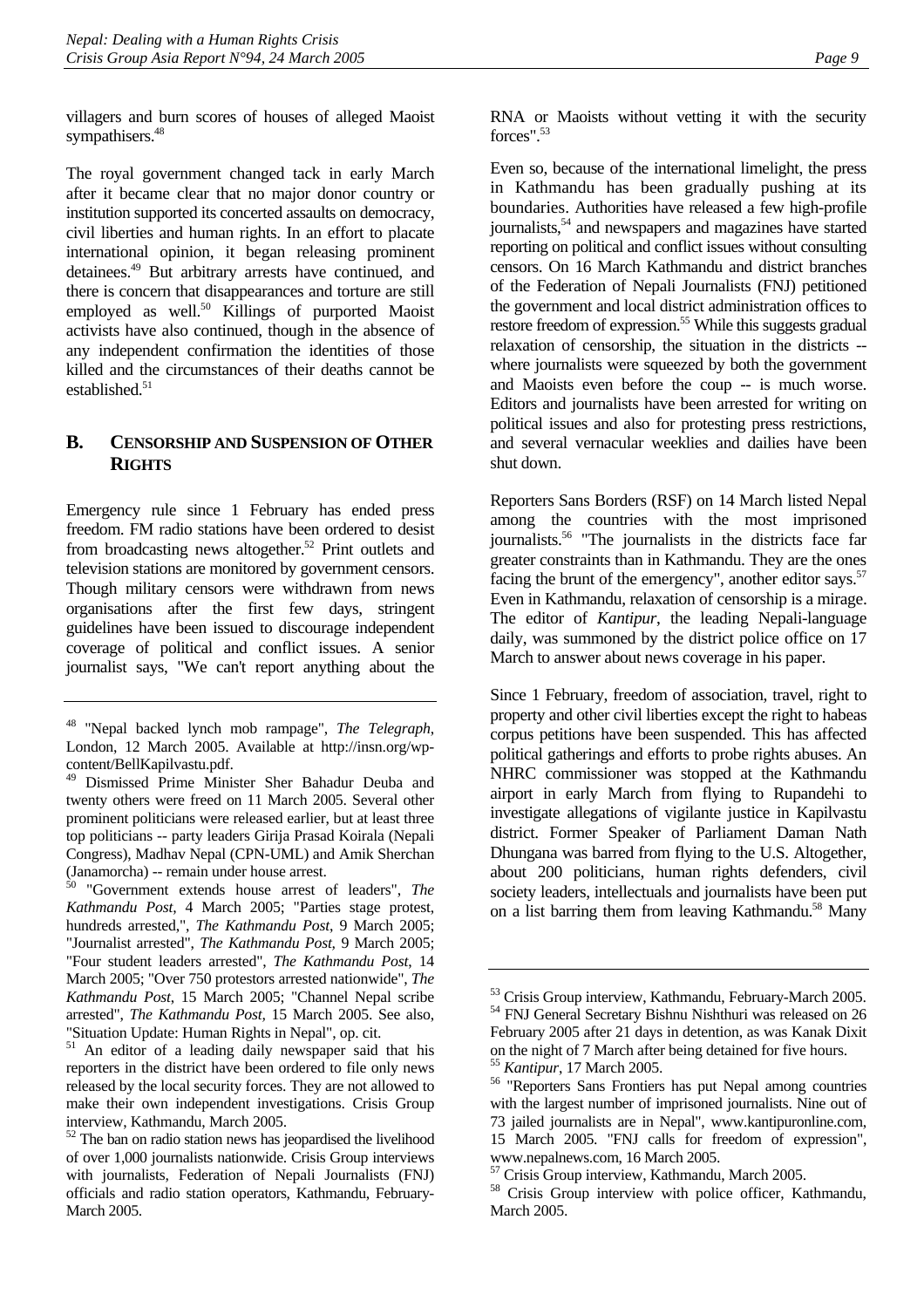<span id="page-14-0"></span>only learn of this when they are turned away from the airport.

## **C. VIGILANTE ACTION: A REVIVAL OF THE VILLAGE MILITIAS PLAN?**

The government first announced its intention to introduce village militias to counter Maoists in November 2003. Domestic and international outcry - including from Crisis Group<sup>59</sup>-- over the start of the program in Sudama village of Sarlahi district forced it to shelve the plan. However, the military continued quietly developing the concept. Sporadic reports from eastern Nepal in early 2004 indicated the RNA had armed and trained villagers in Chulachuli and Larumba villages of Ilam district. In Jhapa, Sunsari, Morang, Dhanusha and Dhankuta, local journalists and intellectuals told Crisis Group they knew of RNA encouragement and training for villagers to use armed force to counter the Maoists.<sup>60</sup> Though the RNA denied it had such a policy, the now well-documented rampage by vigilantes in the Kapilvastu district indicates the government is again backing proxy militias.

From 17 February 2005, mobs beat and burned to death at least 31 supposed Maoists or Maoist sympathisers. Their actions were actively condoned by the local security forces and then lauded by government ministers. In the following weeks, local and international journalists, human rights investigators and others have been able to confirm details. The BBC reported:

> At the height of the violence, three government ministers came to address a crowd. Home Affairs Minister Dan Bahadur Shahi says he knew they had beaten twelve men to death. "I encouraged their self-defence system", he told the BBC. "Why shouldn't I, when the Maoists massacred the people and burned their properties?" Recourse to the courts "is not relevant during a war", he continued. "They gathered, found them and killed them. I thought I should praise them".

> "Legally what these people are doing is a bad thing. But it was done by the crowd", says Major Sunil Gahle at a makeshift barracks in Ganeshpur village. "The Maoists started their looting and all these bad things, so the people started this type of protection for themselves",

<span id="page-14-2"></span>

he said, predicting the government might soon distribute firearms to villagers.<sup>[61](#page-14-3)</sup>

Maoists subsequently retaliated and killed eleven people who, they claimed, were vigilante leaders. Journalists and rights investigators who travelled to the area after the carnage reported the complicity of security forces in encouraging villagers to use violence against suspected Maoist sympathisers. A confidential report prepared by rights monitors says, "In order to counter Maoist violence, up to now villagers have burnt down over 600 houses in various Village Development Committees of Kapilvastu district and have killed at least 46 persons. Tens of thousands of other villagers have been displaced from their homes to across the border in India".<sup>62</sup>

The Maoists are not without blame in the incident, which, rights investigators found, started after they abducted two residents of Ganeshpur village. Efforts to release the two spiralled out of control, resulting in widespread arson, looting and murder.

Based on interviews with the Chief District Officer and the RNA major at the Ganeshpur temporary base camp, the investigators concluded that the security forces indirectly aided the vigilantes by marching behind them. They tried to take control over the vigilantes only after they had gone out of control. The violence, mostly carried out by the majority plains community, appears to have targeted villagers from hill communities. The report warns that "there is clear danger that this conflagration could soon lead to further communal violence". Suhas Chakma, director of the Asian Human Rights Commission, stated that, "The lynching of 22 alleged Maoists and burning down of about 700 houses of the alleged Maoists sympathisers in Kapilvastu district from 17 to 23 February 2005 by the RNA and vigilante groups must be investigated by an international commission of inquiry".<sup>63</sup>

At the royal government's first press conference, Minister for Information and Communications Tanka Dhakal reiterated government support for the vigilantes: "The people have been forced to come out with courageous retaliatory measures for peace. The government supports such people and promises that in areas where people

<span id="page-14-1"></span><sup>59</sup> See Crisis Group Asia Briefing N°30, *Nepal: Dangerous Plans for Village Militias*, 17 February 2004. 60 Crisis Group interviews, 2004.

<span id="page-14-3"></span><sup>&</sup>lt;sup>61</sup> "Nepal's rising vigilante violence", BBC News, 14 March 2005, available at http://news.bbc.co.uk/go/pr/fr/-/2/hi/south \_asia/4346597.stm.

<span id="page-14-4"></span> $62$  Unpublished 38-page report by a committee of senior human rights experts.

<span id="page-14-5"></span><sup>63</sup> Asian Human Rights Commission Press Release PR/NEP/ 03/03/05 "War crimes in Nepal", 14 March 2005, available at http://www.achrweb.org/press/2005/NEP030305.htm.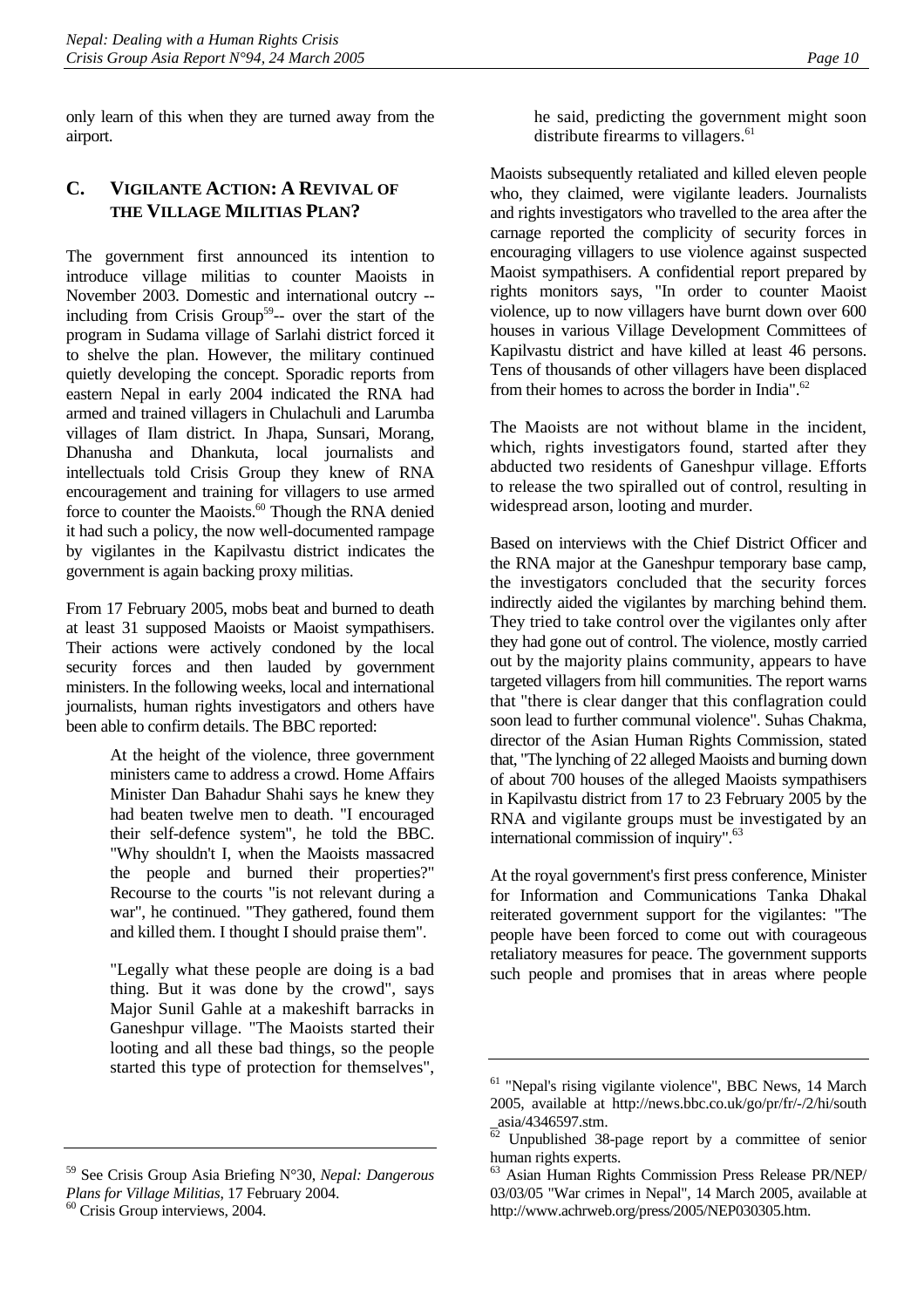<span id="page-15-0"></span>have come with retaliatory measures, the government will carry out [an] integrated development package".<sup>[64](#page-15-1)</sup>

Fears over the implications of vigilante action have been widespread ever since the village militia plans were first announced in 2003. Given Nepal's complex caste and ethnic composition and the array of festering grievances harboured by diverse groups, vigilante action could trigger communal and ethnic riots. Villagers armed by the government could easily label personal or political enemies as Maoist sympathisers and take advantage of the lawless environment to pursue their own agendas. The elimination of remaining neutral space would force the population to choose one side or the other; quite possibly they would be targeted by both. As the BBC concluded: "Maoist violence and misdirected counter-violence are taking on a frightening life of their own. And the king's government is encouraging the vigilantes".<sup>[65](#page-15-2)</sup>

## **D. PROSPECTS FOR DEMOCRACY AND DEVELOPMENT**

Most of the international community has spoken with one voice on the immediate challenges for Nepal following 1 February. While the royal coup has been endorsed by Pakistan, North Korea and Cuba, and described as Nepal's internal affair by Russia and China, most other nations have demanded a fast return to democracy. This message has been sent most forcefully by the RNA's principal suppliers of military aid: India, the U.S. and the UK. During U.S. Secretary of State Condoleezza Rice's visit to New Delhi on 16 March 2005, she and Indian Foreign Minister Natwar Singh explicitly agreed to work together to help restore democracy. Secretary Rice said the Nepali government needed get back on a democratic path: "That simply must happen  $\dots$  it needs to happen very, very soon".<sup>66</sup>

Respect for human rights is at the core not only of the democratic process but also of national development efforts, including those funded by donors. Despite some early mixed signals -- such as the Asian Development Bank's signing of a large loan deal on the day following the coup<sup>67</sup> -- most donors have issued warnings about the likely implications of the coup. On 14 March, World Bank Country Director for Nepal Ken Ohashi said that running development projects in the absence of a free press would be difficult and warned that it would hard to speed up development under current circumstances.<sup>68</sup> This followed a strong World Bank statement on 8 March:

> The Board expressed concerns about the security situation in Nepal and the implementability of projects. The Board also raised concerns about the government's ability to continue implementing difficult reforms in the absence of representative mechanisms to build broad-based consensus. But it broadly supported the cautious approach proposed by management. Management noted the Board's concerns and will continue to consult closely with other development partners in assessing the progress that the government makes in reform implementation, as well as issues related to the broader governance environment of the country, including the rule of law and protection of human rights.<sup>[69](#page-15-6)</sup>

Following expressions of concern about the suspension of democratic processes and rights by other European nations, the Finnish embassy in Kathmandu underlined that future assistance was being jeopardised. Addressing a program in the western Baglung district, Chargé d'Affaires Pauli Mustonen reminded his audience that Finland had invested in human rights after the restoration of Nepali democracy in 1990. But he cautioned that Finnish assistance would depend on democratic stability: "Development is impossible in any country without democracy"[.70](#page-15-7) Failure to tackle the human rights crisis will not only enable the continuation of abuses but endanger Nepal's development for years to come.

<span id="page-15-1"></span><sup>64</sup> Press conference, Kathmandu, 17 March 2005.

<span id="page-15-2"></span><sup>65 &</sup>quot;Nepal's rising vigilante violence", BBC News, op. cit

<span id="page-15-3"></span><sup>&</sup>lt;sup>66</sup> "Rice lauds India-Pakistan peace", BBC News, 16 March 2005.

<span id="page-15-4"></span><sup>&</sup>lt;sup>67</sup> "ADB has pledged \$121 million for Nepal to gear up its development initiatives. The ADB has unveiled this in its country strategy program 2005-09", *The Rising Nepal*, 28 February 2005. However, ADB country director S. Hafeez Rehman stated that, "In view of the recent political and

security developments in Nepal, ADB is reviewing the implications for its operation in Nepal". Indo Asian News Service, 2 March 2005, available at http://www.eians.com/ stories/2005/03/02/02sin.shtml.

<span id="page-15-5"></span><sup>&</sup>lt;sup>68</sup> "Development work not possible without free press:<br>Ohashi", www.katipuronline.com, 15 March 2005.

<span id="page-15-6"></span><sup>&</sup>lt;sup>69</sup> World Bank Statement on Nepal: "Continued Assistance Will Depend On Demonstrated Commitment And Capacity To Implement Reforms", News Release No:2005/372/SAR, Washington D.C., 8 March 2005.

<span id="page-15-7"></span><sup>&</sup>lt;sup>70</sup> "Finland says aid dependent on democratic stability", [www.katipuronline.com,](http://www.katipuronline.com/) 15 March 2005.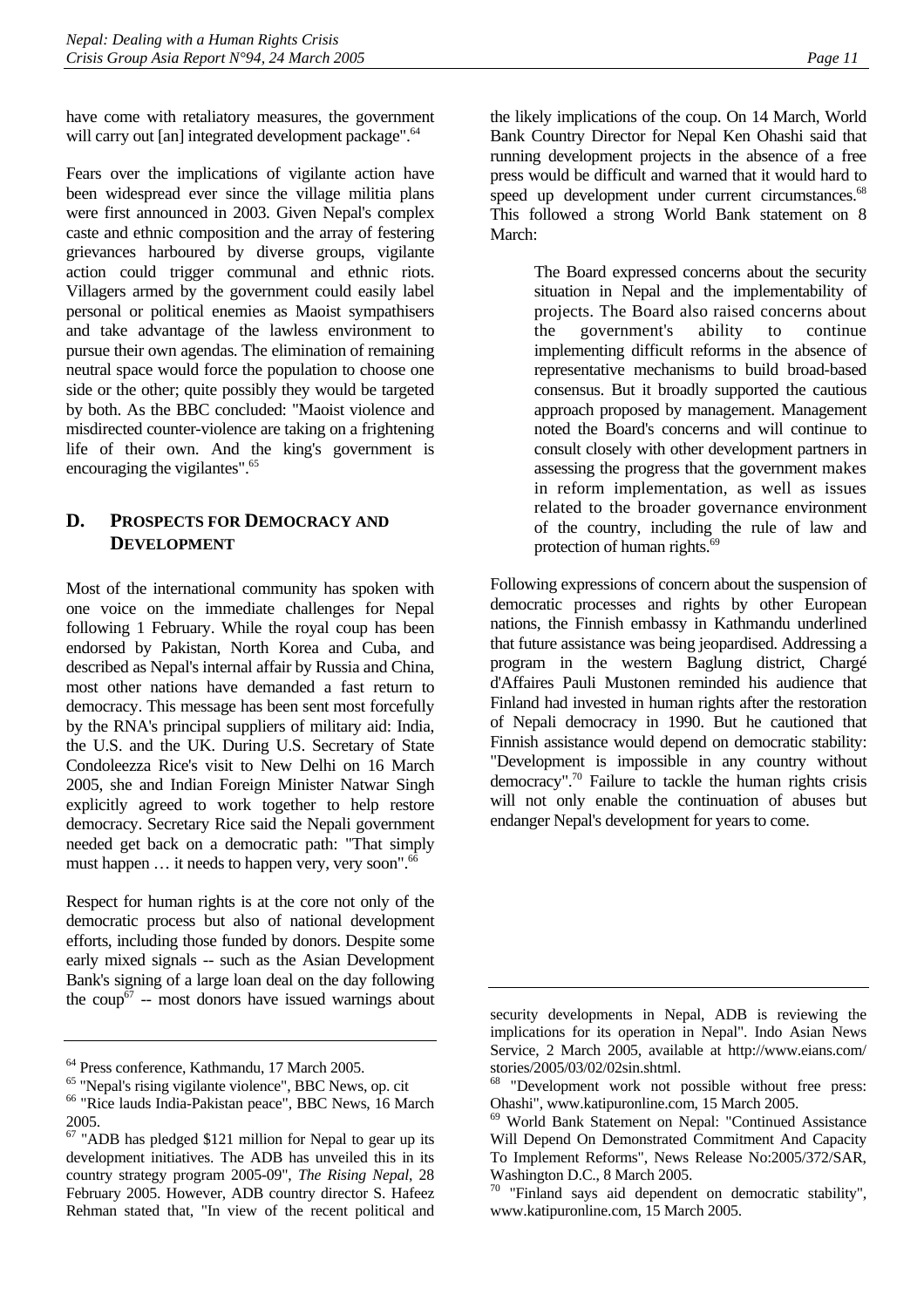#### <span id="page-16-0"></span>**IV. 2003-2004: A YEAR OF MISSED OPPORTUNITIES**

Despite significantly increased attention towards the role of human rights in Nepal's crisis, the period since the collapse of the last ceasefire in August 2003 has been one of missed opportunities: failure to insist on the proper prosecution of the Doramba case; slow and misguided use of technical assistance; lack of follow-up on the Chair's statement at the 2004 Commission on Human Rights; and no testing of the Maoists' offers to accept international monitoring. The many internationallybacked initiatives have had no measurable positive impact. They have been too small to challenge impunity or bring the warring parties back to the peace table.

#### **A. THE DORAMBA CASE**

The Doramba killings of unarmed Maoists in custody described above gave the authorities a major opportunity to impress on the RNA that the war must be fought according to international law and to begin to end military impunity. The failure to insist on satisfactory prosecution sent the dangerous message that no one need be held accountable even when there was a watertight investigation of a major war crime.

The Doramba massacre was more than just a violation of the law of armed combat: it unambiguously demonstrated that the military had been given licence to derail the peace process. The orders for the mass extrajudicial executions can only have come from a high level. Although the RNA has attributed exclusive responsibility to the major in command, it is clear his actions were sanctioned by superiors: if he had really been a rogue operative sabotaging a sincere effort at talks his punishment would have been swift and harsh.

Doramba illustrated that the military was empowered to use mass executions as a deliberate strategy to undermine peace talks. In combination with the weight of evidence regarding other international humanitarian law violations by the RNA it confirmed that abuses were not a result of indiscipline or poor training but systemic and at the very least acquiesced in by the senior officer corps.

#### **B. LEVERAGE ON THE MAOISTS**

In January 2004, the Maoist leadership, stung by Amnesty International's sharp criticism of the movement's human rights record, made a clear statement that it would accept international human rights monitoring.<sup>71</sup> This was an ideal opportunity for the international community to demand a series of measures, such as signature of the Human Rights Accord (HRA), as proposed by the NHRC in May 2003. But the Maoists were not challenged and tested to deliver on their promise.

Until the HRA or a similar agreement is signed, discourse on human rights will be futile and circular, with the Maoists and the palace exchanging charges and impugning each other's sincerity. Were the government to sign the HRA, it might force the Maoists also to accept concrete, verifiable commitments and face the consequences of non-compliance. UN involvement sanctioned by the HRA would also importantly leave the Maoists with no chance to claim their foot-dragging on peace talks was due to lack of international involvement.

#### **C. COMMITMENT PAPER AS FIG-LEAF**

The government's commitment paper of March 2004 was the next missed opportunity. The first version provided to European diplomats was a massive step backwards that redefined and reduced the international standards to which Nepal was already committed.<sup>72</sup> T[he f](#page-16-2)inal version, the outcome of ten days firm negotiation by EU ambassadors, restated those existing commitments but, as human rights experts warned at the time, the lack of a monitoring mechanism -- the one suggestion the government steadfastly refused -- rendered it meaningless in practical terms. Some governments subsequently used this restatement of commitments as an argument there should be no mention of Nepal at the 2004 Commission on Human Rights.

The inability of the international community to push for reforms and improved protection based on the commitment paper is a clear example of the dangers of assuming goodwill where there is no evidence of genuine commitment to change. The government could have demonstrated such goodwill by taking steps that involved no need for financial or other aid, for example by giving

<span id="page-16-1"></span><sup>&</sup>lt;sup>71</sup> "'Our party has been taking the calls and concerns for peace from the UN, European Union and other international human rights organisations and individuals seriously, we have been welcoming that', Prachanda, whose real name is Pushpa Kamal Dahal, said in a statement today. 'We have also made it clear that we would accept mediation and observation from the UN toward creating an environment whereby people's mandate could be solicited peacefully'", *The Kathmandu Post*, 5 February 2004.<br><sup>72</sup> Crisis Group interview with European diplomats and UN

<span id="page-16-2"></span>staff, March 2004.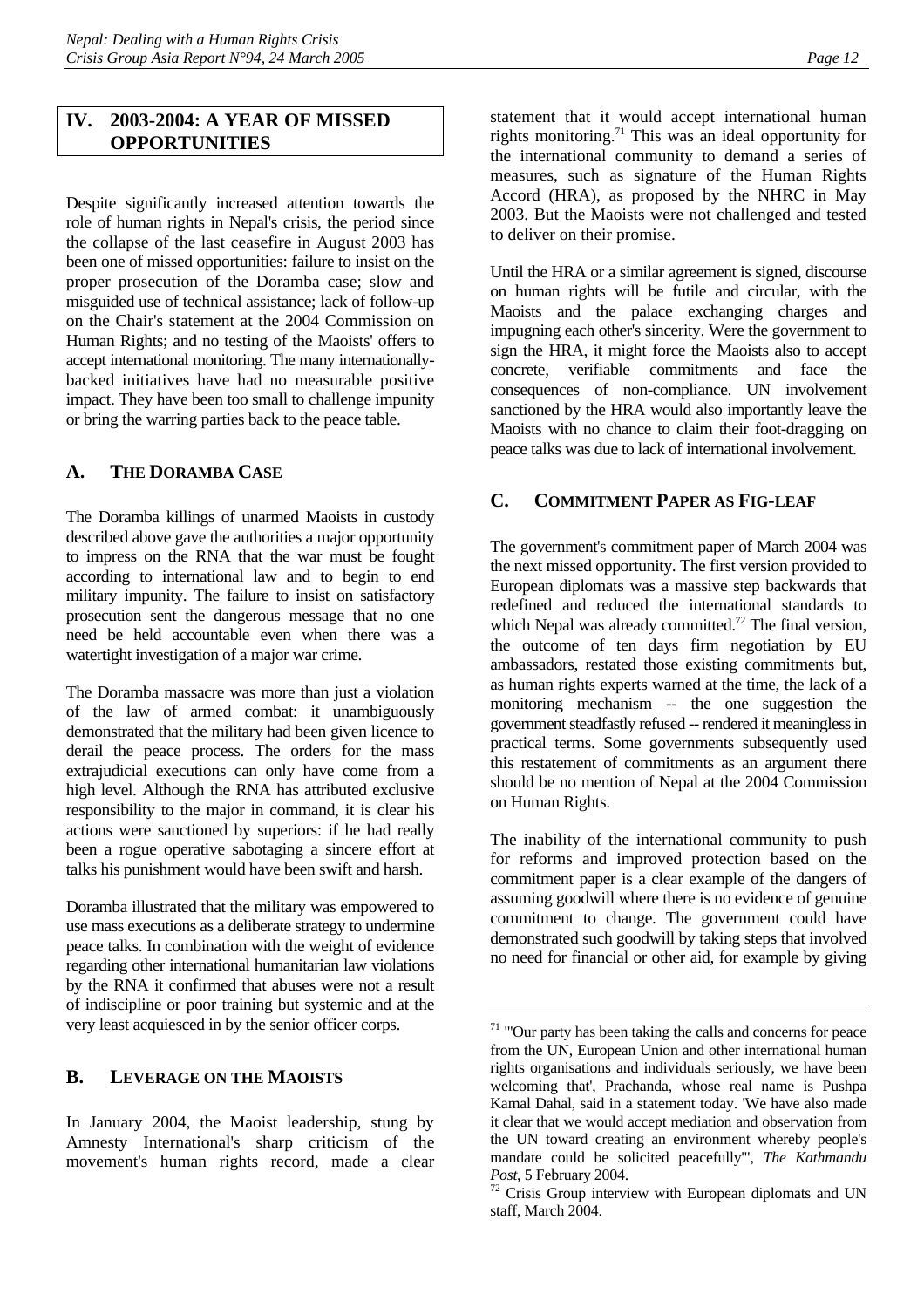<span id="page-17-0"></span>clear political backing to the Supreme Court over habeas corpus orders or prosecuting human rights violators.

## **D. TOOTHLESS CHAIR STATEMENT AT THE 2004 COMMISSION ON HUMAN RIGHTS**

In April 2004 the UN Commission on Human Rights took what could have been an important step in the form of the chairman's statement urging the commitment of the government to a monitoring effort of sufficient scale to make an impact on impunity. There was a perfect opportunity to follow up this statement with practical measures at the major donors meeting in Kathmandu in May, the Nepal Development Forum. This did not happen, and it was only in December that the OHCHR finally signed a memorandum of understanding with the government, the details of which have not yet been made public. By the time of the royal coup, there had been no significant increase in the UN's capacity to monitor the human rights situation. It had even failed to appoint a human rights and peace process senior adviser to the NHRC due to wrangling over control of the selection process.

#### **V. WHAT NEEDS TO BE DONE**

The overarching goals must be:

- $\Box$  restoration of full civil and political rights, including freedom of association, expression and assembly, and establishment of democratic governance;
- $\Box$  full compliance with international humanitarian law by both armed parties; and,
- $\Box$  rapid resumption of the peace process with international support, using human rights engagement (such as a Human Rights Accord) as a confidence-building measure.

It is crucial that the international community present a coherent, common position on recent events but the primary responsibility for action rests with the armed parties to the conflict, the government and the Maoists. The following sections outline the most important steps they and the international community should take.<sup>[73](#page-17-1)</sup>

#### **A. ACTION BY THE NEPALI GOVERNMENT**

The key measures which should be taken immediately by the royal government require neither great resources nor external technical assistance. The royal government should:

**Reverse the suspension of rights since 1 February.** The immediate steps include: (i) releasing politicians, human rights defenders, journalists and others currently held in preventive detention; (ii) lifting the state of emergency; $^{74}$  (iii) ending the suspension of constitutional rights; and (iv) removing media censorship to allow reporting of human rights violations and honest war coverage.

**End the practice of enforced disappearances by security forces.** Competent civilian authorities should investigate all disappearance cases and prosecute those responsible.7[5](#page-17-3)

<span id="page-17-1"></span><sup>&</sup>lt;sup>73</sup> This is a concise overview. Most of the individual points are addressed in more detail in the many reports by specialist human rights NGOs cited above.

<span id="page-17-2"></span><sup>&</sup>lt;sup>74</sup> States have a right to declare emergencies but the current state of emergency in Nepal has been imposed illegally. The manner of its declaration and the derogation from fundamental obligations are in breach of Nepal's domestic law and international conventions. For a detailed explanation, see "Nepal: The Rule of Law Abandoned", International Commission of Jurists, 17 March 2005.

<span id="page-17-3"></span><sup>&</sup>lt;sup>75</sup> See "Nepal: Escalating 'disappearances' amid a culture of impunity", Amnesty International, 30 August 2004, available at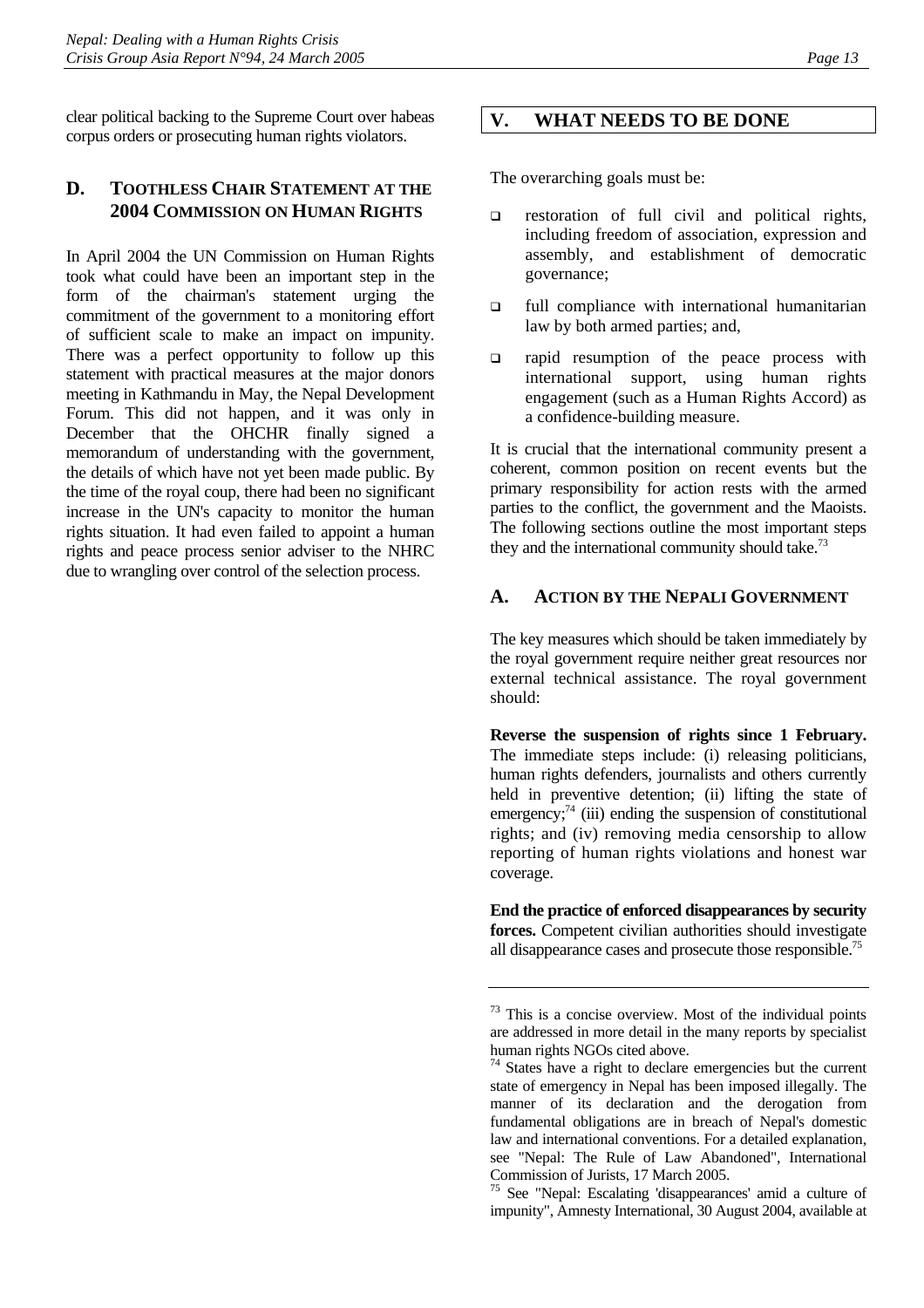<span id="page-18-0"></span>**Renounce the use of vigilante groups**. Recourse to village militias and other extrajudicial means to tackle the Maoists is counterproductive and has already produced gross human rights violations. If the government continues to encourage this, the conflict will intensify and become more intractable.

**Cooperate with the international community to tackle the human rights crisis** by (i) accepting a strong UN-led international human rights monitoring mission; (ii) accepting appointment of a Special Rapporteur and issuing a standing invitation to the thematic mechanisms of the Commission on Human Rights to visit Nepal; $^{76}$  (iii) allowing the International Committee of the Red Cross (ICRC) to fulfil its mandate; and (iv) encouraging the National Human Rights Commission (NHRC) to accept standing offers of technical assistance.

**End the culture of impunity.** The royal government can take immediate steps to demonstrate commitment to ending the culture of impunity enjoyed by human rights abusers by (i) guaranteeing the independence of the judiciary and ensuring security forces' full cooperation with the courts; (ii) prosecuting those responsible for the Doramba killings as demanded by the OHCHR in September 2003; (iii) investigating and prosecuting in the civilian courts other cases of alleged rights abuses, including gender-based violence; (iv) issuing clear instructions to all security forces that any torture or other human rights violations will be punished; and (v) recognising that the National Human Rights Action Plan, a collection of "mainstreaming" and awareness-raising measures which has been strongly criticised by experts, is an insufficient and inappropriate response to the current situation and urgently developing effective measures to address the human rights protection crisis.

**Strengthen the legal framework for human rights and international humanitarian law** by (i) ensuring full compliance with Nepal's existing commitments under domestic and international law; $^{77}$  (ii) repealing or amending the Public Security Act and the Terrorism and Destructive Activities Ordinance;<sup>78</sup> [\(iii\)](#page-18-3) signing the Human Rights Accord (HRA); (iv) signing the Additional Protocols to the Geneva Conventions; and (v) signing the Rome Statute on the International Criminal Court.

**Strengthen the capacity of the NHRC.** The royal government should ensure that the principal national body responsible for monitoring human rights is able to carry out its responsibilities by (i) extending the term of the current Commissioners; (ii) permitting the Commissioners and other NHRC officers to travel freely and fulfil their mandate effectively; (iii) respecting the physical integrity of the offices in Kathmandu, Biratnagar and Nepalgunj so that the NHRC can protect sensitive information on victims and their relatives; and (iv) ensuring that other agencies such as the Human Rights Promotion Centre and the security forces' human rights cells are not used to undermine the work of the NHRC.<sup>[79](#page-18-4)</sup>

## **B. ACTION BY THE COMMUNIST PARTY OF NEPAL (MAOIST)**

**Cease human rights violations and adhere in full to international humanitarian law.** The Maoists must in particular (i) respect the rights of the civilian population and hors de combat security forces; (ii) release political detainees immediately; (iii) halt the intimidation, torture and killing of political workers, journalists and others; and (iv) give and enforce clear instructions to all cadres on human rights and international humanitarian law.

**Work towards confidence building and rapid resumption of the peace process.** The Maoists should (i) sign the Human Rights Accord; (ii) cooperate with national and international human rights monitors; and

<http://web.amnesty.org/library/print/ENGASA311552004>

and "Clear Culpability: 'Disappearances' by Security Forces in Nepal", Human Rights Watch, 1 March 2005, available at

<span id="page-18-1"></span>[www.hrw.org.](http://www.hrw.org/) [76 On thema](http://www.hrw.org/)tic mechanisms see "Nepal: Human Rights Concerns for the 61st Session of the U.N. Commission on Human Rights", Human Rights Watch, 10 March 2005, available at [www.hrw.org.](http://www.hrw.org/)<br><sup>77</sup> For exa[mple, the Intern](http://www.hrw.org/)ational Convention on Civil and

<span id="page-18-2"></span>Political Rights and the Convention on the Elimination of all Forms of Discrimination against Women.

<span id="page-18-3"></span><sup>78</sup> See "Nepal: The Rule of Law Abandoned", International Commission of Jurists, 17 March 2005.

<span id="page-18-4"></span><sup>&</sup>lt;sup>79</sup> Human rights cells were established within the armed and civilian police forces in January 2001 and within the RNA in July 2002. A similar cell was established in the Home Ministry in January 2003, and a Human Rights Promotion Centre under the Prime Minister and Council of Ministers' office was established in December 2003. The latter has served primarily as a smokescreen for lack of action and as a rival body to the NHRC. The police and RNA cells have neither prevented rights violations nor addressed the culture of impunity. See "Nepal: Escalating 'disappearances' amid a culture of impunity", Amnesty International, 30 August 2004, available at [http://web.amnesty.org/library/print/ENGASA 311552004](http://web.amnesty.org/library/print/ENGASA311552004). On 17 March 2005, the government announced the formation of a further nine-member High-level Committee for Protection of Human Rights headed by the Attorney-General (see Section VI A below).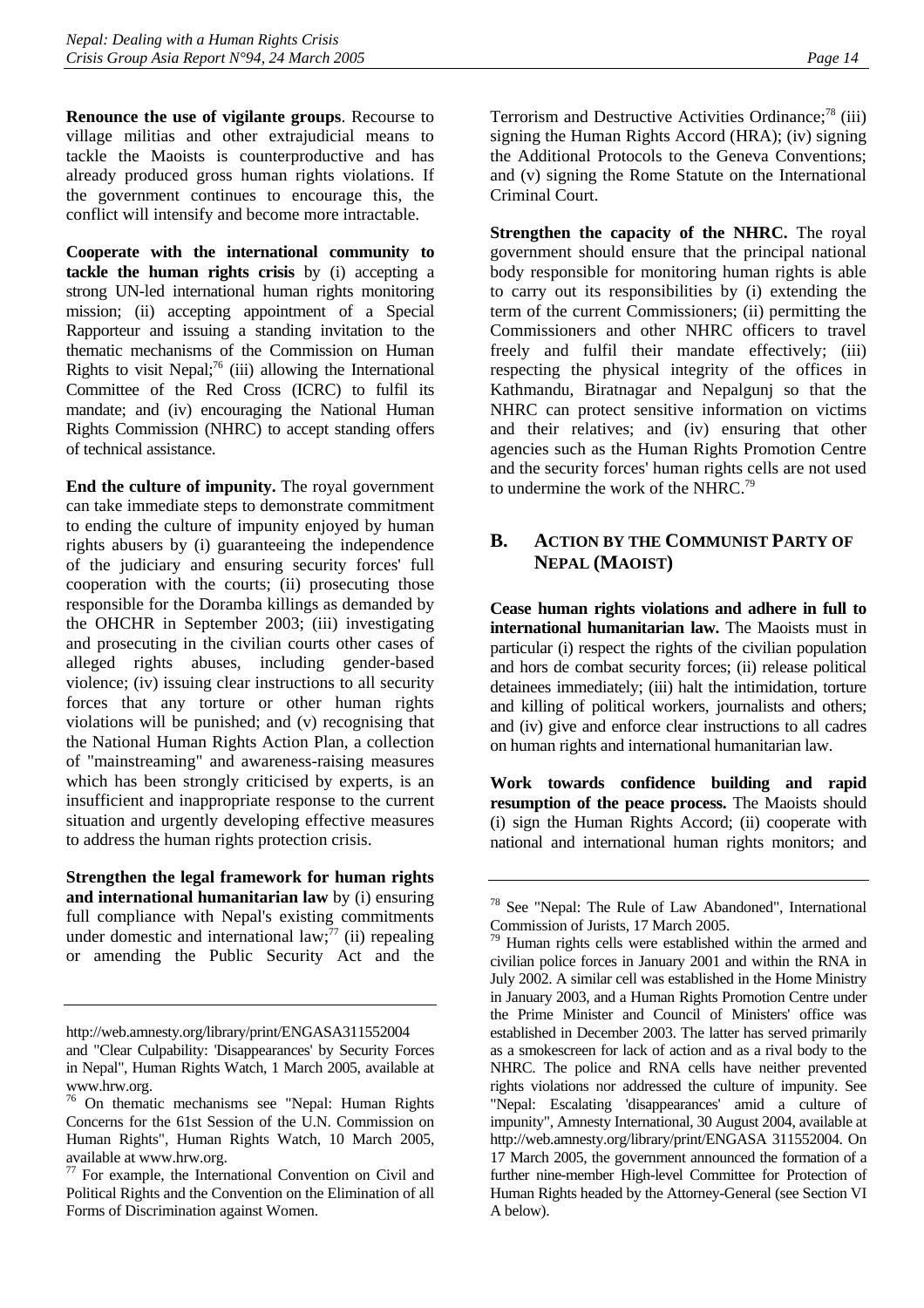<span id="page-19-0"></span>(iii) develop transparent methods for dealing with rights abuses, including cases of gender-based violence.

## **C. ACTION AT THE COMMISSION ON HUMAN RIGHTS**

The member states of the UN Commission on Human Rights (CHR) should use its  $61<sup>st</sup>$  session to address Nepal's human rights crisis, recognising that it is too grave for this to be done by technical assistance alone. Whichever CHR mechanism is employed, the Commission should establish an effective international monitoring presence in Nepal by:

- $\Box$  deploying a clearly mandated mission of the Office of the High Commissioner for Human Rights (OHCHR), adequately staffed by international monitors and national support staff sufficient to work across Nepal's difficult terrain;
- $\Box$  ensuring that the head of the mission is of sufficient UN rank and ability to collate, evaluate and act on the information gathered by monitors; and
- $\Box$  ensuring that the mission and its monitors are respected by both armed parties to the conflict and its work is absolutely neutral.

Additionally, the Commission should:

- **a** appoint a Special Rapporteur;
- $\Box$  establish viable mechanisms to guarantee human rights improvements; and
- $\Box$  encourage the government to issue a standing invitation to the thematic mechanisms of the Commission, including the Special Rapporteur on Violence against Women, to visit.

## **D. OTHER INTERNATIONAL ACTION**

The international community as a whole, including CHR member states, diplomatic missions to Nepal, bilateral and multilateral donors should take a range of further measures. As in all armed conflicts, the basic requirement the international community should insist on is ensuring that the ICRC has unhindered access, without prior warning, to all detainees and the ability to interview them confidentially. Other urgent steps include:

**Use available leverage to end the culture of impunity.** The international community can use its leverage to bring effective pressure for improvements by: (i) preparing to suspend the RNA from UN peacekeeping operations if it does not improve its record; (ii) making human rights protection a condition of military and other assistance; and (iii) demonstrating that it is prepared, through the UN Security Council, to authorise the International Criminal Court to exercise jurisdiction over exceptionally serious violations of international humanitarian law by either the state or the Maoists unless such violations cease and/or are submitted to fair and impartial domestic investigation and prosecution.<sup>[80](#page-19-1)</sup>

**Support the NHRC.** Donors have already played a major role in building the NHRC's capacity and providing political support but this has not been enough, and stronger measures are needed, including: (i) demanding that its statute be respected in both letter and spirit so it can fulfil its mandate; (ii) insisting on the extension of the current Commissioners' term; and (iii) planning, funding and implementing (most probably through the UN) all appropriate assistance it requests.

**Help build non-governmental human rights capacity.**  The international community has a role to play in defending and strengthening national human rights NGOs, including women's organisations, and relevant professional associations, such as the Nepal Bar Association and the Federation of Nepali Journalists. It should also assist in developing practical programs for protecting human rights defenders.

**Support the judicial system.** Short-term steps to help strengthen the judiciary include: (i) sending an international mission to assess current capacity and evaluate what it is able to do in light of the suspension of constitutional rights; and (ii) designing immediate measures, including training and infrastructure support, in consultation with the Supreme Court and the Nepal Bar Association.

**Address humanitarian concerns.** In conjunction with human rights measures, the deteriorating humanitarian situation requires attention. Appropriate immediate actions include: (i) ensuring identification and protection for the increasing numbers of internally displaced persons (IDPs); (ii) recommending that the UN Resident Coordinator in Nepal also be appointed Humanitarian Coordinator; and (iii) ensuring that the UN Office for the Coordination of Humanitarian Affairs (OCHA) has

<span id="page-19-1"></span><sup>80</sup> UN High Commissioner for Human Rights Louise Arbour raised the possibility of such investigations and prosecutions during her visit to Nepal in January 2005, shortly before the royal coup, Nepal is not a signatory to the Rome Statute establishing the International Criminal Court (ICC) but the Security Council could authorise that Court to exercise jurisdiction similar to what is currently under discussion with respect to the situation in the Darfur area of Sudan. The U.S., which objects to the ICC, has opposed such a referral on Darfur and supports the use of an ad hoc tribunal.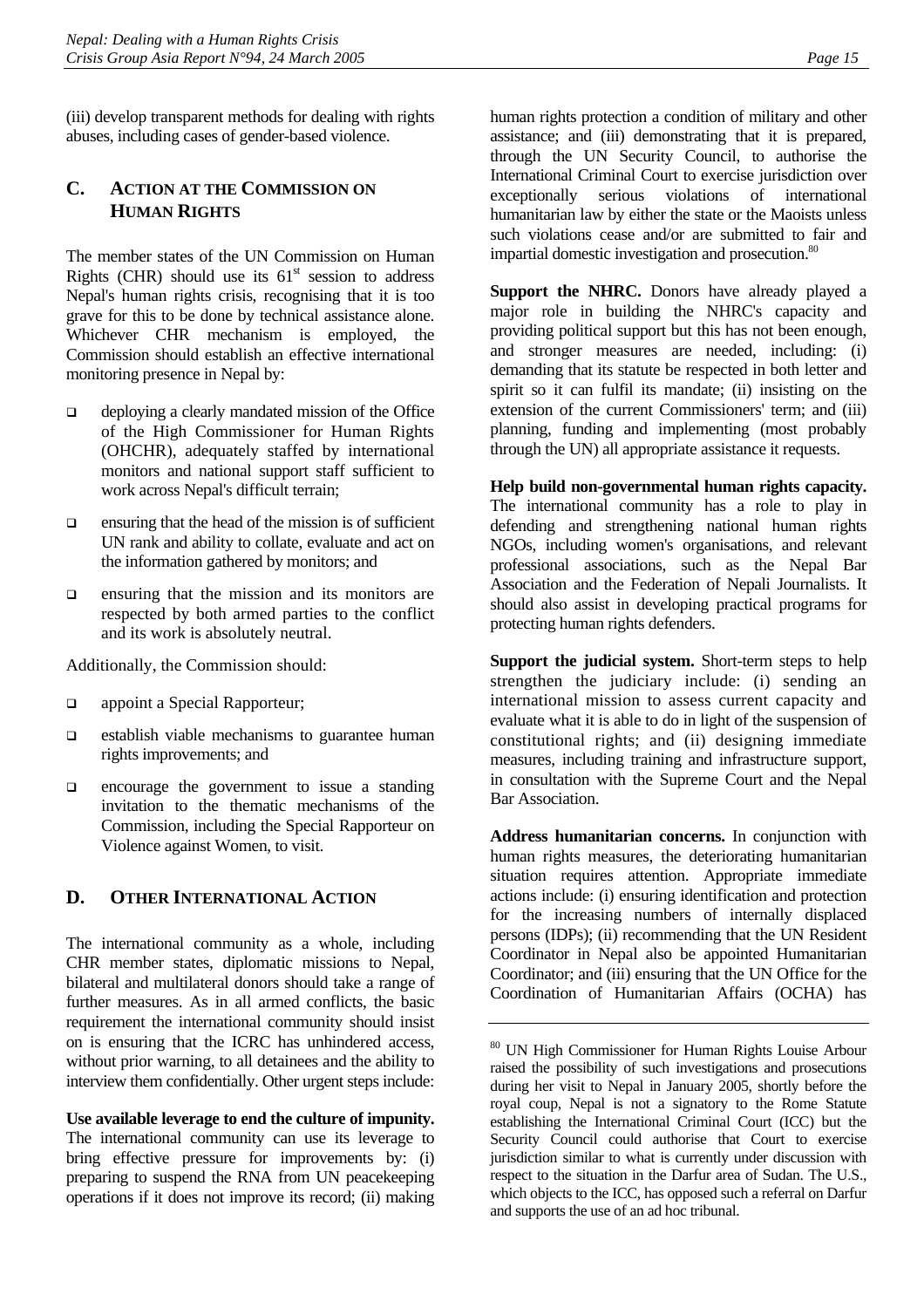<span id="page-20-0"></span>sufficient capacity to respond if the situation worsens dramatically.

**Plan longer-term action.** Now is the time to start preparing for further action such as: (i) provision of technical assistance as part of a peace process, for example in election monitoring, cantonment of arms, and disarming, demobilising and reintegrating former combatants; (ii) strengthening democratic institutions; and (iii) assisting in security sector reform to ensure a stable transition to a responsible, well trained and democratically controlled military complemented by a clearly separate civilian police force.

## **VI. HOW TO GET THERE**

#### **A. INTERNATIONAL ACTORS AND MECHANISMS**

**Nepal's allies and donors.** Despite significant differences in perspectives and approaches, the major international players share a large common ground on Nepal. The desire to see the conflict resolved with the country stable and able to pursue economic, social and political development is almost universal. Despite initial fears in the Indian press about Nepal "playing the China card" Indian diplomats are not overly concerned: China, too, wishes to see the conflict contained and has consistently been reluctant to become directly involved. Its foreign policy priorities lie elsewhere, and it is unlikely to undermine a reasonable international consensus. European donors have major, longstanding concerns over the human rights situation. The European Union has reassured India and the U.S. that its basic position is in consonance with theirs. India has been the most prominent advocate of democratic rights in the post-coup period. Indications that New Delhi and Washington might look favourably on a CHR resolution have further strengthened the sense of shared purpose. While differences in understanding between various embassies in Kathmandu persist, international actors have much more in common than even they themselves may realise. The prospects for a coherent multilateral approach to the conflict are probably better than ever. ${}^{81}$  The Commission on Human Rights will be one test of the viability of a united front. Beyond that, discussions on formalising a multilateral contact group hold out the possibilities of coordinated action towards a longer-term peace process.<sup>82</sup>

**The United Nations.** The UN has a particularly important role to play on human rights, through both the Secretary General's good offices and substantive technical assistance under a CHR mandate. The OHCHR has a unique capacity to manage an effective field monitoring mission. The UN is also widely respected in Nepal across political and civil war divides. There are valid concerns about its ability to mediate the conflict but it will not automatically be preordained to attempt this if it does onthe-ground human rights monitoring, which could in turn form a valuable basis for future humanitarian, ceasefire, election monitoring or other peace building operations.

<span id="page-20-1"></span> $81$  In the period since 1 February, Crisis Group has interviewed dozens of senior diplomats in Kathmandu, New Delhi, Washington, New York, London, Geneva, Bern, Brussels, Berlin, Copenhagen, Oslo, Stockholm and other capitals.

<span id="page-20-2"></span><sup>82</sup> See Crisis Group Briefing, *Nepal: Responding to the Royal Coup*, op. cit., for a concise description of contact group options.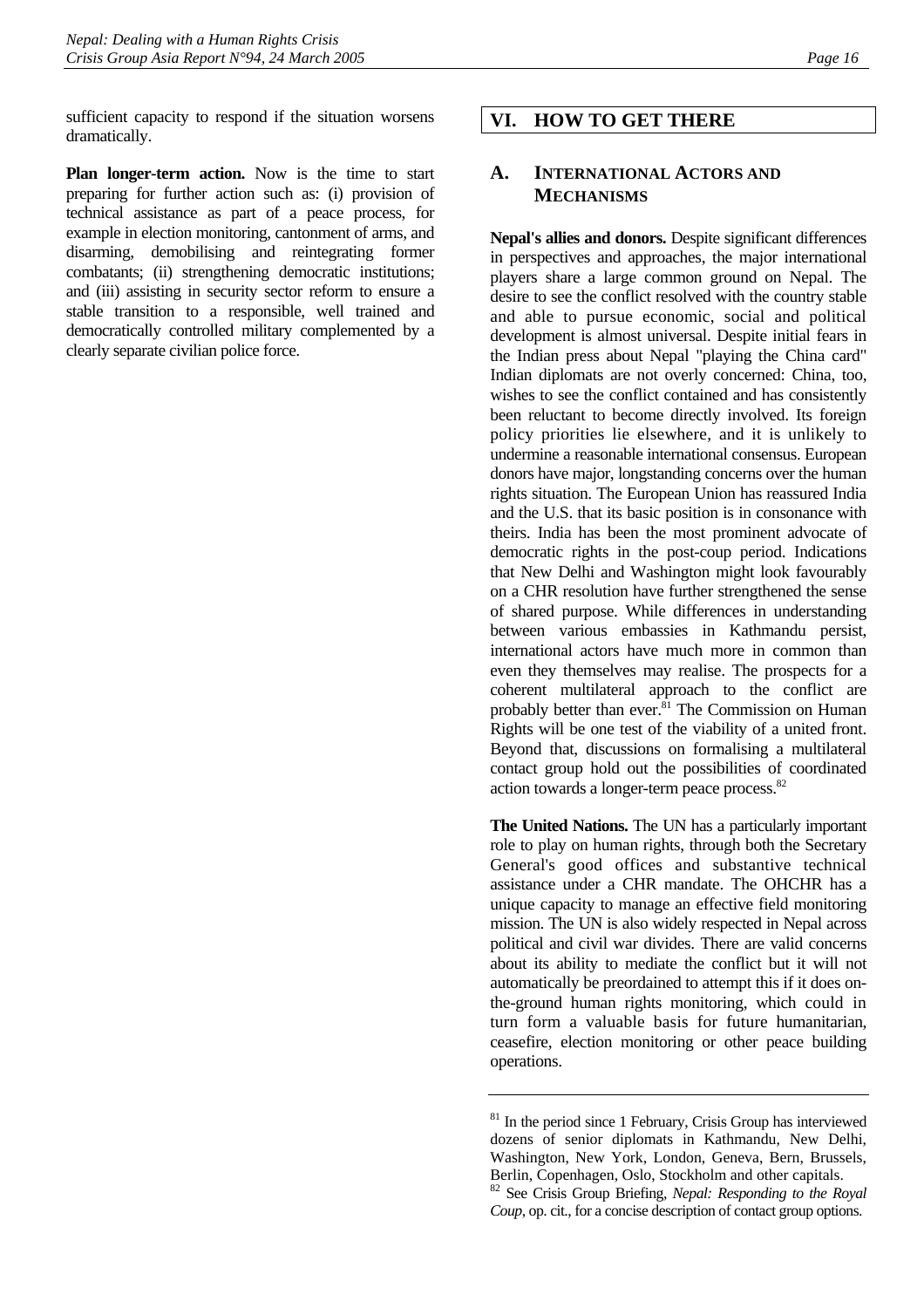**The 61<sup>st</sup> Commission on Human Rights.** The annual CHR is the logical forum for a concerted multilateral effort to tackle Nepal's human rights crisis. Lessons learned from the 2004 CHR's failure to halt deterioration in the situation may now be put to good use. The ideal outcome would be for the Nepali government to accept robust international assistance in addressing its challenges.[83](#page-21-0) In his address at the start of the CHR, Foreign Minister Ramesh Nath Pandey insisted, "we are committed to our human rights obligations even in the extremely difficult situation at present".<sup>84</sup> Nevertheless, there are consistent indications from Kathmandu that the royal government will resist decisive action. For example, the Director of the Human Rights Promotion Centre in the Prime Minister's Office, Diwakar Pant, has insisted there is no need for a Special Rapporteur.<sup>85</sup> Officials apparently still hope a combination of token gestures and international indecisiveness may allow them to avoid anything serious. Coordinated international planning for a strong resolution may be the only way forward. The key issues that should inform the debate are:

- **Outcome not promises.** The strongest paper commitments cannot guarantee implementation. Member states will have to consider how to hold a reluctant government to its commitments and help it to fulfil them. A monitoring mission would be a good start.
- **Types of resolution.** Discussion over whether a technical assistance resolution under Agenda Item 19 is more appropriate than a stronger condemnatory resolution under Agenda Item 9 should not take precedence over consideration of the outcome. The current momentum towards an Item 9 resolution is logical and appropriate as long as it delivers a viable monitoring mechanism.<sup>[86](#page-21-3)</sup>
- **Special Rapporteur.** The appointment of a Special Rapporteur has many advantages but in itself would do nothing to address the immediate crisis. In the absence of a strong monitoring mission, it would almost certainly be ineffective. If a Special Rapporteur is to be effective, it can only be as an addition to a field monitoring presence.

**Other leverage.** The Nepali government is heavily dependent on external political, military, financial and

development support and is therefore relatively easy to lean on.[87 T](#page-21-4)he Maoists, however, have tended to be more or less immune to outside pressure. Their insurgency is largely funded and sustained domestically so supply lines cannot readily be cut; whatever links there are with Indian rebels do not appear to be essential. Military pressure has proved if anything counterproductive. But the Maoists do not want to be permanent pariahs and wish to keep the door open to becoming a party of government. That creates a possibility to influence their human rights behaviour by making it a test of their good faith and reliability.<sup>88</sup>

**The danger of token gestures.** The Nepali government is likely to make a number of token gestures during the CHR, timed to create an impression at crucial points in the discussions. Such gestures might include:

- release of certain political leaders, perhaps leaders of the Nepali Congress and CPN-UML parties;<sup>89</sup>
- relaxation of censorship, particularly in the Englishlanguage media, which has greater external visibility than domestic influence;
- senior pledges on human rights and multiparty democracy:<sup>90</sup>
- $\Box$  limited disciplinary action against a few lowranking rights abusers; $91$
- **assurances** that the emergency measures are dramatically improving the security situation; $92$ and

<span id="page-21-4"></span>87 See Crisis Group Briefing, *Nepal: Responding to the Royal Coup*, op. cit., for discussion of options including smart sanctions and targeted aid freezes.

<span id="page-21-6"></span><sup>89</sup> For example, the vice chairman of the royal government, Peter Giri, stated in the government's first press conference that it was continuously releasing detained political leaders. In response to a question on press censorship, Giri said all the present measures had been taken for security reasons and would be gradually relaxed as the situation eased. "Vice Chairman Giri extends olive branch to parties", op. cit.

<span id="page-21-7"></span><sup>90</sup> Peter Giri has asserted that the king's stated commitment to multiparty democracy was a sufficient guarantee in itself: "As the king has said that he wants to reenergise democracy, the system is not in danger", ibid.

<span id="page-21-0"></span><sup>83</sup> As outlined in Section V A above.

<span id="page-21-1"></span><sup>&</sup>quot;Pandey defends royal move at Geneva meet", www.nepalnews.com, 16 March 2005.<br><sup>85</sup> "There is no need for UN special rapporteur: Official",

<span id="page-21-2"></span>www.nepalnews.com, 14 March 2005.<br><sup>86</sup> Agenda Item 19 is normally used for technical assistance

<span id="page-21-3"></span>subjects while Item 9 is normally reserved for condemnatory resolutions.

<span id="page-21-5"></span><sup>88</sup> See above, Section IV B.

<span id="page-21-8"></span><sup>&</sup>lt;sup>91</sup> For example, it was announced on 15 March 2005 that an RNA Court of Inquiry had concluded that "some mistakes" led to the "incident" resulting in the death of fifteen-year-old Maina Sunar on 17 February 2004. Given that the "incident" involved the abduction, torture, rape and killing of an innocent schoolgirl, the term "mistake" seems an inappropriate understatement. "RNA admits mistake in Kharelthok incident",

<span id="page-21-9"></span><sup>15</sup> March 2005*,* www.kantipuronline.com*.* 92 For example, Foreign Minister Ramesh Nath Pandey is reported to have briefed some of his counterparts gathered in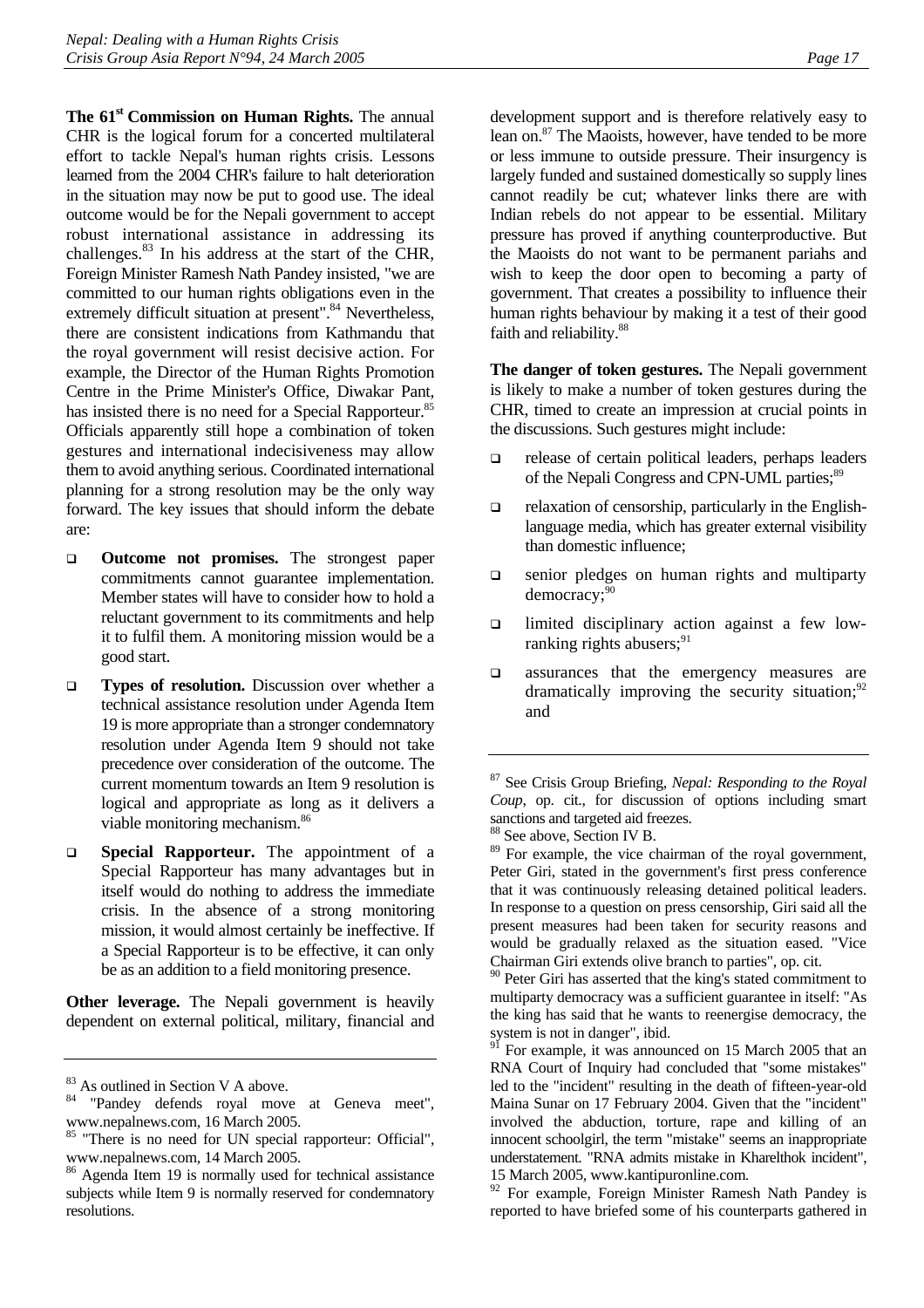<span id="page-22-0"></span> $\Box$  offering to accept watered-down benchmarks that restate existing commitments without providing mechanisms for implementation.

There is danger such gestures may be mistaken for genuine change and used to justify allowing the royal government to avoid action. This danger can be readily judged by the experience of the 26 March 2004 commitment paper described above. Already the royal government and RNA show increasing sophistication in their suppression of dissent. Only a few prominent human rights defenders are being detained but others are being subjected to a range of less visible, no less effective harassment and intimidation techniques such as surveillance of homes and offices, threatening phone calls and travel restrictions.<sup>93</sup>

A new nine-member High-level Committee for Protection of Human Rights under the chairmanship of the Attorney-General has been announced. Minister for Information and Communication Tanka Dhakal explained: "With a view to strengthening the National Human Rights Commission and making it effective, the committee will assist to the commission in monitoring and investigation of human rights"[.94 T](#page-22-2)he way to make the NHRC effective, however, would be to allow it to fulfil its mandate. The new committee's role is obscure and almost certainly obstructionist: while it will "take necessary measures concerning cases of violations of human rights in line with the commitments made in March last year", it "will decide its own scope of work and rules of procedures".<sup>[95](#page-22-3)</sup>

**Why only target the government?** The other predictable fallback for the royal government will be to ask why disproportionate demands are made on the state. Officials will point out that draft resolutions and non-governmental reports such as this ask more of the government than of the Maoists, even though the insurgents initiated the conflict. The simple response is that the demands are commensurate with the status and responsibilities of the two sides. The Maoists are obliged to adhere to the minimum standards of international law -- a demand reiterated here as in all statements by governments and NGOs. But governments have greater responsibilities. The Maoists would be most happy to have symmetrical demands made of them that would imply a moral and practical equivalency between themselves and the state. They would see this as a vindication of their claim to be a "new regime" equal to the "old regime". It is by fulfilling its judicial, constitutional and administrative duties that the state can demonstrate moral superiority.

## **B. EFFECTIVE ACTION**

Piecemeal measures to improve the human rights situation, such as those attempted through 2004, are inadequate given the depth of the crisis. Remedial action must be on a scale which reflects the size of the problem if the vast majority of Nepalis, particularly those outside the Kathmandu Valley, are not to be left at the mercy of the Maoists and the RNA.

Government security forces are unable to be present much beyond the confines of the district headquarters. This leaves the civilian population, most of whom owe little allegiance to either the King or the Maoists, prey to rebel extortion and "justice". At the same time, the RNA is likely to continue its practice of killing more civilians than combatants as it comes under pressure to show that, post-1 February, it is making significant gains. In short, it is the civilians who will suffer until a peace process is back on track.

## **1. Beyond technical assistance**

Technical assistance is useful when there is relative political stability and political will to improve human rights protection. It is, however, a wholly inappropriate response to Nepal's acute human rights protection crisis in a context of civil war and political uncertainty. In any case, technical assistance should be based on the needs identified through monitoring. The magnitude of the problem makes tinkering and small initiatives futile. Indeed, many otherwise worthy efforts could unwittingly feed the crisis. Those responsible for violations are quick to point to the existence of any human rights project to deflect attention from their record. They use any technical assistance as a smoke screen, claiming efforts are underway, and time is needed for the results to appear.

The government's National Human Rights Action Plan is unwieldy and at best long-term: it fails to address the immediate protection crisis and is used by the government to distract attention from pressing problems. In early 2004, for example, a Nepali minister meeting a European ambassador to discuss lack of progress on the Doramba case, started by handing over a draft of the Plan, the existence of which, he said, should lead the international community to go easy on specific cases.<sup>96</sup>

Geneva about the current law and security situation, insisting that it "was improving rapidly and in a significant manner". "FM Pandey meets ministers of different countries in Geneva", 17 March 2005, www.nepalnews.com.

<span id="page-22-1"></span><sup>&</sup>lt;sup>93</sup> Crisis Group interviews with human rights defenders, Kathmandu and New Delhi, February-March 2005.

<span id="page-22-2"></span><sup>&</sup>lt;sup>94</sup> "Govt. forms human rights committee", 17 March 2005, www.kantipuronline.com.

<span id="page-22-3"></span><sup>&</sup>lt;sup>95</sup> Ibid.

<span id="page-22-4"></span><sup>&</sup>lt;sup>96</sup> Crisis Group interview with European diplomat, March 2004.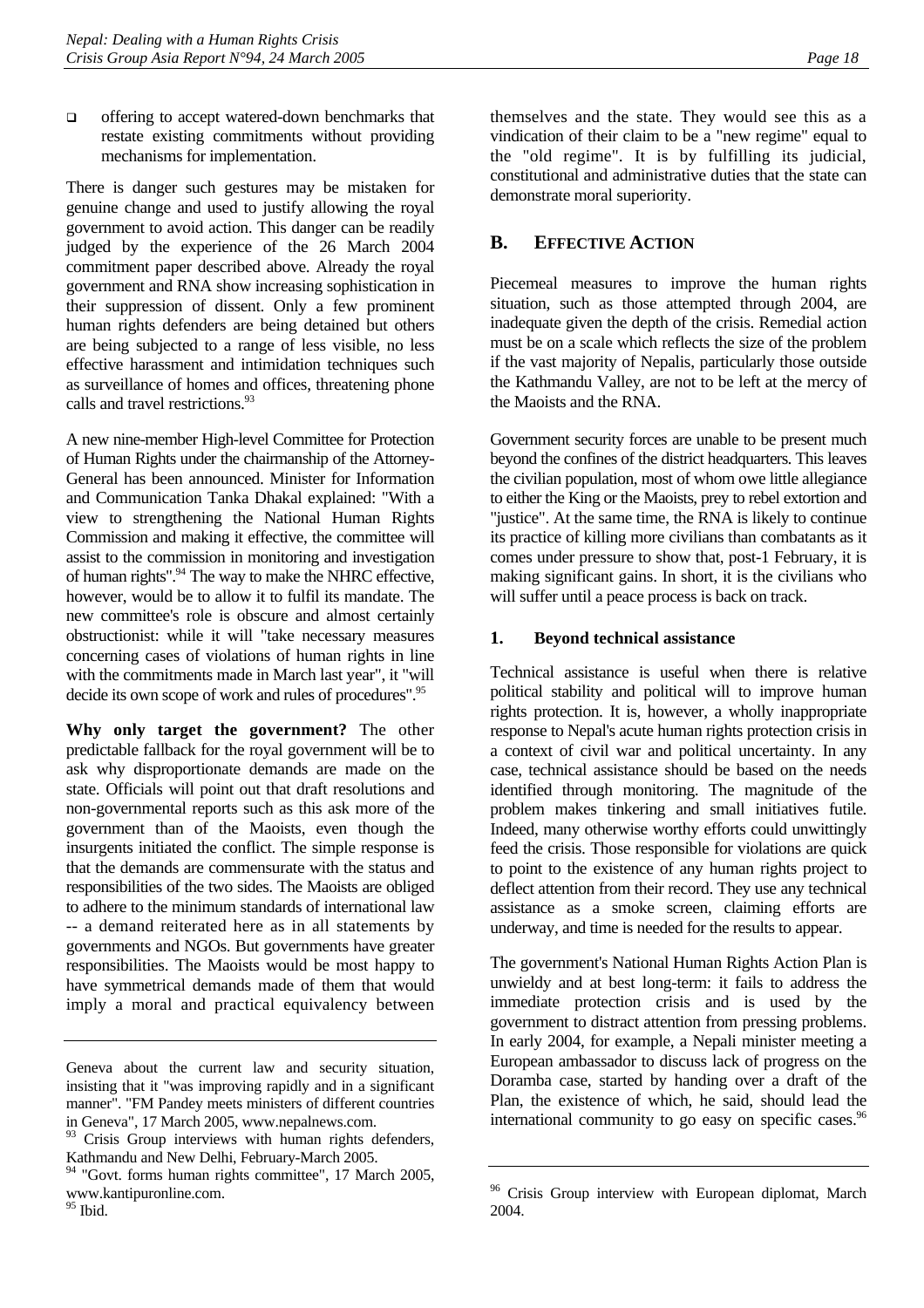<span id="page-23-0"></span>The experience with the March 2004 commitment paper at the 2004 Commission on Human Rights has already been discussed. Unless the scale of the remedy matches the scale of the problem, and unless the remedy creates critical mass in response to the crisis, ineffectual interventions will be used as an alibi to continue widespread violations.

## **2. Towards a successful monitoring operation**

The management, political and technical, of any human rights monitoring operation will be key for its success or failure. The gathering of credible information, a tough task with security implications, is merely the beginning. The objective is to process and then use the information to encourage an end of violations. Therein lies the start to confidence building, a prerequisite if an atmosphere conducive to a genuine peace process is to be created. It is also an important tool with which to prevent sabotage of a renewed process by those on both sides who oppose a move to peace.

Significant improvement in the human rights situation demands a genuine peace process but this can happen only after a significant improvement in the current levels of confidence. Only one major confidencebuilding measure is on the table: the NHRC's Human Rights Accord. An acceptable equivalent arrangement, if it is not possible to orchestrate signature of this document, might be a combination of the government's March 2004 commitment paper and permission for the OHCHR to deploy a critical mass of human rights observers -- at least fifteen or twenty. However, it would be necessary to get public Maoist support for this monitoring, both to make the effort effective politically and for use as a lever to improve the security situation of those implementing it on the ground.

The task of monitors in remote areas would be to reveal violations that the belligerents wish to keep hidden. For success and credibility, the monitors must have unannounced access to places of detention of both sides. This requires prior commitment by the parties. There is an obvious danger in deploying monitors without Maoist agreement: if they are refused access by the Maoists, they will be forced to remain in the district headquarters and be vulnerable to accusations that they are only monitoring the state security forces. Further, both parties must be conscious that failure to comply with their commitments to a monitoring process would have a political cost at the international level. Above all though, the activities of a monitoring mission have to be seen to be both professionally competent and politically neutral.

The UN's many human rights missions over the past decade show that monitoring has to be carefully adapted to a specific environment if it is to lead to an improved situation; the cataloguing of violations is the essential first step; processed information must then be presented to the parties to the conflict in such a way that it has a positive impact on their conduct. It is necessary to ensure buy-in from the parties, which in turn raises the political cost of ignoring findings and recommendations of the agreed monitoring body. The sending authority of the mission itself controls several key factors, such as personnel, particularly the leadership; the clarity and feasibility of the mandate; the financial resources; security of the monitors; adequate training to ensure uniformity of procedures and reporting; and the capacity at headquarters to collate and analyse the information. The mission must be able to provide comprehensive nationwide reporting in order to defend itself from the inevitable accusations of partiality as both sides attempt to mitigate the political cost of findings against them.

A human rights monitoring mission must hit the ground running. Any serious impact is likely to occur in the first year, when the stakeholders tend to attribute greatest importance to its findings. A slow build-up of monitoring capacity can be a fatal weakness. Much depends, therefore, on the quality of initial deployment. It is also essential that stakeholders be ready to intervene in the political space which the newly deployed mission will create. Monitors in the field without political guidance, the support of desk officers at headquarters, and a public information campaign about their mission can achieve almost nothing.

#### **3. Preconditions for a successful monitoring mission**

There are serious security issues which affect both the mission members, national and international, and all those with whom they have contact, particularly victims and witnesses. While standard security procedures need to be followed, the overwhelming influence on the security of all concerned is political. The parties to the conflict must at a minimum be locked publicly into the project in such a manner that they would incur a political cost locally if they breached their commitment to it. It would be irresponsible to send monitors into a conflict situation without at least a basic commitment by both sides to respect their integrity and allow them to work as their mandate specified

The credibility of a mission can be fatally damaged by flawed information work or failure to achieve an impact. Informants are aware of the risks in cooperating. If there are no results as a result of that cooperation, it will quickly dry up.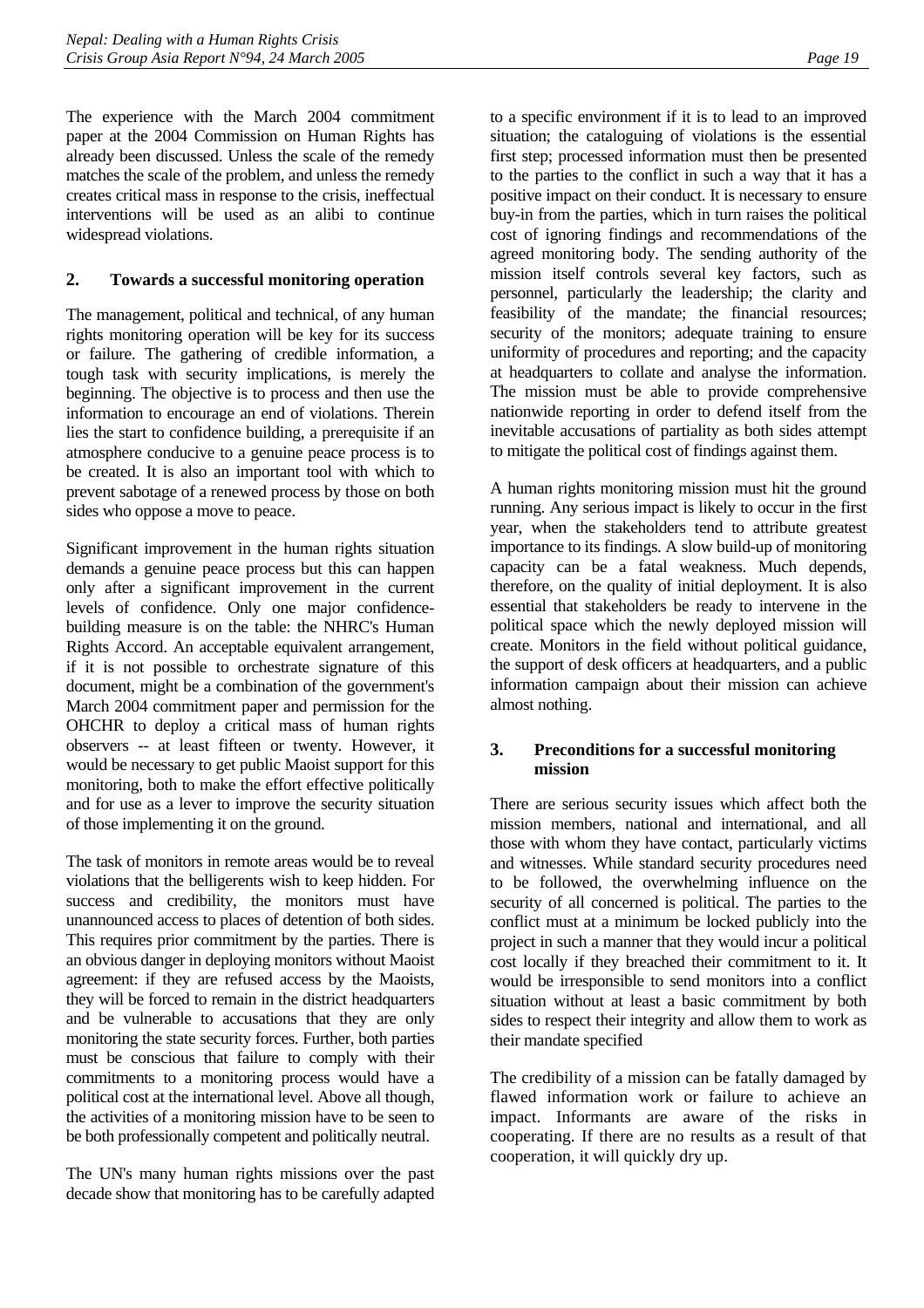## <span id="page-24-0"></span>**VII. CONCLUSION: HUMAN RIGHTS AND PEACEBUILDING**

Effective action on human rights, starting with a CHR resolution, can form the base for a peacebuilding process:

- $\Box$  the human rights dimension is the most significant available confidence-building avenue;
- human rights pressure offers some potential leverage on the Maoists;
- $\Box$  multilateral action on human rights complements other political efforts underway and a possible contact group;
- $\Box$  the human rights dimension is a subject on which major states and the UN can work in concert while retaining distinct roles; and
- human rights efforts can complement and reinforce a parallel "development track" of confidence building through the existing Basic Operating Guidelines group of major donors.<sup>[97](#page-24-1)</sup>

The crisis of protection clearly parallels the deepening military conflict and will only begin to be mitigated meaningfully by initiation of a genuine peace process. The international human rights response, therefore, should focus on creating a context that will help produce such a peace process. It is widely agreed the failure of the last peace talks (marked by the breakdown of the January 2003 ceasefire on 27 August 2003) was at least in part due to underlying lack of confidence between the parties to the conflict. Human rights activities should be conceived of, and designed as confidence-building measures. A crucial first step would be a joint political statement by the belligerents on human rights measures, along with a means to assess compliance. This can only be achieved by creating a mechanism that provides credible and prompt information on violations, both to dispel rumours and mistrust and to create the possibility of restoring the rule of law. The public needs to be convinced it is possible to move beyond the arbitrary exercise of power by both sides.

At this stage of the conflict, it is important to take initiatives which change the political atmosphere and break with the past practices of both parties. This requires boldness on a scale sufficient to have visible impact. One such move is the monitoring proposed in the NHRC's HRA. As High Commissioner for Human Rights Louise Arbour urged:

> Chief among [the necessary measures] is the need for both parties to the conflict to sign and implement the Human Rights Accord drawn up by the National Human Rights Commission. This Accord is nothing more than a reiteration of obligations which already bind both the Government and the CPN/Maoist. A failure to sign the Accord by either party calls into question the sincerity of their professed commitment to the welfare of the people of Nepal. Equally, I have no doubt that the signing of the Accord by both parties, coupled with genuine efforts to implement its provisions, will serve to build confidence, which is, in turn, a vital prerequisite for a genuine and lasting peace.<sup>[98](#page-24-2)</sup>

The last round of peace talks, from January to August 2003, was supposedly regulated by a comprehensive 22 point Code of Conduct, which covered most fundamental rights and was considered an indication of mutual good will when it was signed on 13 March 2003.<sup>99</sup> While the ceasefire was broadly respected until the Doramba massacre of 17 August, the Code of Conduct was constantly violated, in part, at least, due to its lack of precision. Most crucially, though, it had no monitoring mechanism, so breaches carried little political cost. This contributed to the fact that the ceasefire failed to build confidence.

The more the international community appears to accept statements in lieu of concrete measures, the more the Maoists will conclude that mouthing human rights pieties will be enough to open the door to their return to the political mainstream. A softly-softly approach with the government forces in the face of massive violations merely sends a signal to the Maoists that they can get away with the same.

There are indications that the Maoists recognise that their best chance of achieving some of their objectives is to negotiate their way back into the mainstream of Nepali politics. They are, however, aware that their return to democratic politics will require the sanction of the

<span id="page-24-1"></span><sup>&</sup>lt;sup>97</sup> The Basic Operating Guidelines were developed by a consortium of major European donors in collaboration with the UN.

<span id="page-24-2"></span><sup>98</sup> Press statement, op. cit.

<span id="page-24-3"></span><sup>&</sup>lt;sup>99</sup> The 22-point code of conduct signed by the government and Maoists stipulated, among other things, that the RNA would remain in current positions and would not carry out armed searches or arrests of Maoist activists, "Both sides have agreed to refrain from displaying weapons or strength which may terrorize the public and will resist from resorting to violence and other means that may vitiate or derail the peace process", Information and Communication Minister Ramesh Nath Pandey, Agence France-Presse, 13 March 2004.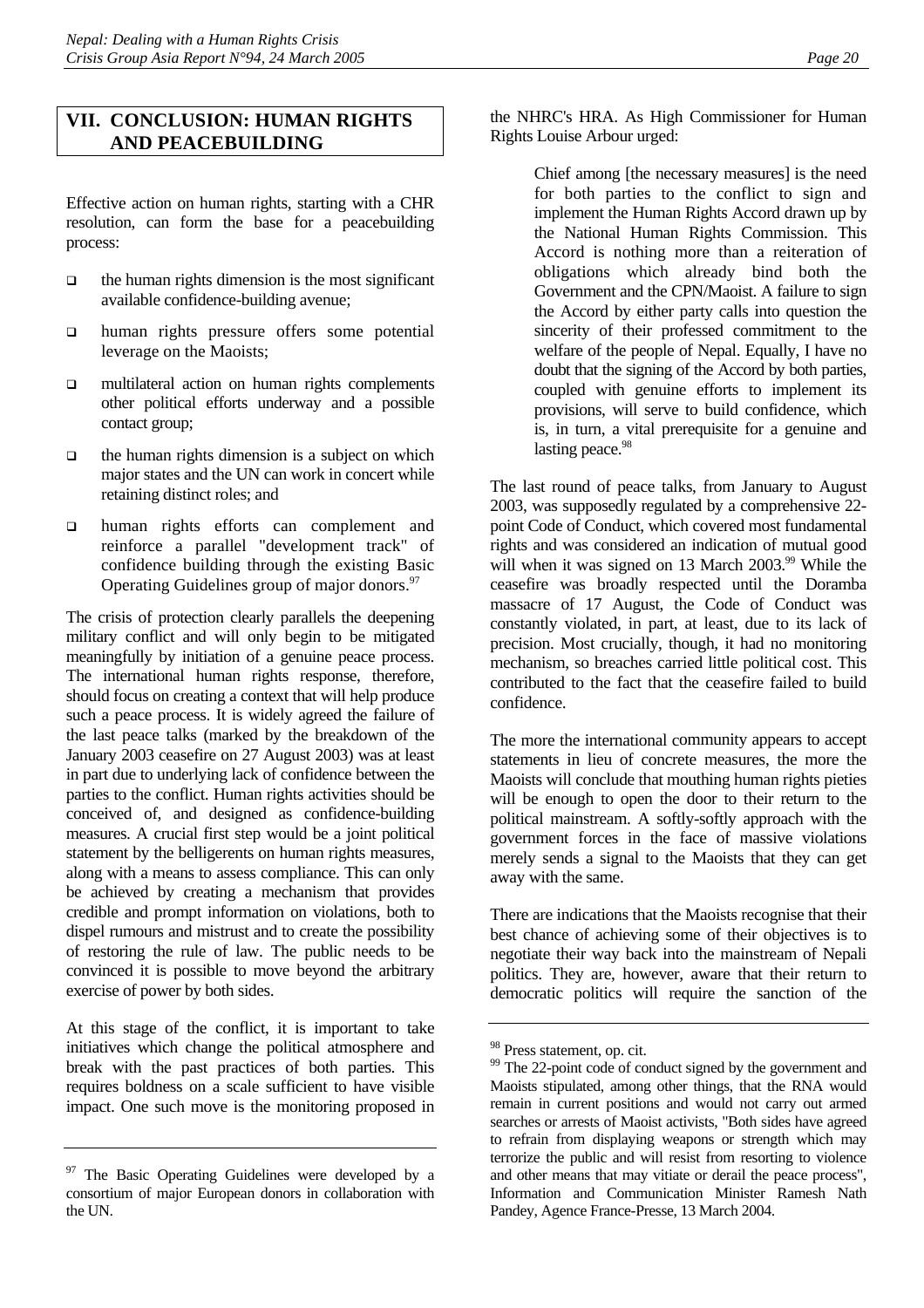international community. It is unfortunate that over the past year their offers to accept both international human rights monitoring and UN facilitation in the peace process have been ignored and therefore gone untested. At this stage of an increasingly dirty war, it would be unwise to take the statements of either belligerent at face value but neither can the international community afford to pass over opportunities, however limited. Equally damaging would be to accept the king's current argument that one is either with him or against him. There are other options. If developed coherently, human rights interventions could be an important step towards a peace process.

An effective human rights monitoring effort would need to be preceded by political agreement from the government and the Maoists at least along the lines of the HRA. Political commitment to the improvement of human rights is a pre-requisite for successful progress towards the rule of law. Improved compliance with international humanitarian and human rights law by the belligerents is a necessary step towards peace and meaningful restoration of democracy. Equally, there is little chance of significant improvement in the human rights crisis until there is a renewed peace process. The HRA should be implemented in such a way that it becomes a confidence-building measure and encourages the belligerents to return to the peace table. The end of the conflict and improvement in respect for human rights are inextricably linked.

Without concrete action on human rights and the full enjoyment of democratic rights, a "swift return to democracy" as called for by the major powers with influence in Nepal would be little more than a return to the unsatisfactory status quo ante. Nepal's people would be condemned to further erosion of their rights and gross violations by both armed parties, and resolution of the conflict would be at least as far away as ever.

#### **Kathmandu/Brussels, 24 March 2005**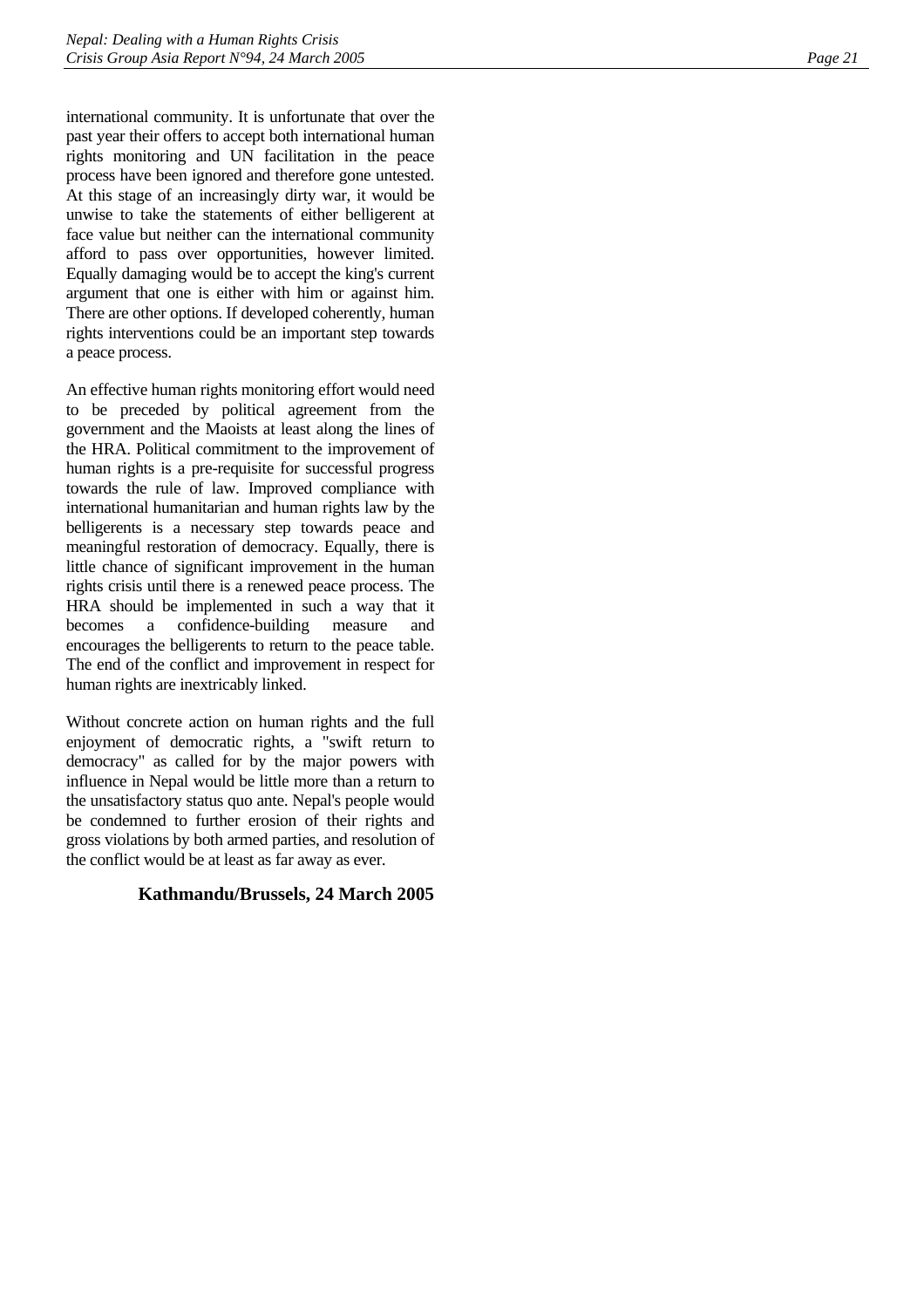## **APPENDIX A**

## **MAP OF NEPAL**



Courtesy of The General Libraries, The University of Texas at Austin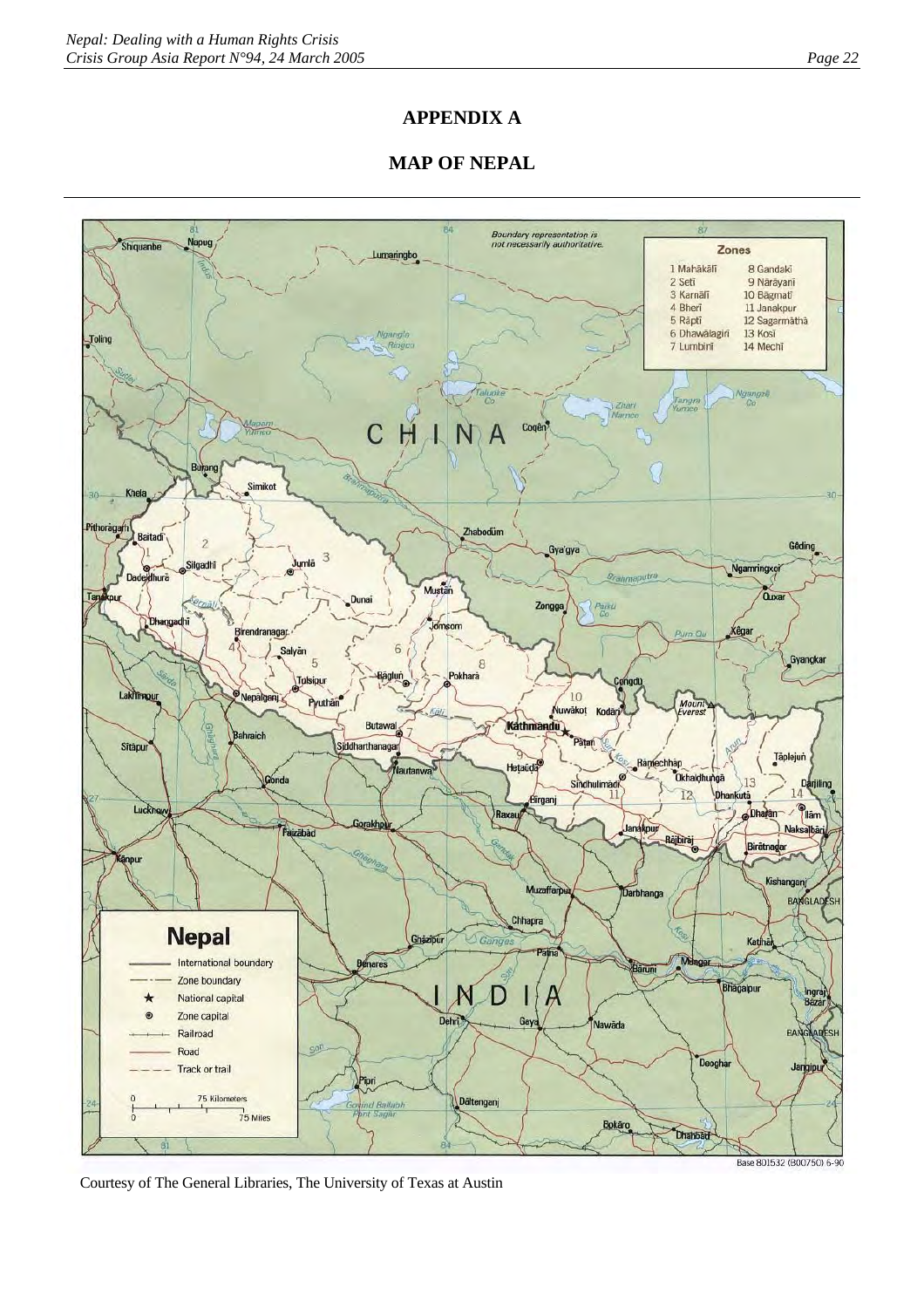## **APPENDIX B**

## **ABOUT THE INTERNATIONAL CRISIS GROUP**

The International Crisis Group (Crisis Group) is an independent, non-profit, multinational organisation, with over 100 staff members on five continents, working through field-based analysis and high-level advocacy to prevent and resolve deadly conflict.

Crisis Group's approach is grounded in field research. Teams of political analysts are located within or close by countries at risk of outbreak, escalation or recurrence of violent conflict. Based on information and assessments from the field, it produces analytical reports containing practical recommendations targeted at key international decision-takers. Crisis Group also publishes *CrisisWatch*, a twelve-page monthly bulletin, providing a succinct regular update on the state of play in all the most significant situations of conflict or potential conflict around the world.

Crisis Group's reports and briefing papers are distributed widely by email and printed copy to officials in foreign ministries and international organisations and made available simultaneously on the website, www.crisisgroup.org. Crisis Group works closely with governments and those who influence them, including the media, to highlight its crisis analyses and to generate support for its policy prescriptions.

The Crisis Group Board -- which includes prominent figures from the fields of politics, diplomacy, business and the media -- is directly involved in helping to bring the reports and recommendations to the attention of senior policy-makers around the world. Crisis Group is co-chaired by Leslie H. Gelb, former President of the Council on Foreign Relations, and Lord Patten of Barnes, former European Commissioner for External Relations. President and Chief Executive since January 2000 is former Australian Foreign Minister Gareth Evans.

Crisis Group's international headquarters are in Brussels, with advocacy offices in Washington DC, New York, London and Moscow. The organisation currently operates nineteen field offices (in Amman, Belgrade, Cairo, Dakar, Dushanbe, Islamabad, Jakarta, Kabul, Nairobi, Osh, Port-au-Prince, Pretoria, Pristina, Quito, Sarajevo, Seoul, Skopje and Tbilisi), with analysts working in over 50 crisis-affected countries and territories across four continents. In Africa, this includes Angola, Burundi, Côte d'Ivoire, Democratic Republic of the Congo, Eritrea, Ethiopia, Guinea, Liberia, Rwanda,

Sierra Leone, Somalia, Sudan, Uganda and Zimbabwe; in Asia, Afghanistan, Indonesia, Kashmir, Kazakhstan, North Korea, Kyrgyzstan, Myanmar/Burma, Nepal, Pakistan, Tajikistan, Turkmenistan and Uzbekistan; in Europe, Albania, Armenia, Azerbaijan, Bosnia and Herzegovina, Georgia, Kosovo, Macedonia, Moldova, Montenegro and Serbia; in the Middle East, the whole region from North Africa to Iran; and in Latin America, Colombia, the Andean region and Haiti.

Crisis Group raises funds from governments, charitable foundations, companies and individual donors. The following governmental departments and agencies currently provide funding: Agence Intergouvernementale de la francophonie, Australian Agency for International Development, Austrian Federal Ministry of Foreign Affairs, Belgian Ministry of Foreign Affairs, Canadian Department of Foreign Affairs and International Trade, Canadian International Development Agency, Czech Ministry of Foreign Affairs, Dutch Ministry of Foreign Affairs, Finnish Ministry of Foreign Affairs, French Ministry of Foreign Affairs, German Foreign Office, Irish Department of Foreign Affairs, Japanese International Cooperation Agency, Luxembourg Ministry of Foreign Affairs, New Zealand Agency for International Development, Republic of China (Taiwan) Ministry of Foreign Affairs, Royal Danish Ministry of Foreign Affairs, Royal Norwegian Ministry of Foreign Affairs, Swedish Ministry for Foreign Affairs, Swiss Federal Department of Foreign Affairs, Turkish Ministry of Foreign Affairs, United Kingdom Foreign and Commonwealth Office, United Kingdom Department for International Development, U.S. Agency for International Development.

Foundation and private sector donors include Atlantic Philanthropies, Carnegie Corporation of New York, Ford Foundation, Bill & Melinda Gates Foundation, William & Flora Hewlett Foundation, Henry Luce Foundation Inc., Hunt Alternatives Fund, John D. & Catherine T. MacArthur Foundation, John Merck Fund, Charles Stewart Mott Foundation, Open Society Institute, David and Lucile Packard Foundation, Ploughshares Fund, Sigrid Rausing Trust, Sasakawa Peace Foundation, Sarlo Foundation of the Jewish Community Endowment Fund, United States Institute of Peace and Fundação Oriente.

#### **March 2005**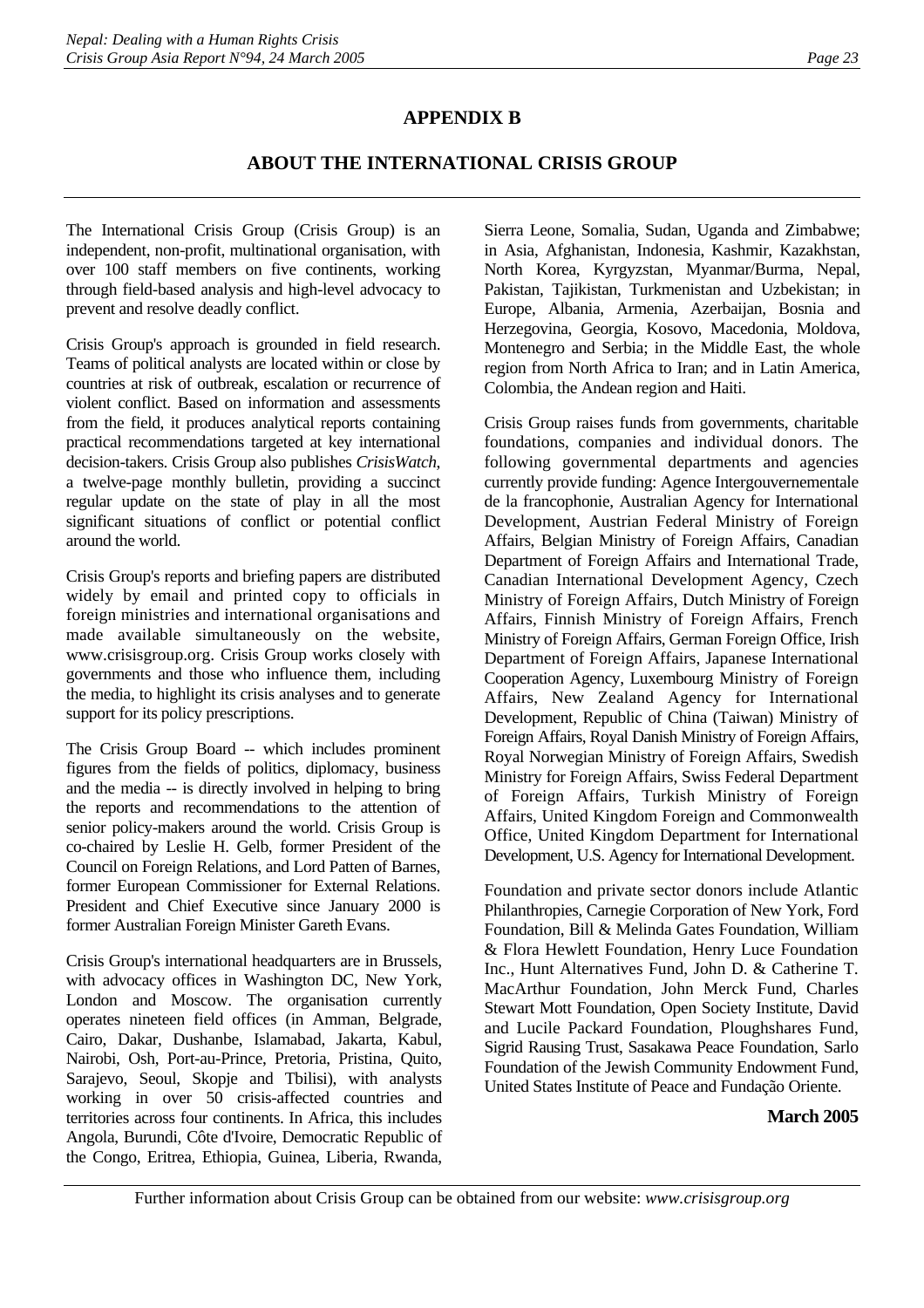#### **APPENDIX C**

## **CRISIS GROUP REPORTS AND BRIEFINGS ON ASIA SINCE 2002**

#### **CENTRAL ASIA**

*The IMU and the Hizb-ut-Tahrir: Implications of the Afghanistan Campaign*, Asia Briefing Nº11, 30 January 2002 (also available in Russian)

*Central Asia: Border Disputes and Conflict Potential*, Asia Report N°33, 4 April 2002

*Central Asia: Water and Conflict*, Asia Report N°34, 30 May 2002

*Kyrgyzstan's Political Crisis: An Exit Strategy*, Asia Report N°37, 20 August 2002

*The OSCE in Central Asia: A New Strategy,* Asia Report N°38, 11 September 2002

*Central Asia: The Politics of Police Reform*, Asia Report N°42, 10 December 2002

*Cracks in the Marble: Turkmenistan's Failing Dictatorship*, Asia Report N°44, 17 January 2003

*Uzbekistan's Reform Program: Illusion or Reality?*, Asia Report N°46, 18 February 2003 (also available in Russian)

*Tajikistan: A Roadmap for Development*, Asia Report N°51, 24 April 2003

*Central Asia: Last Chance for Change*, Asia Briefing Nº25, 29 April 2003

*Radical Islam in Central Asia: Responding to Hizb ut-Tahrir*, Asia Report N°58, 30 June 2003

*Central Asia: Islam and the State*, Asia Report N°59, 10 July 2003

*Youth in Central Asia: Losing the New Generation*, Asia Report N°66, 31 October 2003

*Is Radical Islam Inevitable in Central Asia? Priorities for Engagement*, Asia Report N°72, 22 December 2003

*The Failure of Reform in Uzbekistan: Ways Forward for the International Community*, Asia Report N°76, 11 March 2004

*Tajikistan's Politics: Confrontation or Consolidation?*, Asia Briefing Nº33, 19 May 2004

*Political Transition in Kyrgyzstan: Problems and Prospects*, Asia Report N°81, 11 August 2004

*Repression and Regression in Turkmenistan: A New International Strategy*, Asia Report N°85, 4 November 2004 (also available in Russian)

*The Curse of Cotton: Central Asia's Destructive Monoculture*, Asia Report N°93, 28 February 2005

#### **NORTH EAST ASIA**

*Taiwan Strait I: What's Left of "One China"?*, Asia Report N°53, 6 June 2003

*Taiwan Strait II: The Risk of War*, Asia Report N°54, 6 June 2003

*Taiwan Strait III: The Chance of Peace*, Asia Report N°55, 6 June 2003

*North Korea: A Phased Negotiation Strategy*, Asia Report N°61, 1 August 2003

*Taiwan Strait IV: How an Ultimate Political Settlement Might Look*, Asia Report N°75, 26 February 2004

*North Korea: Where Next for the Nuclear Talks?*, Asia Report N°87, 15 November 2004

*Korea Backgrounder: How the South Views its Brother from Another Planet*, Asia Report N°89, 14 December 2004 (also available in Korean and in Russian)

#### **SOUTH ASIA**

*Pakistan: The Dangers of Conventional Wisdom*, Pakistan Briefing Nº12, 12 March 2002

*Securing Afghanistan: The Need for More International Action*, Afghanistan Briefing Nº13, 15 March 2002

*The Loya Jirga: One Small Step Forward?* Afghanistan & Pakistan Briefing Nº17, 16 May 2002

*Kashmir: Confrontation and Miscalculation*, Asia Report N°35, 11 July 2002

*Pakistan: Madrasas, Extremism and the Military*, Asia Report N°36, 29 July 2002

*The Afghan Transitional Administration: Prospects and Perils*, Afghanistan Briefing Nº19, 30 July 2002

*Pakistan: Transition to Democracy?* Asia Report N°40, 3 October 2002

*Kashmir: The View From Srinagar*, Asia Report N°41, 21 November 2002

*Afghanistan: Judicial Reform and Transitional Justice*, Asia Report N°45, 28 January 2003

*Afghanistan: Women and Reconstruction*, Asia Report N°48. 14 March 2003 (also available in Dari)

*Pakistan: The Mullahs and the Military*, Asia Report N°49, 20 March 2003

*Nepal Backgrounder*: *Ceasefire – Soft Landing or Strategi*c *Pause?*, Asia Report N°50, 10 April 2003

*Afghanistan's Flawed Constitutional Process*, Asia Report N°56, 12 June 2003 (also available in Dari)

*Nepal: Obstacles to Peace,* Asia Report N°57, 17 June 2003

*Afghanistan: The Problem of Pashtun Alienation*, Asia Report N°62, 5 August 2003

*[Peacebuilding in Afghanistan](http://www.crisisweb.org/home/index.cfm?id=2293&l=1)*, Asia Report N°64, 29 September 2003

*Disarmament and Reintegration in Afghanistan*, Asia Report N°65, 30 September 2003

*Nepal: Back to the Gun*, Asia Briefing Nº28, 22 October 2003

*Kashmir: The View from Islamabad*, Asia Report N°68, 4 December 2003

*Kashmir: The View from New Delhi*, Asia Report N°69, 4 December 2003

*Kashmir: Learning from the Past*, Asia Report N°70, 4 December 2003

*[Afghanistan: The Constitutional Loya Jirga](http://www.crisisweb.org/home/index.cfm?id=2417&l=1)*, Afghanistan Briefing Nº29, 12 December 2003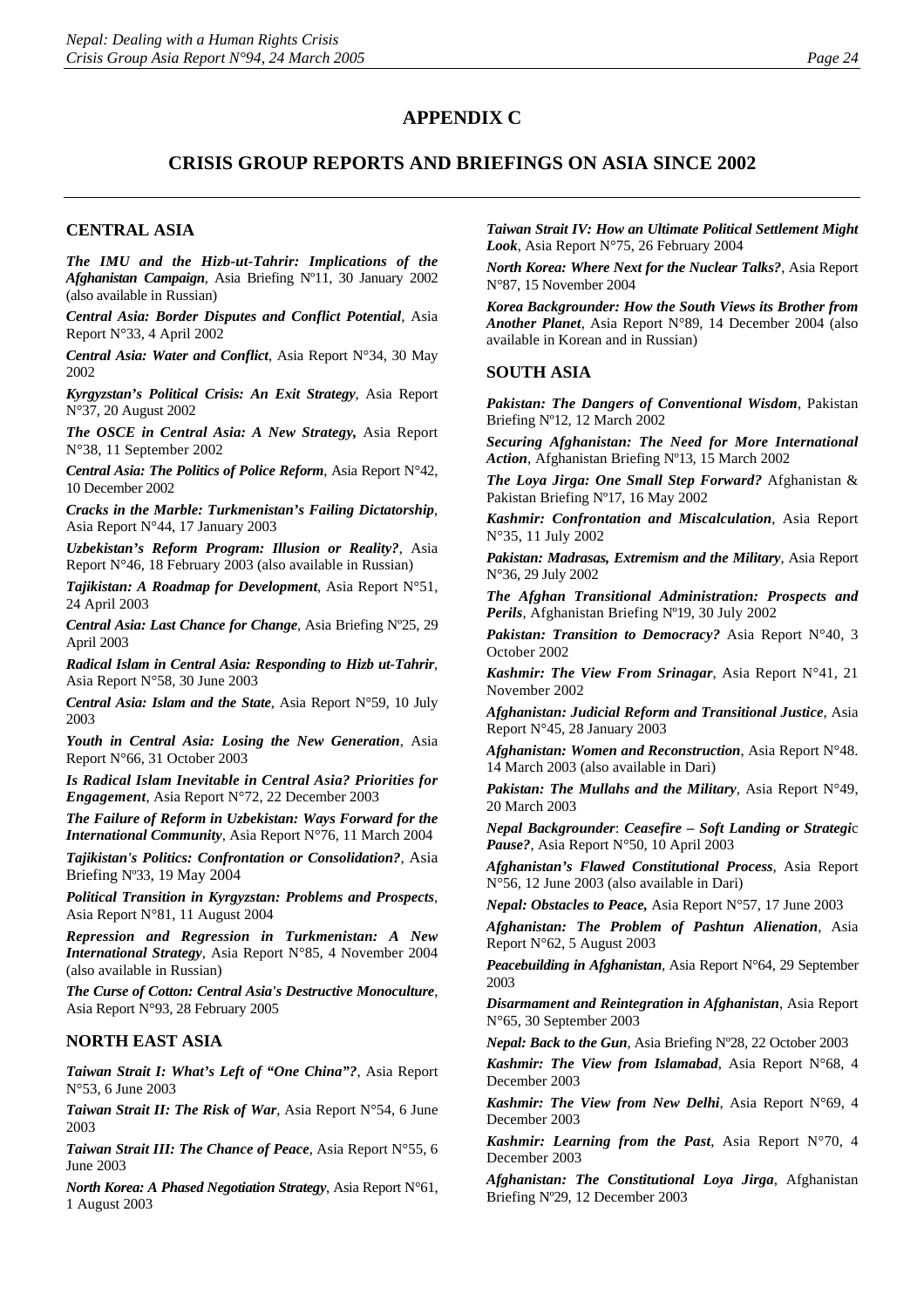*Unfulfilled Promises: Pakistan's Failure to Tackle Extremism*, Asia Report N°73, 16 January 2004

*Nepal: Dangerous Plans for Village Militias*, Asia Briefing Nº30, 17 February 2004 (also available in Nepali)

*[Devolution in Pakistan: Reform or Regression?](http://www.crisisweb.org/home/index.cfm?id=2549&l=1)*, Asia Report N°77, 22 March 2004

*Elections and Security in Afghanistan*, Asia Briefing Nº31, 30 March 2004

*India/Pakistan Relations and Kashmir: Steps toward Peace*, Asia Report Nº79, 24 June 2004

*Pakistan: Reforming the Education Sector*, Asia Report N°84, 7 October 2004

*Building Judicial Independence in Pakistan*, Asia Report N°86, 10 November 2004

*Afghanistan: From Presidential to Parliamentary Elections*, Asia Report N°88, 23 November 2004

*Nepal's Royal Coup: Making a Bad Situation Worse*, Asia Report N°91, 9 February 2005

*Afghanistan: Getting Disarmament Back on Track*, Asia Briefing N°35, 23 February 2005

*Nepal: Responding to the Royal Coup*, Asia Briefing N°35, 24 February 2005

#### **SOUTH EAST ASIA**

*Indonesia: The Search for Peace in Maluku,* Asia Report N°31, 8 February 2002

*Aceh: Slim Chance for Peace*, Indonesia Briefing, 27 March 2002

*Myanmar: The Politics of Humanitarian Aid*, Asia Report N°32, 2 April 2002

*Myanmar: The HIV/AIDS Crisis*, Myanmar Briefing Nº15, 2 April 2002

*Indonesia: The Implications of the Timor Trials*, Indonesia Briefing Nº16, 8 May 2002

*Resuming U.S.-Indonesia Military Ties*, Indonesia Briefing Nº18, 21 May 2002

*Al-Qaeda in Southeast Asia: The case of the "Ngruki Network" in Indonesia*, Indonesia Briefing Nº20, 8 August 2002

*Indonesia: Resources and Conflict in Papua*, Asia Report N°39, 13 September 2002

*Myanmar: The Future of the Armed Forces*, Asia Briefing Nº21, 27 September 2002

*Tensions on Flores: Local Symptoms of National Problems*, Indonesia Briefing Nº22, 10 October 2002

*Impact of the Bali Bombings*, Indonesia Briefing Nº23, 24 October 2002

*Indonesia Backgrounder: How the Jemaah Islamiyah Terrorist Network Operates*, Asia Report N°43, 11 December 2002

*Aceh: A Fragile Peace*, Asia Report N°47, 27 February 2003 (also available in Indonesian)

*Dividing Papua: How Not to Do It*, Asia Briefing Nº24, 9 April 2003

*Myanmar Backgrounder: Ethnic Minority Politics,* Asia Report N°52, 7 May 2003

*Aceh: Why the Military Option Still Won't Work*, Indonesia Briefing Nº26, 9 May 2003 (also available in Indonesian)

*Indonesia: Managing Decentralisation and Conflict in South Sulawesi,* Asia Report N°60, 18 July 2003

*Aceh: How Not to Win Hearts and Minds,* Indonesia Briefing Nº27, 23 July 2003

*Jemaah Islamiyah in South East Asia: Damaged but Still Dangerous,* Asia Report N°63, 26 August 2003

*The Perils of Private Security in Indonesia: Guards and Militias on Bali and Lombok*, Asia Report N°67, 7 November 2003

*Indonesia Backgrounder: A Guide to the 2004 Elections*, Asia Report N°71, 18 December 2003

*Indonesia Backgrounder: Jihad in Central Sulawesi*, Asia Report N°74, 3 February 2004

*Myanmar: Sanctions, Engagement or Another Way Forward?*, Asia Report N°78, 26 April 2004

*Indonesia: Violence Erupts Again in Ambon*, Asia Briefing N°32, 17 May 2004

*Southern Philippines Backgrounder: Terrorism and the Peace Process*, Asia Report N°80, 13 July 2004 (also available in Bahasa)

*Myanmar: Aid to the Border Areas*, Asia Report N°82, 9 September 2004

*Indonesia Backgrounder: Why Salafism and Terrorism Mostly Don't Mix*, Asia Report N°83, 13 September 2004

*Burma/Myanmar: Update on HIV/AIDS policy*, Asia Briefing Nº34, 16 December 2004

*Indonesia: Rethinking Internal Security Strategy*, Asia Report N°90, 20 December 2004

*Recycling Militants in Indonesia: Darul Islam and the Australian Embassy Bombing*, Asia Report N°92, 22 February 2005

#### **OTHER REPORTS AND BRIEFINGS**

For Crisis Group reports and briefing papers on:

- **Africa**
- Europe
- Latin America and Caribbean
- Middle East and North Africa
- Thematic Issues
- *CrisisWatch*

please visit our website [www.crisisgroup.org](http://www.crisisgroup.org/)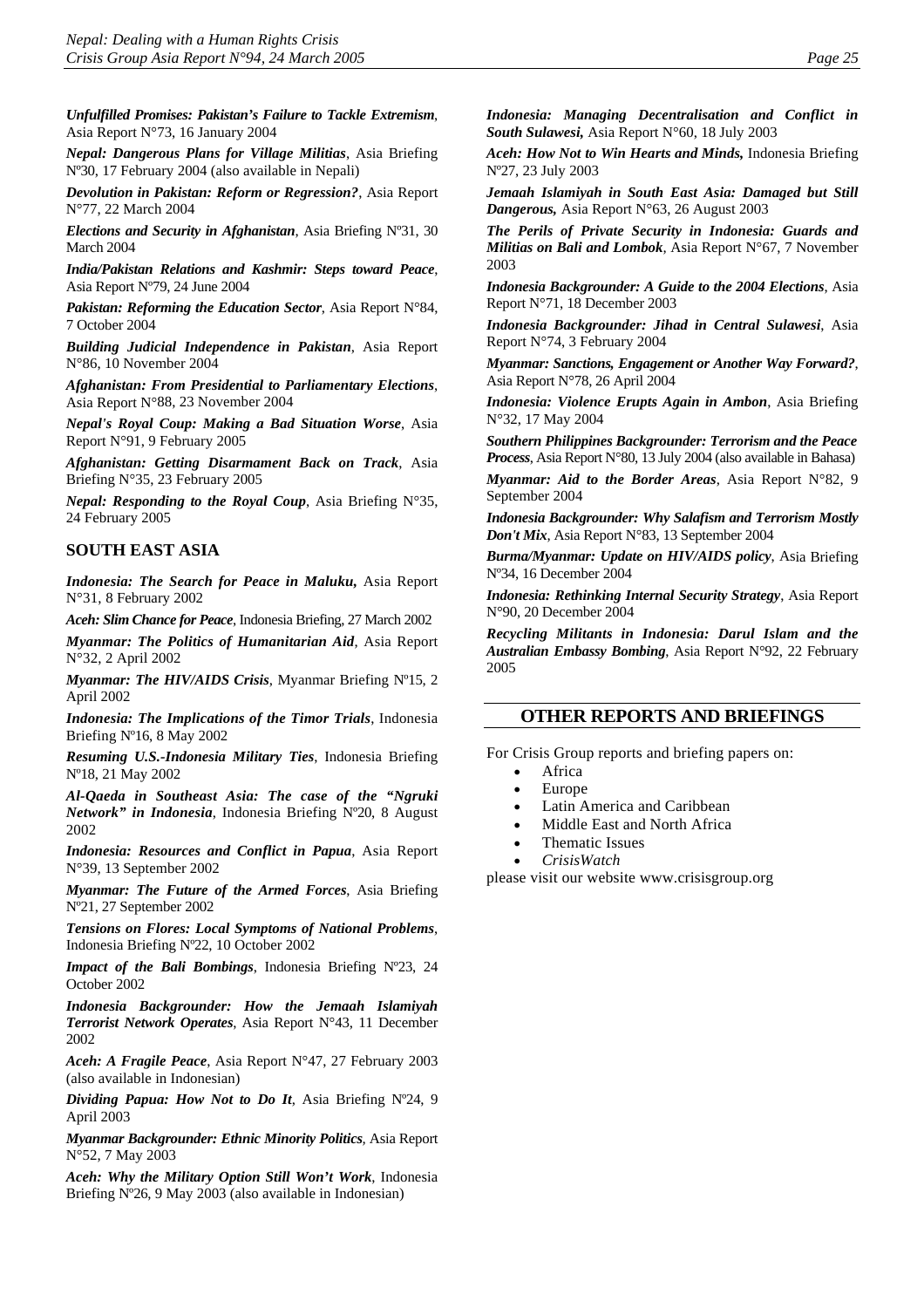## **APPENDIX D**

## **CRISIS GROUP BOARD OF TRUSTEES**

*Co-Chairs* 

**Leslie H. Gelb**  *President Emeritus of Council on Foreign Relations, U.S.* 

**Lord Patten of Barnes**  *Former European Commissioner for External Relations, UK* 

*President & CEO* 

**Gareth Evans**  *Former Foreign Minister of Australia* 

*Executive Committee* 

**Morton Abramowitz**  *Former U.S. Assistant Secretary of State and Ambassador to Turkey* 

**Emma Bonino**  *Member of European Parliament; former European Commissioner* 

**Cheryl Carolus**  *Former South African High Commissioner to the UK; former Secretary General of the ANC* 

**Maria Livanos Cattaui\***  *Secretary-General, International Chamber of Commerce* 

**Yoichi Funabashi**  *Chief Diplomatic Correspondent & Columnist, The Asahi Shimbun, Japan* 

**William Shawcross**  *Journalist and author, UK* 

**Stephen Solarz\***  *Former U.S. Congressman* 

**George Soros**  *Chairman, Open Society Institute* 

**William O. Taylor**  *Chairman Emeritus, The Boston Globe, U.S. \*Vice-Chair* 

**Adnan Abu-Odeh**  *Former Political Adviser to King Abdullah II and to King Hussein; former Jordan Permanent Representative to UN* 

**Kenneth Adelman**  *Former U.S. Ambassador and Director of the Arms Control and Disarmament Agency* 

**Ersin Arioglu**  *Member of Parliament, Turkey; Chairman Emeritus, Yapi Merkezi Group* 

**Diego Arria**  *Former Ambassador of Venezuela to the UN* 

**Zbigniew Brzezinski**  *Former U.S. National Security Advisor to the President* 

**Victor Chu**  *Chairman, First Eastern Investment Group, Hong Kong*  **Wesley Clark**  *Former NATO Supreme Allied Commander, Europe* 

**Pat Cox**  *Former President of European Parliament* 

**Ruth Dreifuss**  *Former President, Switzerland* 

**Uffe Ellemann-Jensen**  *Former Minister of Foreign Affairs, Denmark* 

**Mark Eyskens**  *Former Prime Minister of Belgium* 

**Stanley Fischer**  *Vice Chairman, Citigroup Inc.; former First Deputy Managing Director of International Monetary Fund* 

**Bronislaw Geremek**  *Former Minister of Foreign Affairs, Poland* 

**I.K.Gujral**  *Former Prime Minister of India* 

**Carla Hills**  *Former U.S. Secretary of Housing; former U.S. Trade Representative* 

**Lena Hjelm-Wallén**  *Former Deputy Prime Minister and Foreign Affairs Minister, Sweden* 

**James C.F. Huang**  *Deputy Secretary General to the President, Taiwan* 

**Swanee Hunt**  *Chair of Inclusive Security: Women Waging Peace; former U.S. Ambassador to Austria* 

**Asma Jahangir**  *UN Special Rapporteur on Extrajudicial, Summary or Arbitrary Executions; former Chair Human Rights Commission of Pakistan* 

**Ellen Johnson Sirleaf**  *Senior Advisor, Modern Africa Fund Managers; former Liberian Minister of Finance and Director of UNDP Regional Bureau for Africa* 

**Shiv Vikram Khemka**  *Founder and Executive Director (Russia) of SUN Group, India* 

**James V. Kimsey**  *Founder and Chairman Emeritus of America Online, Inc. (AOL)* 

**Bethuel Kiplagat**  *Former Permanent Secretary, Ministry of Foreign Affairs, Kenya* 

**Wim Kok**  *Former Prime Minister, Netherlands* 

**Trifun Kostovski**  *Member of Parliament, Macedonia; founder of Kometal Trade Gmbh* 

**Elliott F. Kulick**  *Chairman, Pegasus International, U.S.* 

**Joanne Leedom-Ackerman**  *Novelist and journalist, U.S.*